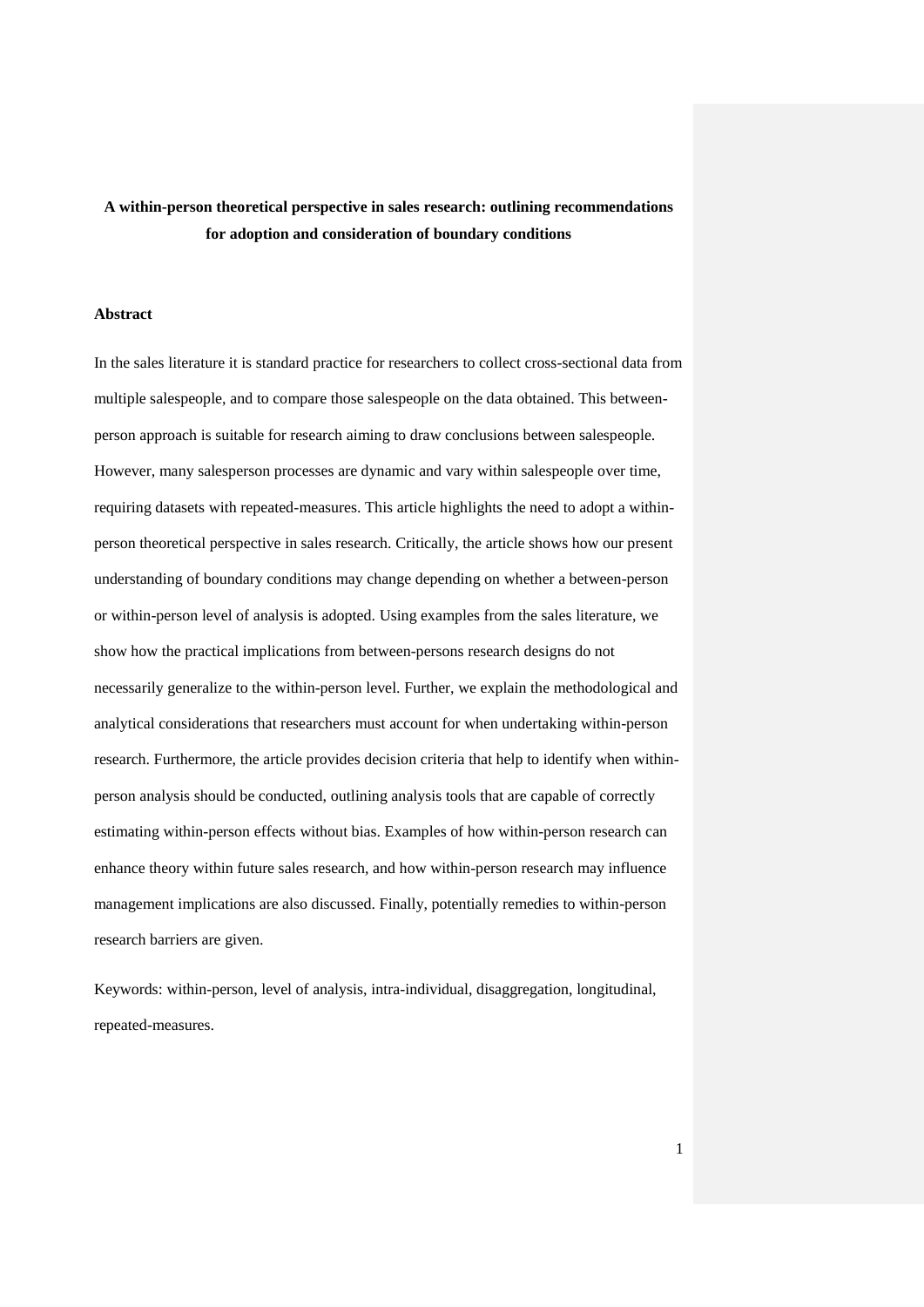## **Introduction**

Generating a better understanding of the world in which we live is a fundamental objective of all research, whether the aim is to create new theory, or to generate a better understanding of an already existing theory. Busse, Kach, and Wagner (2017) explain that theory in its most general sense pertains to answering the *what, how* and *why* questions, whereas the boundary conditions to a theory explain the *where*, *when*, and *for whom* questions. Developments in research methods allow us to continually test new theories, as well as the boundary conditions of existing theories. One such development is longitudinal modeling, which allows researchers the opportunity to explore how things change over time (Curran and Bauer 2011).

On this front, Bolander, Dugan, and Jones (2017) advocate the need for increased consideration of longitudinal designs in general in salesforce research. One key advantage of longitudinal research Bolander, Dugan, and Jones (2017) touch on is the ability to conduct a within-person analysis, providing that repeated-measures data is available. However, it is important to distinguish between longitudinal research in general, and the special case of repeated-measures data. An example of a longitudinal data set without repeated-measures is seen in Guidice and Mero's (2012) study which measures variables at three separate time points, yet the authors do not measure any variable more than once. Not all longitudinal research incorporates repeated-measures data, but all data sets with repeated-measures are by definition longitudinal. Repeated-measures data is the only type of data which allows the researcher to study within-person effects, which itself is the only way it is possible to study intra-individual changes in key concepts of interest. Change itself may be uni- or multivariate. Univariate change refers to change in only one variable, typically the dependent variable. An example of a study focused on univariate change is that of Ahearne, Lam, Mathieu, and Bolander (2010) in which the authors examine changes in sales performance. Multivariate change refers to change in more than one variable (MacCallum, Kim, Malarkey, Kiecolt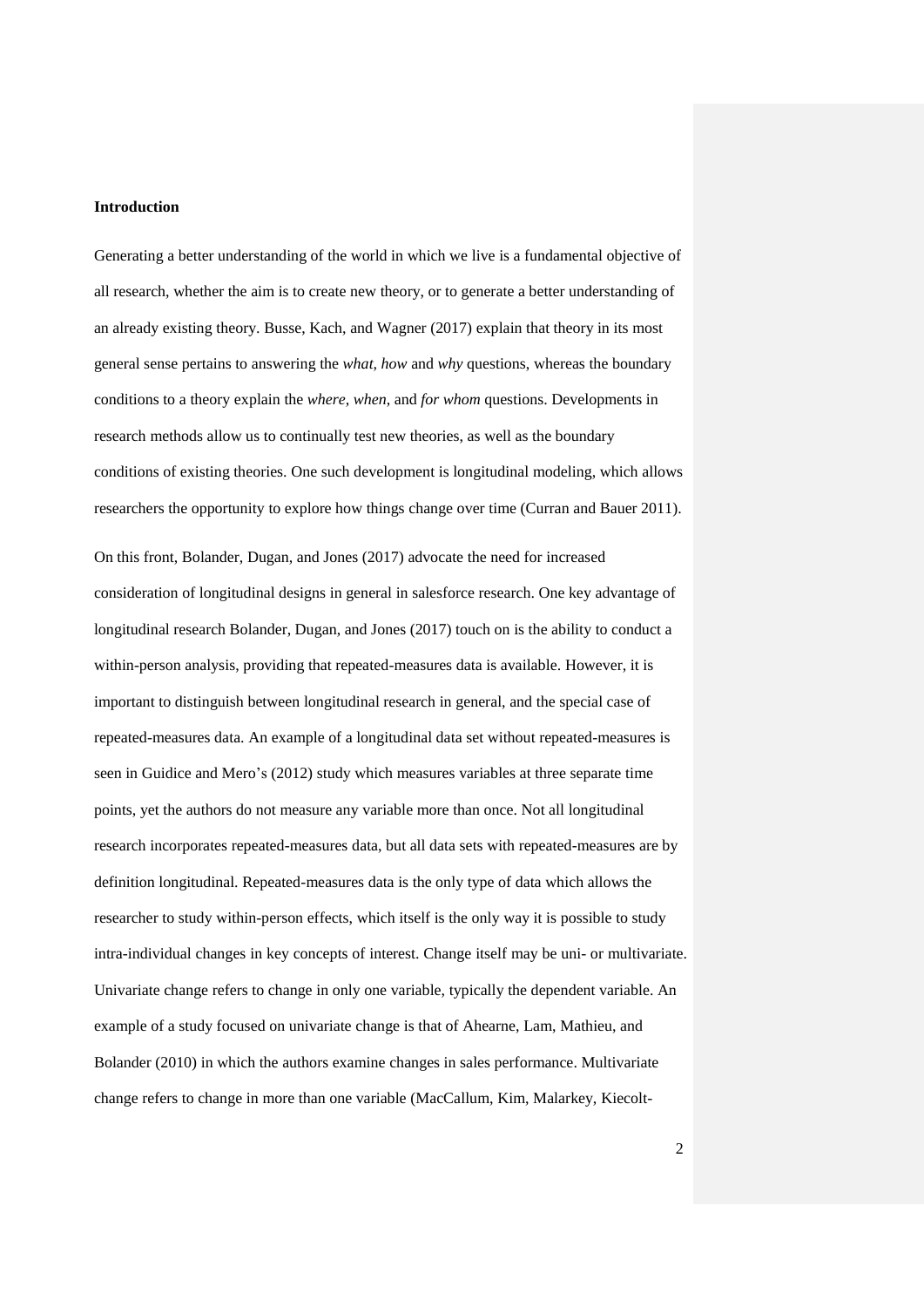Glaser, 1997). An example of this is Viswanathan, Li, John, and Narasimhan (2018)'s analysis of how changing a salesperson's incentive structure influences intra-individual effort allocation and sales performance.

A close reading of a large number of existing sales research studies shows that many of them are concerned with testing hypotheses that implicitly describe within-person processes, and that others fail to distinguish between-person from within-person processes. For example, consider an archetypal hypothesis such as 'salesperson adaptiveness increases sales performance' (e.g., Singh and Das 2013). This hypothesis could be describing one of at least two different expectations of what we might observe in the real world. In a between-person sense, the researcher might be intending to imply that 'relative to salespeople who display low adaptiveness, salespeople displaying higher adaptiveness exhibit higher sales performance'. Alternatively, in a within-person sense, the hypothesis can be seen to be saying that 'as an individual increases their adaptiveness, their performance increases'. In the worst case, the researcher specifying the hypothesis may not give any thought as to which of the two they are interested in. However, these two versions of the hypothesis are not interchangeable. They may both be true, one may be true, or neither. Without repeatedmeasures of adaptiveness and performance over time for individual salespeople, it is impossible to test anything more than the between-person hypothesis.

Beyond this, the implications of each hypothesis for sales management practice are not necessarily interchangeable. If the between-person hypothesis is correct, such that compared to salespeople displaying low adaptiveness, salespeople displaying higher adaptiveness exhibit higher sales performance, an implication might be "employ people who display more adaptiveness". However, it is *not* necessarily the case that one can also suggest that managers should "train employees to display more adaptiveness" (see Molenaar 2004). Why? It is possible that a salesperson who increases their adaptiveness may not experience an increase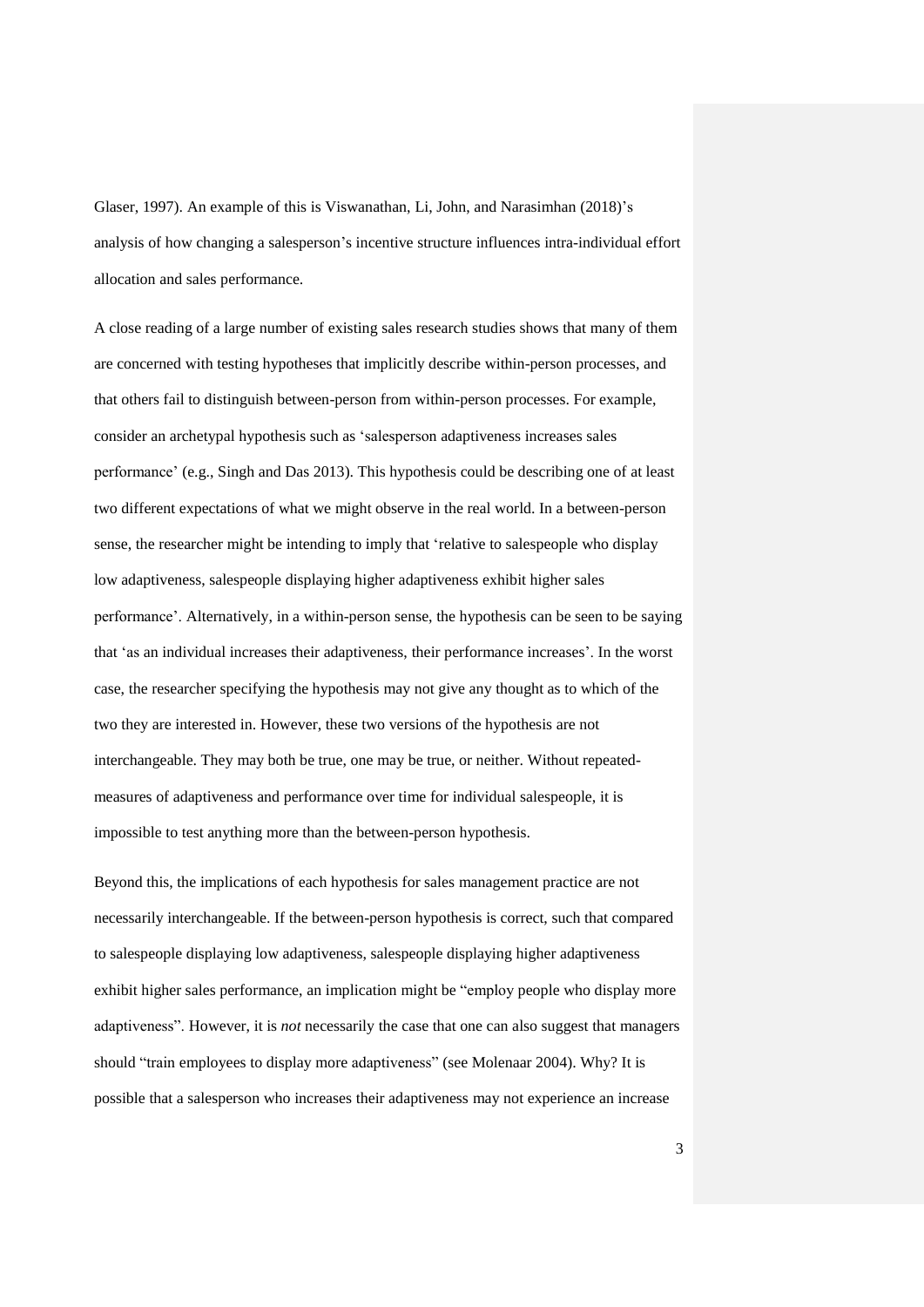in their sales performance, but experience a decrease in their sales performance instead. Specifically, it may be that in order for a salesperson to increase their adaptiveness, they must exert additional effort or expend additional resources on adaptation activity, diverting effort and resources away from selling; if so, at some point, the performance benefits gained from an individual increasing their adaptiveness may be outweighed by the performance losses accrued from reduced selling activity. Only a within-person study can tell the researcher what happens when salespeople's adaptiveness levels increase.

Furthermore, many processes of interest to sales researchers and practitioners are dynamic, meaning they evolve over time (Little 2013). One cannot make assumptions of the influence of individual changes based simply on comparing individual salespeople against each other. Unfortunately, however, researchers continue to make within-person assumptions about the implications of their research findings, despite conducting between-person analyses. Krishnan, Netemeyer, and Boles (2002) for example, draw the implication that a self-efficacy enhancing training program should increase a firm's long-term profitability. However, their research compares the self-efficacy of different salespeople, at no point examining whether individual changes in self-efficacy influence profitability. Since within-person relationships are often not consistent with their between-person counterparts (Molenaar 2004), the between-person design of the study can only support the implication that hiring employees who are higher in self-efficacy results in higher firm profitability. We see here clearly how within-person research helps illuminate boundary conditions, in that boundaries may not be consistent across contexts (Busse, Kach, and Wagner 2017).

The present paper aims to outline the key importance of understanding within-person theoretical models, and, correspondingly, of incorporating within-person data collection and analytic designs. We thus address how taking account of within-person effects should serve to help explicate a number of key boundary conditions in existing sales research (e.g., Busse,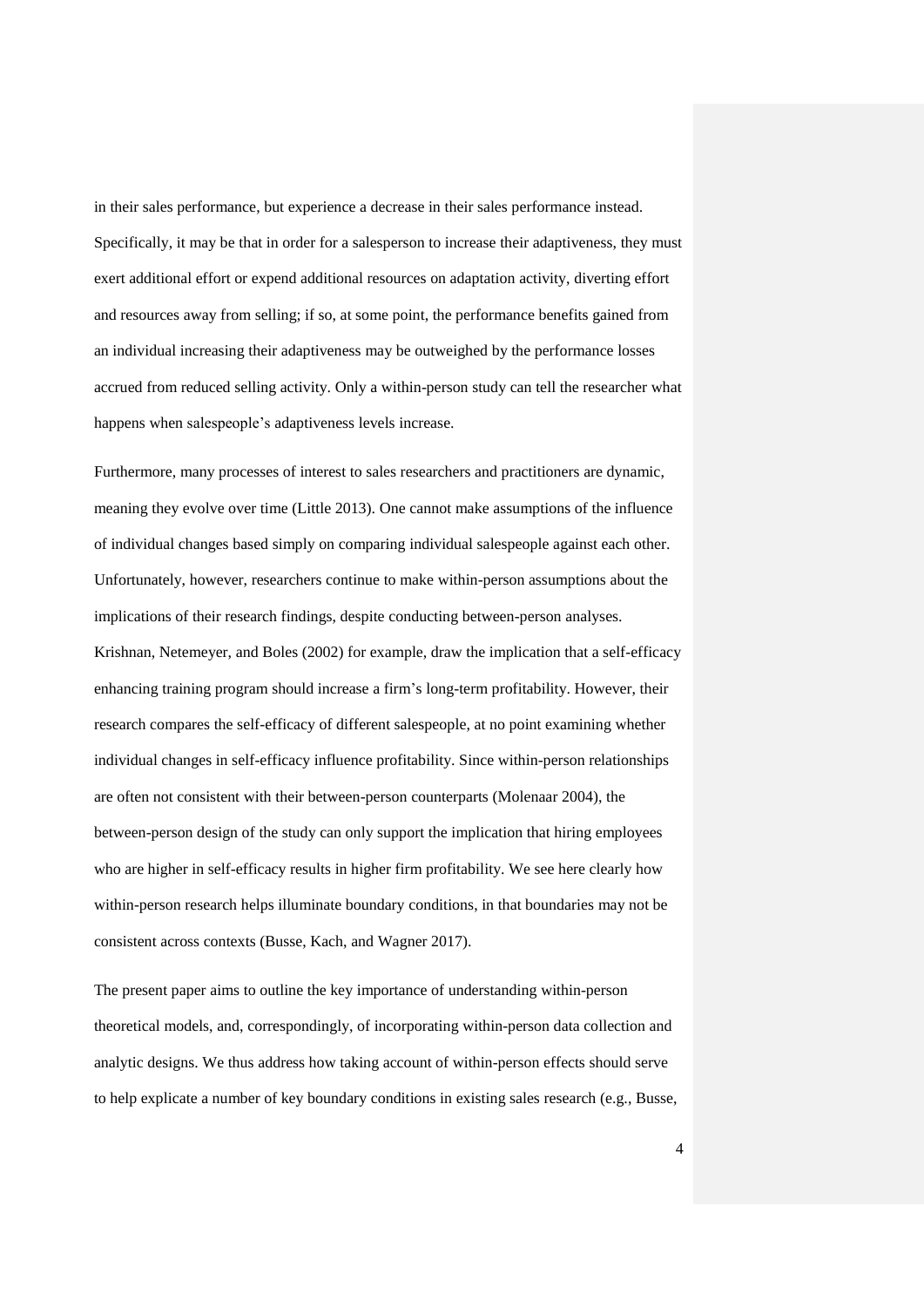Kach, and Wagner 2017). In doing so, we advance also the research agenda of Bolander, Dugan, and Jones (2017), who advocate the use of latent growth modeling in longitudinal sales research. Our contribution to this stream of work is to, (1) explicitly focus on withinperson theory and repeated-measures empirical research, providing methodological and analytical considerations specific to conducting within-person analysis, and (2) identify analysis frameworks that are specific to dealing with different within-person research questions. Therefore, the current research is designed to help researchers more fully realize their theoretical goals and avoid confusion between general longitudinal and specifically repeated-measures designs.

For ease of exposition, we frame our work along the lines of a typical empirical paper in sales management. That is, we outline the state of within-person research in extant sales literature and discuss the importance of understanding within-person concepts when theorizing. We follow this with an outline of the key methodological and analytic considerations of importance when conducting within-person research. Succeeding this, we show how a lack of consideration of within-person concepts can lead to serious problems in drawing useful implications from sales management work. As a common thread, and to show the importance of understanding within-person research, we use the example of literature that examines salesperson self-efficacy. Our aim is to provide guidance to sales research on how to adequately conduct within-person research, and thus discover and test new and important boundary conditions to sales force theory. To this end, while our primary focus is on understanding the implications of a within-person approach to theory, we also provide a decision tool which explains the different forms of within-person analysis researchers can undertake, alongside providing specific analysis techniques that can be used to conduct each type of analysis. Finally, within-person research barriers are discussed, with potential remedies given.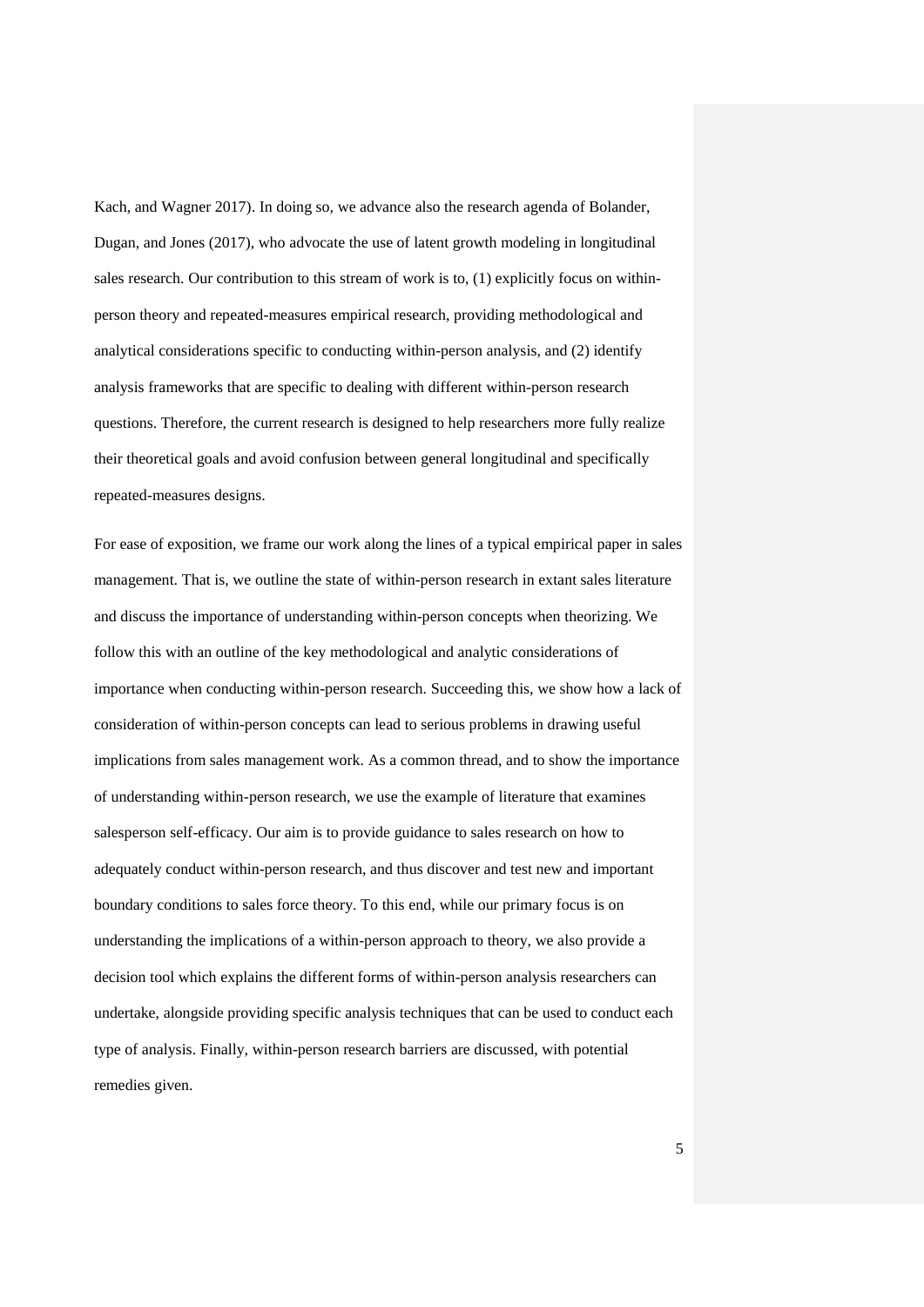#### **Within-person research within sales literature**

It is likely that in a substantial majority of selling and sales management theory there is a need for clarity as to whether the theory relates to the within-person level, the betweenperson level, or both. In each situation it is vital that researchers clarify which level they are dealing with, since it should influence both their research design, and the implications they draw from their work. As an illustration, we look at all the quantitative sales articles published in the *Journal of Personal Selling & Sales Management, Journal of Marketing, Journal of Marketing Research, Journal of Business Ethics, and Journal of the Academy of Marketing Science* over the last 10 years. The data set comprises 235 articles, of which only 73 articles explicitly discuss whether their research is conducted at a within- or betweenperson level (or both). A close analysis of these 73 articles identifies that the level of analysis is only discussed when studies use experimental or longitudinal research designs, or utilize multilevel analyses.

Furthermore, of the 235 articles in the data set, 37 use a longitudinal research design, where both between- and within-person levels of analysis can be addressed, while the remaining 198 studies utilize cross-sectional data, and consequently are unable to examine within-person change, limiting the studies to only a between-person level of analysis. Despite this latter fact, 28 of the 198 cross-sectional articles discuss hypotheses that can be considered consistent in some way with within-person logic. We do not wish to highlight individual papers here. However, typical examples of the inconsistencies include: hypotheses which suggest change in one variable may influence change in another (ambiguous as to whether the change is within or between people), hypotheses which argue that increasing levels of variable  $x$  leads to some performance outcome (implies a within person change), and a number of studies that actually use theory consistent with within-person logic to justify their hypotheses, but use a between-person design to test the latter. These results demonstrate that (a) sales research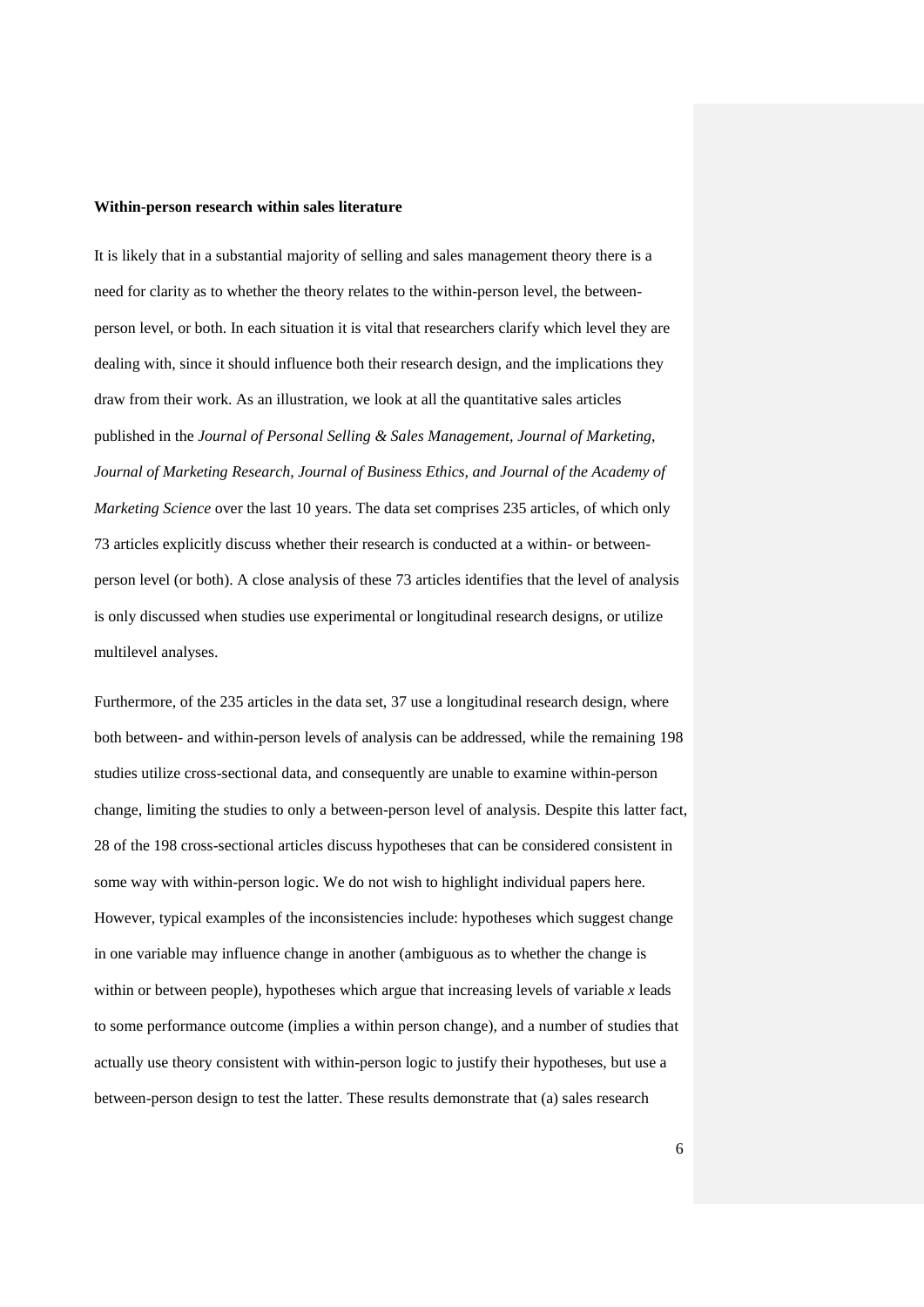articles often are not explicit in considering within-person or between-person levels of analysis<sup>1</sup>, and that (b) research can be ambiguous or vague in terms of the level of analysis chosen.

## **Theorizing at the within-person level**

l

To illustrate the importance of clearly delineating between within- and between- person levels when theorizing, we now employ the concept of *self-efficacy*. Self-efficacy is defined as a person's belief in their capabilities to successfully complete a task (Gupta, Ganster, and Kepes 2013), and is widely considered an important variable in sales performance models (Fournier et al. 2010). Over 30 articles in the sales domain examine self-efficacy's relationship with various aspects of salesperson performance, finding unanimously that salespeople with higher self-efficacy perform better than those lower in self-efficacy. The latter finding is not unique to the sales literature: across a wide range of contexts, selfefficacy levels are often found to be positively related to higher performance outcomes (Stajkovic and Luthans 1998), and as a result, it is generally accepted among those in the sales research field that higher self-efficacy in salespeople is desirable (e.g., Gupta, Ganster, and Kepes 2013; Krishnan, Netemeyer, and Boles 2002). However, research in the sales domain does not explore the correlates of self-efficacy with repeated-measures data, so ruling out the possibility of drawing within-person conclusions.

Building on the seminal work of Vancouver, Thompson, and Williams (2001), research in fields outside the sales domain indicates that a number of significant boundary conditions to the self-efficacy/performance relationship may be evident when a within-person level of

<sup>&</sup>lt;sup>1</sup> Note: Within- and between-person levels of analysis are not the same as those discussed in Johnson, Friend, and Horn (2014). In their article, a 'within' analysis refers to relationships within organizations, and not withinindividuals over time.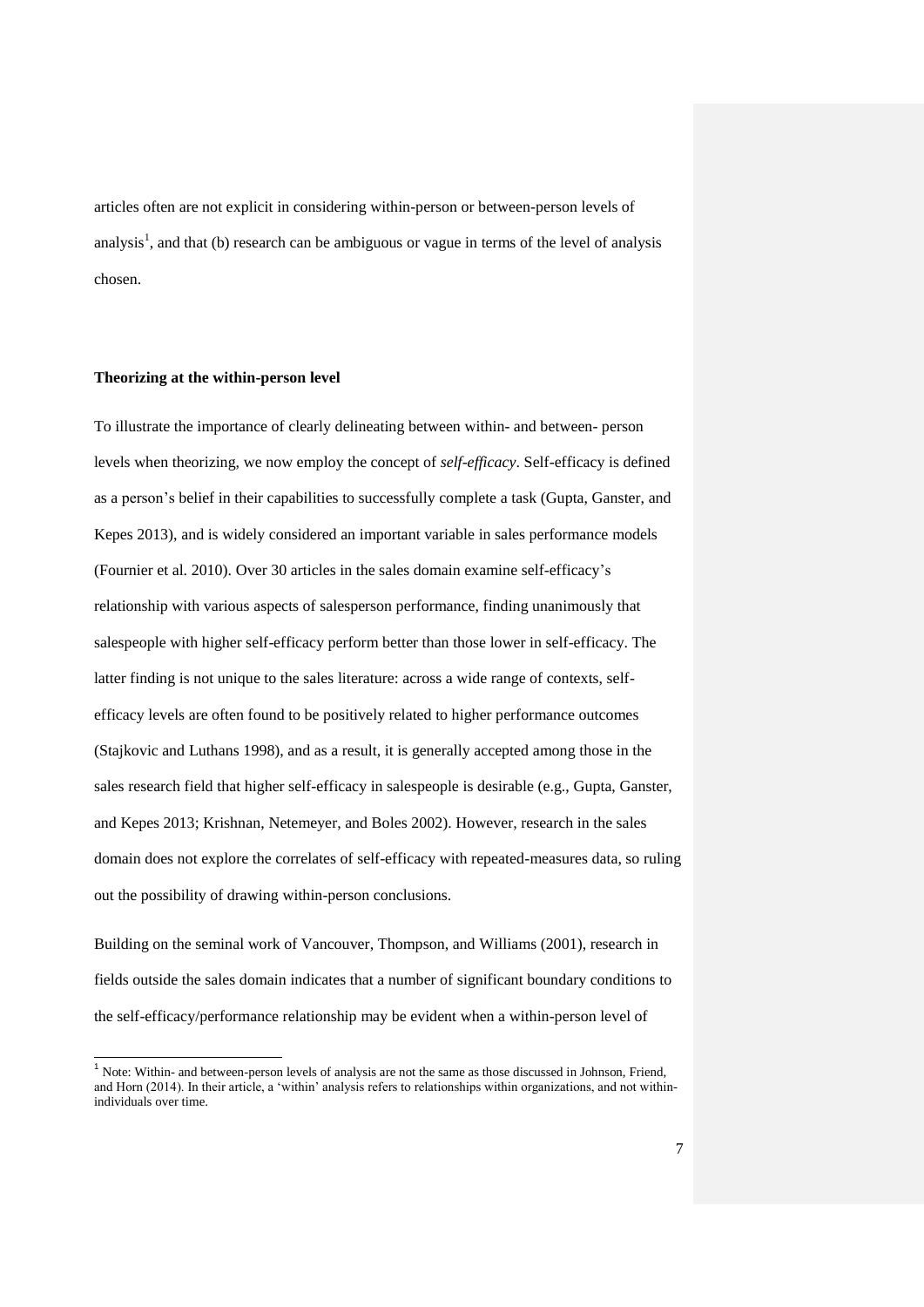analysis is adopted. Indeed, at the within-person level, the relationship between self-efficacy and performance is decidedly equivocal. Some studies find a positive effect of intraindividual increases in self-efficacy on individual performance (e.g., Seo and Ilies 2009; Gilson, Chow, and Feltz 2012), some find a negative effect (e.g., Vancouver and Kendall 2006; Yeo and Neal 2006), and yet others find a null effect (e.g., Richard, Diefendorff, and Martin 2006; Beattie et al. 2011). As such, we might infer that there are at least some potential moderating factors acting at the within-person level, and thus in respect of a relationship that is seemingly well-established in sales research based on research conducted at the between-person level, new potential boundary conditions must be considered. For example, both Schmidt and DeShon (2010), and Beattie et al. (2016) find that performance feedback ambiguity moderates the within-person relationship between self-efficacy and task performance, such that under high ambiguity conditions, within-person self-efficacy increases are negatively related to within-person task performance, whereas in low ambiguity conditions within-person self-efficacy increases within-person task performance. Conversely, in contrast to the *within*-person case, the *between*-person self-efficacy/performance relationship is positive under both ambiguity conditions (Schmidt and DeShon 2010). Another moderator - task complexity - also appears to highlight the potential for self-efficacy to have different performance relationships across levels of analysis. Beattie, Fakehy, and Woodman (2014) find that under low task complexity conditions, at the within-person level there is no evidence to support a relationship between within-person self-efficacy change and performance change; however, in a meta-analysis of the *between*-person selfefficacy/performance relationship (Stajkovic and Luthans 1998), self-efficacy demonstrates a positive relationship with performance.

Finally, when considering mediation as another boundary condition to the selfefficacy/performance relationship, effort allocation is shown to be the primary mechanism by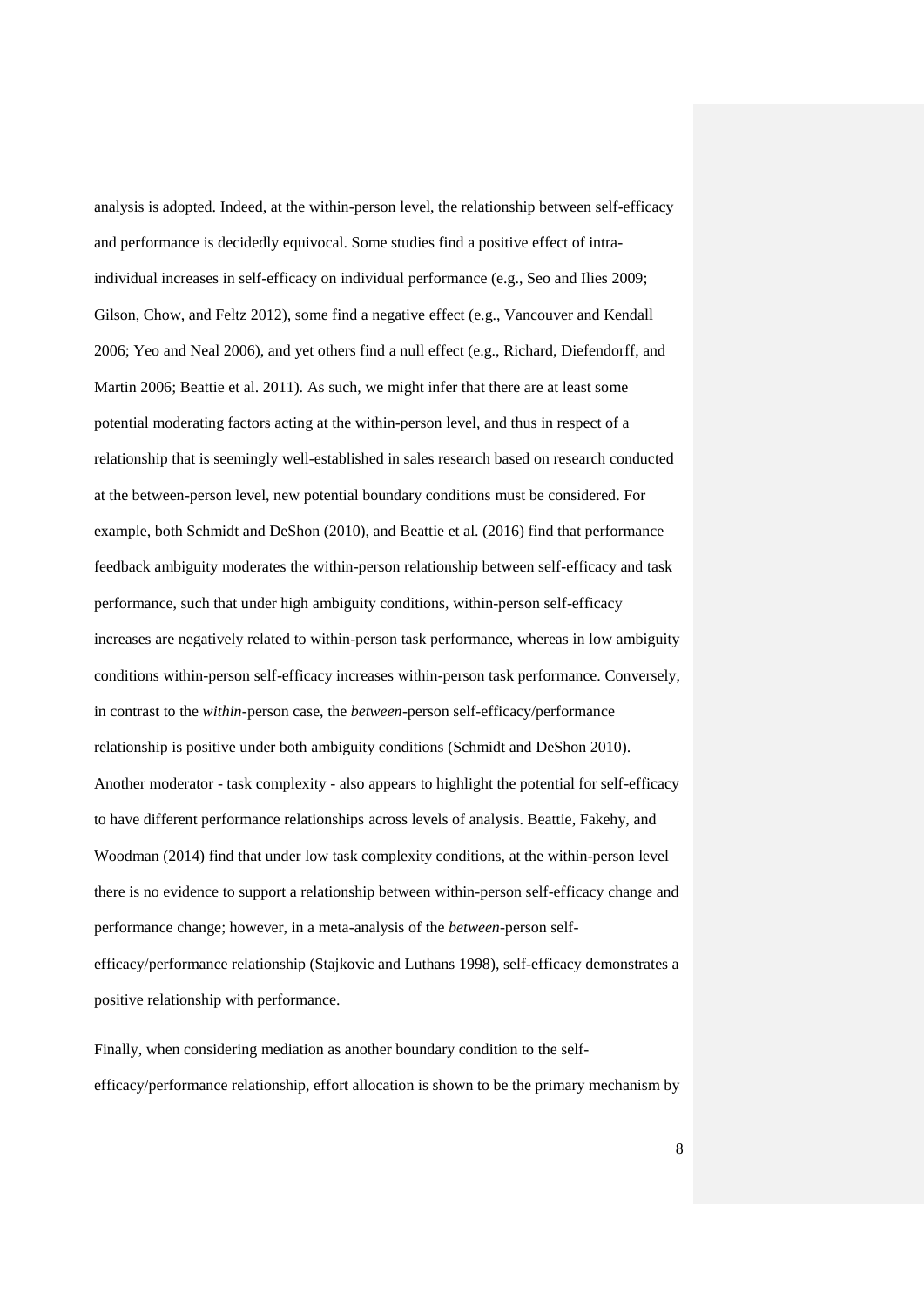which self-efficacy influences performance (Bandura 1997). As such, it is theorized that those high in self-efficacy will exert more effort than others; this, in turn, leads to greater performance. In between-person analyses, results provide consistent empirical support for these latter relationships (e.g., Stajkovic and Luthans 1998). However, research examining within-person changes suggests that in cases where individuals *already have* high selfefficacy, increasing their self-efficacy further can be detrimental to performance; that is, a positive within-person change may actually *reduce* a person's effort, resulting in lower performance (Beck and Schmidt 2012).

It is clear, then, that considering the within-person level of analysis can highlight potential boundary conditions in previously well-established theories. Indeed, psychologists argue that the within-person level is the fundamental unit of importance within psychological research (McArdle and Nessleroade 2014; Hoffman 2015). This is due to the fact that processes in the real world are, almost by definition, rarely static (Curran and Bauer 2011). Indeed, a considerable portion of applied psychology deals with analyzing variance within individuals, for example how a variable and its relationships evolve over time. This is in contrast to the state of current research in sales, where the majority of studies *compare* individuals (*inter*individual differences), rather than look at the process *within* individuals. Moreover, looking only at between-person variance is a danger to the conceptual integrity of research (Voelkle et al. 2014). This is not to say that between-person research is itself a pointless endeavor; in fact, quite the opposite. Understanding what makes people different and why they are different represents an important contribution to research. In reality, however, a combination of between-person and within-person processes characterizes the real world; thus, understanding *between-person differences in within-person change* constitutes valuable knowledge to researchers (Beck and Schmidt 2012).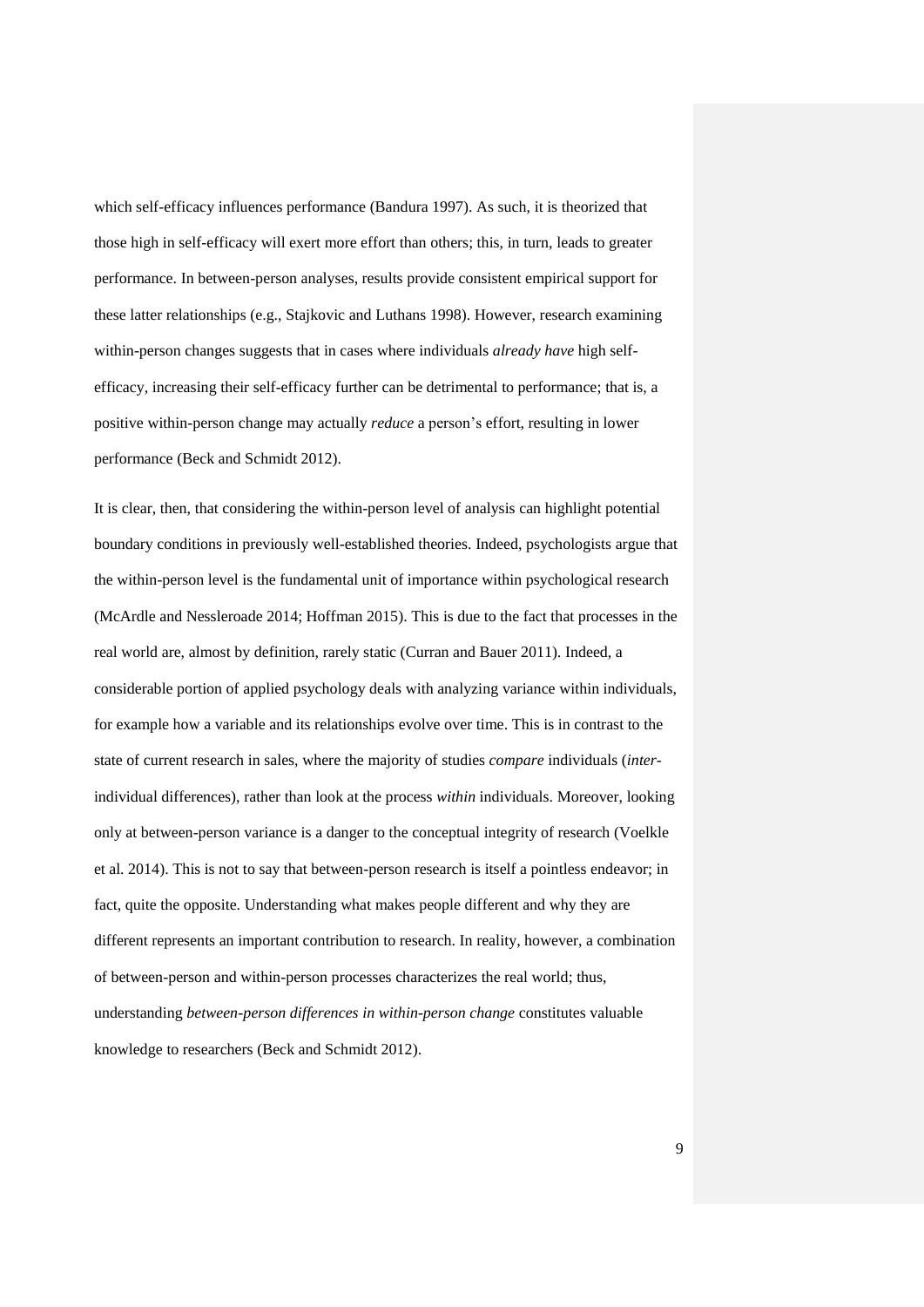Interestingly, within-person research is gaining traction outside of the sales literature (e.g., Curran et al. 2014; Voelkle et al. 2014; Cowan and Taylor 2015). Outcomes, predictors, and boundary conditions may all differ at the within-person level from what is accepted at the between-person level (Hulin, Henry, and Noon 1990). Although many important sales variables evolve over time, to the best of our knowledge, only 23 articles in extant sales research examine within-person relationships, covering 13 research areas, as we outline in Table 1. This state of play provides significant opportunity for sales researchers to extend theory, since without within-person consideration, theories and tests provide only a static understanding of dynamic processes. In many current literatures, researchers can only speculate as to the intra-individual implications of their findings. One reason for the lack of within-person analysis might be the perceived challenges of collecting and analyzing repeated-measures data at multiple time periods. As such, we provide below an introduction to the key issues and techniques concerning within-person research, and where necessary, provide additional references for further reading. This is complemented by the identification of potential barriers, with potential solutions discussed.

# INSERT TABLE 1 HERE

Despite the tendency for sales research to utilize cross-sectional designs, and so limit the potential implications of findings to between-person conclusions, it is rarely the case that a theory of human behavior can be understood exclusively by between-persons research (Molenaar, 2004). Employing the research themes that Schrock, Zhao, Hughes, and Richards' (2016) bibliometric analysis outlines, Table 2 provides examples of how current theory can evolve further by undertaking within-person analysis. Clearly, there is some confusion concerning levels of analysis within sales literature, and therefore within-person theory and its understanding requires further attention in this domain.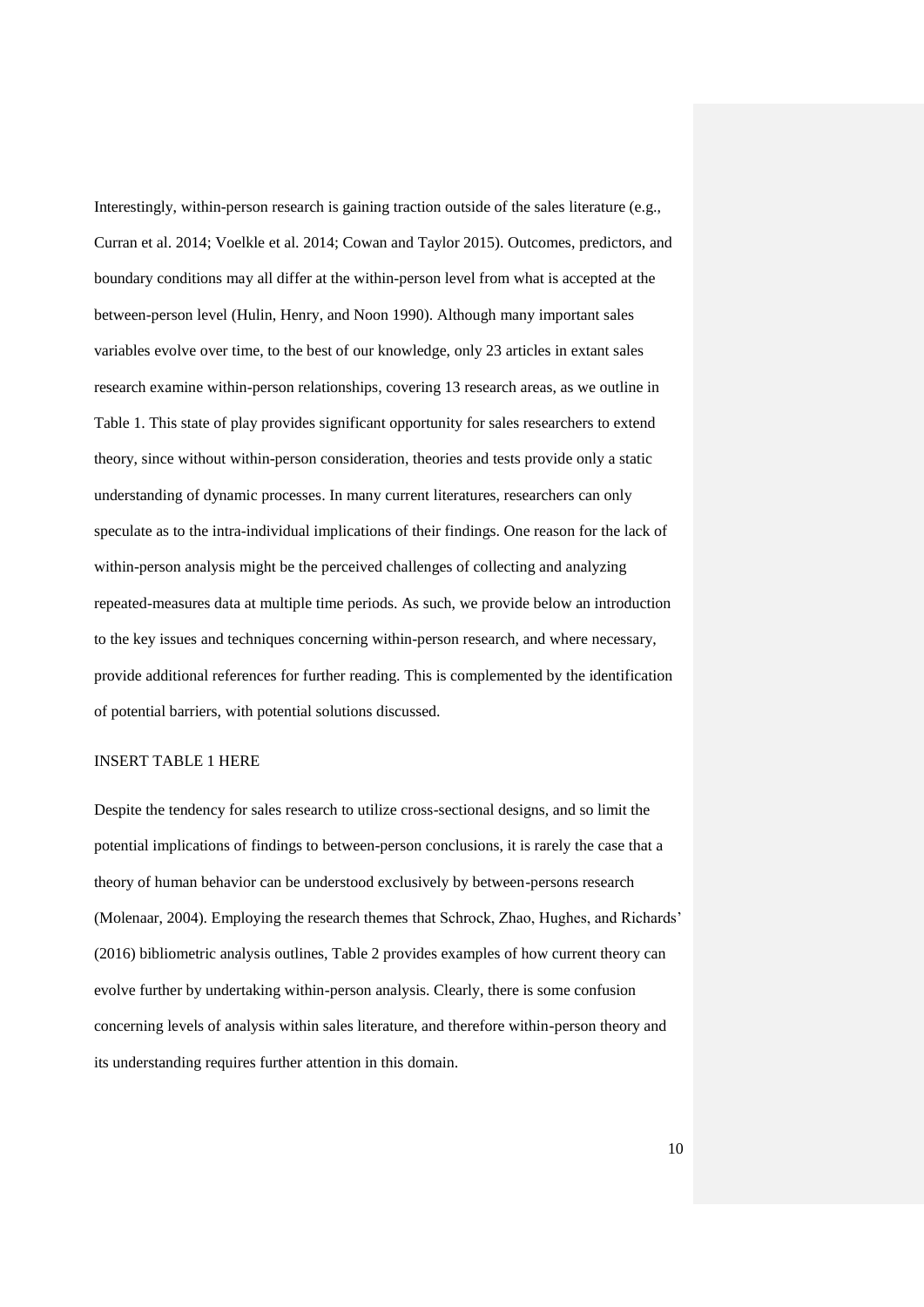## INSERT TABLE 2 HERE

## **Collecting and analyzing data at the within-person level**

Longitudinal and within-person research are not the same thing; longitudinal research simply pertains to any study conducted over time, whereas within-person analysis refers specifically to the level of analysis at which the research is conducted, and requires a repeated-measures design (Hoffman and Stawski 2009).

## INSERT FIGURE 1 HERE

Figure 1 shows the variance components for any person-specific variable. Here it can be seen that there is a 'between-person' variance component that corresponds to differences between individuals on the variable in question, a 'within-person' variance component that corresponds to changes within an individual over time on the variable in question, and a 'between-person differences in within-person change' variance component which corresponds to differences between people in the extent to which they change over time on the variable in question. As such, the variance of any variable collected in a repeatedmeasures design can be decomposed into a 'within' and a 'between' component (Hoffman and Stawski 2009), and measuring the within-person variance component is not possible without repeated-measures.

Cross-sectional research designs can only analyze between-person variance components. Longitudinal designs, on the other hand, can be structured to examine between-person variance, within-person variance, or both, providing that one has repeated-measures of the variable. Relating this back to theoretical concerns, within-person research infers changes at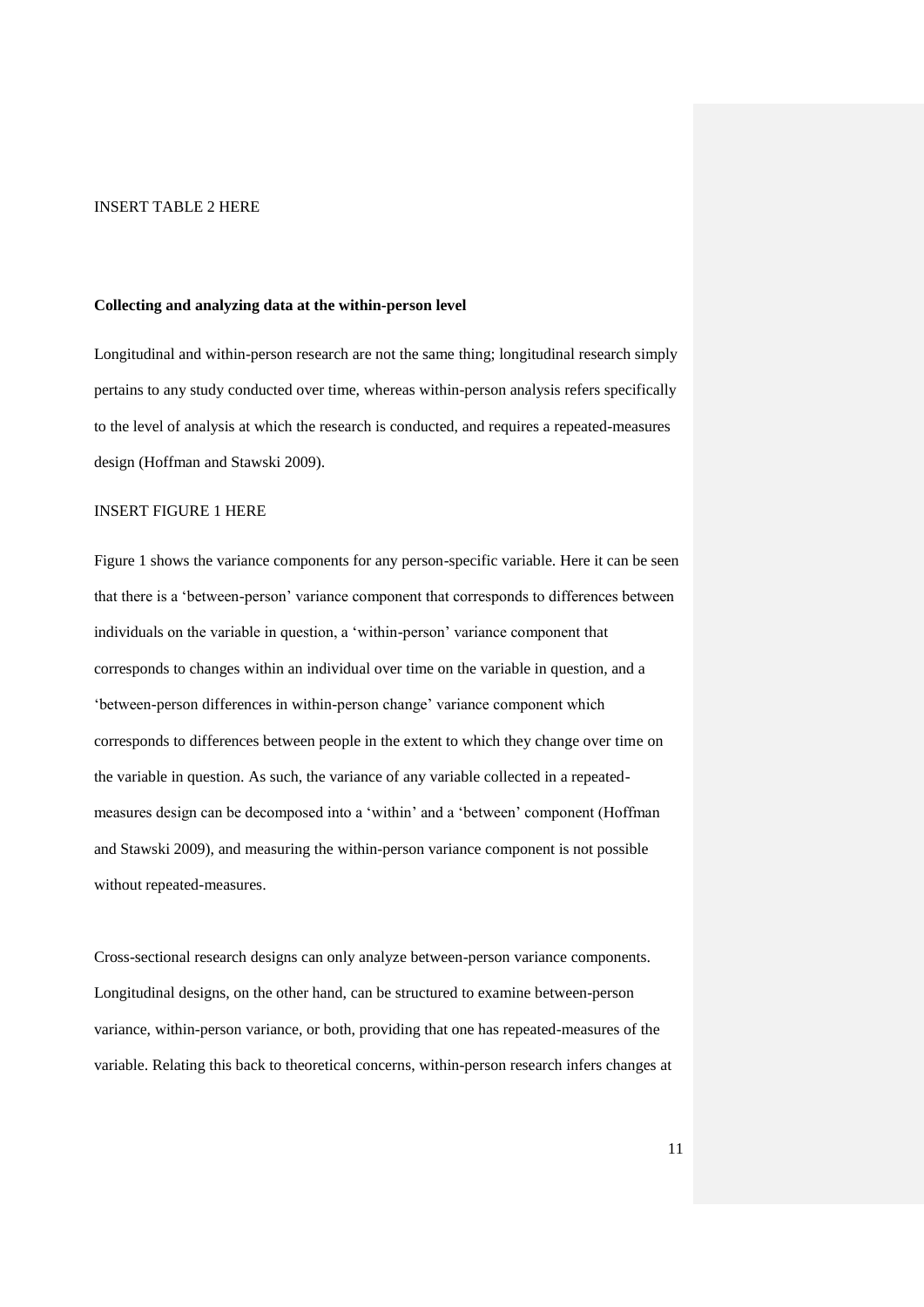the intra-individual level over time, whereas between-person research examines differences at the inter-individual level, either longitudinally or at a snapshot in time (Hoffman and Stawski, 2009). Different types of data are required for different levels of analysis. Purely withinperson research requires time series data, which involves multiple measurements of (at least) one individual over time. However, to examine between-person differences in within-person changes, longitudinal panel data is required, where time-series data is available for multiple individuals. Of course, purely between-person research simply requires a cross-sectional dataset of multiple individuals at one time point. To aid readers in clearly delineating between the different levels of analysis, Table 3 provides comparisons of research hypotheses specified at different levels of analysis across a range of topics, alongside the type of data required to answer the different research hypotheses.

## INSERT TABLE 3 HERE

Transferring these theoretical ideas to empirical concepts requires an understanding of the notion of variance. In short, and as seen in Figure 1, many variables of interest to sales scholars, such as resilience (Pangallo et al. 2015), can vary either within an entity over time, between different entities, or both. Self-efficacy, for example, can change over time within a person, and so the self-efficacy of each salesperson in a sample of salespeople may, in part, differ from other sample members at any given point in time, perhaps in response to feedback. Some variables, on the other hand, may be stable over time within individuals (perhaps conceptualized as stable traits), and thus will only demonstrate variance across individuals; neuroticism might be an example of this kind of variable (Rees, Breen, Cusack, and Hegney 2015).

The analysis of 'within-person' variance components has the aim of generating understanding about the stability or change *within* an entity over time, whereas analyzing the 'between-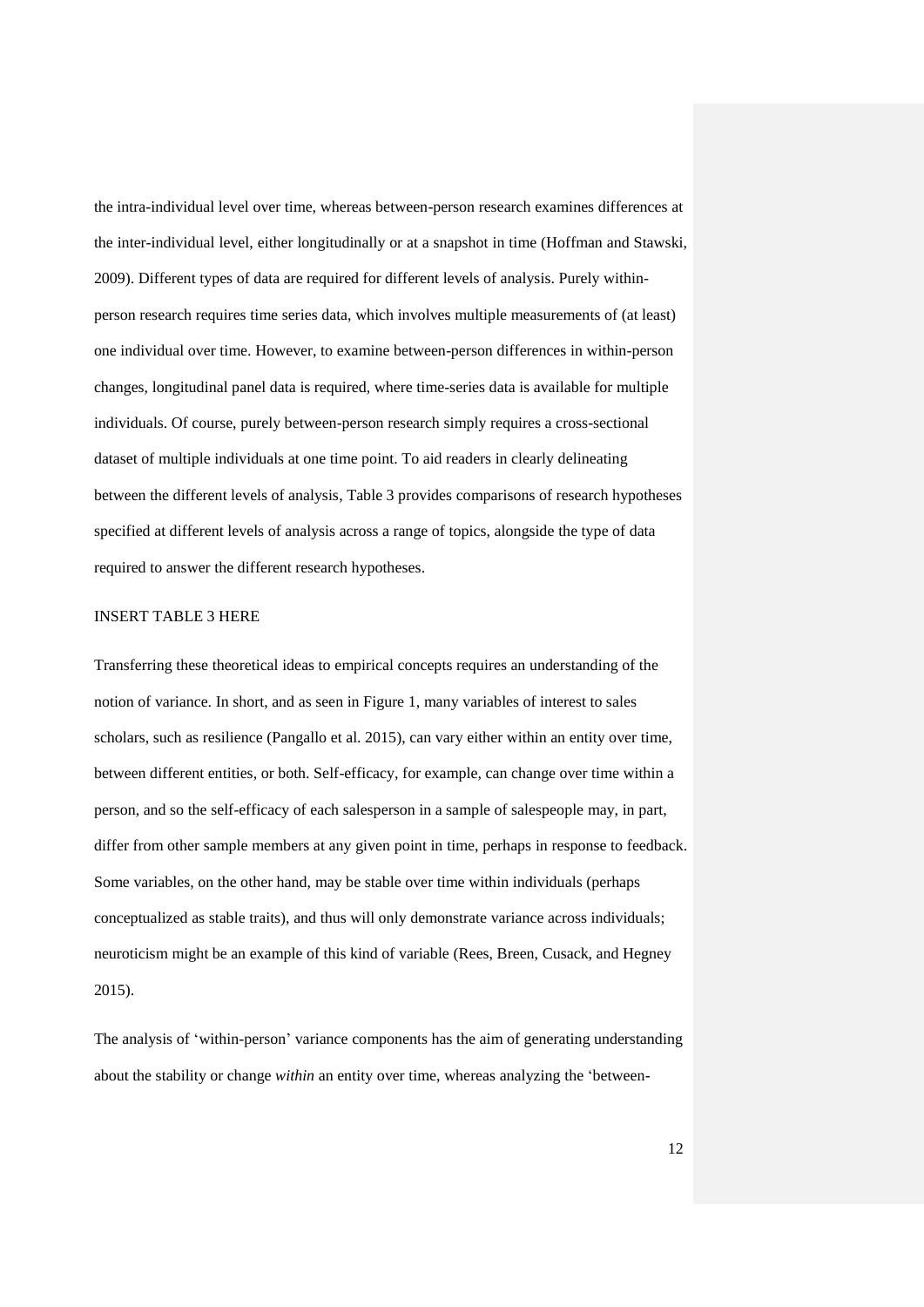person' variance component is focused instead on building knowledge of differences *between* two or more individuals (Stewart and Nandkeolyar 2006). The typical unit of analysis for within-person research is individuals, yet researchers can apply the same concept to a team or an organization. However, in so doing, the researcher may miss valuable knowledge about individual processes within that specific team or organization, and thus the researcher's rationale for their choice must be justified<sup>2</sup>.

To summarize the arguments to date, Table 3, in conjunction with the further reading articles given throughout, should help sales researchers gain a greater understanding of within-person theory; this is simply the first step in designing a strong within-person study. Below, we unpack the other key considerations of importance.

#### *Methodological considerations*

## *Types of change*

l

Complicating the concept of change, Minbashian and Luppino (2014) outline two forms of change, namely short-term variability (also called fluctuation) and long-term change. Shortterm fluctuations are typically tested hourly or daily, where levels of a variable fluctuate around a typical level. By contrast, long-term change can be tested over months or years, and typically implies a change in the base level over that time period. Of course, this is not to say that variables can demonstrate only one form of change; for instance, long-term change may occur with volatile, fast and dramatic ups and downs, or can occur in a slow and steady fashion (Minbashian and Luppino 2014). Take, for example, a salesperson's performance. Over a short period of time, such as a few months, a salesperson naturally experiences peaks and troughs in performance (fluctuations) around their base level, the latter of which is set

<sup>&</sup>lt;sup>2</sup> Importantly, within-person research must not to be confused with research examining differences both within and between *companies* (e.g., Briggs, Jaramillo, and Weeks 2012), which is multilevel cross-sectional research, not dealing with intra-individual changes.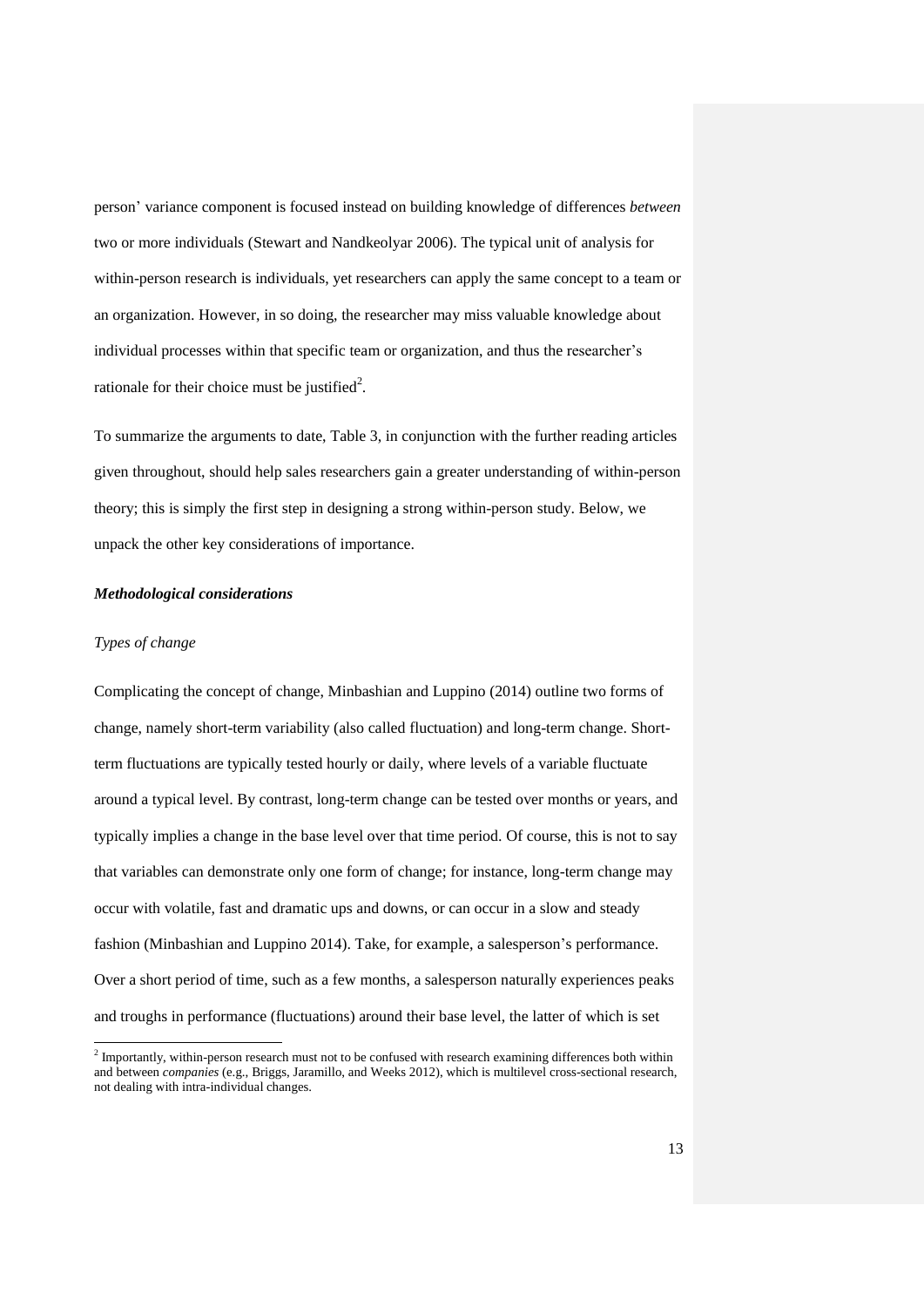roughly by their ability. However, over a longer time period, a salesperson may attain new skills, and enhance their network, and as a result, their base level may increase. Furthermore, longer-term change in some variables (e.g., sales ability) may stabilize and plateau after a period of time following initial recruitment and training (Miraglia, Alessandri and Borgogni 2015). Thus, a salesperson's performance might show an initial pattern of fluctuating but rapid growth, followed by a slowing of growth, until ultimately, the salesperson's performance maintains a relatively stable level over time with only small fluctuations around this level (Thoresen et al. 2004).

## *Measurement Considerations*

Within the context of the theory being considered, the researcher must determine how a variable is expected to change, specifically how often, and the number of times, a variable is to be measured. For some theories, variables measured at closer intervals will demonstrate stronger within-person relationships than variables measured at wide intervals: for example, salespeople's current performance may demonstrate a strong relationship with their previous month's self-efficacy change, but may not show any relationship with a self-efficacy change occurring 12 months previously. Other theories may demonstrate delayed within-person effects which take years to uncover, thus requiring longer intervals between measurements (Little, 2013). It is also worth bearing in mind that measurements can be taken at unequally spaced intervals, since there is no necessary requirement for equally spaced measurements (McArdle 2009).

As for the number of times one should take a measurement, repeated-measures at three different time points is technically enough to establish a linear trend, whereas four and five measurement occasions allow the researcher to test for quadratic and cubic trends, respectively (McArdle and Nessleroade 2014). Of course, these latter suggestions are the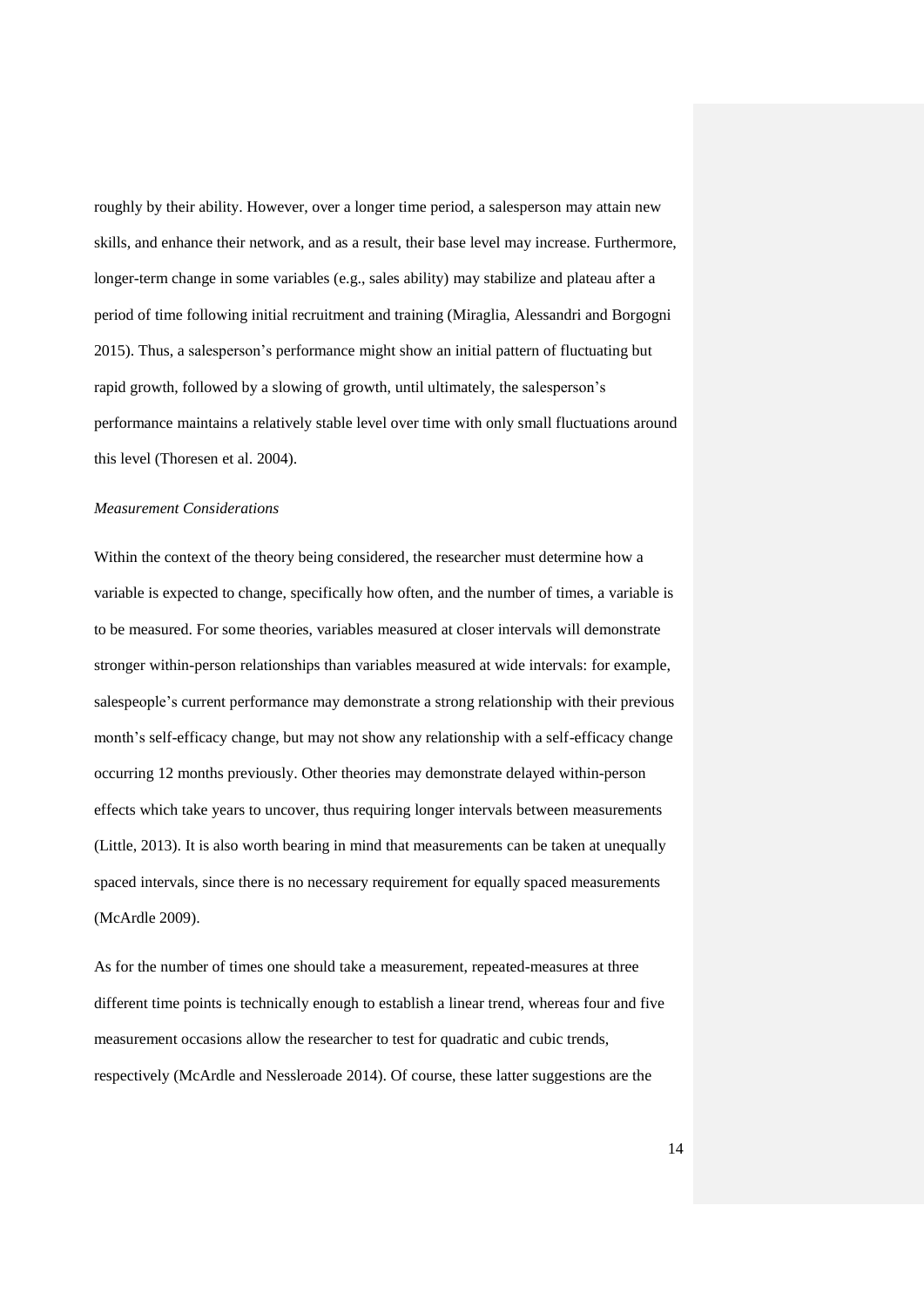minimum requirements, and more measurement occasions generally allow greater power to detect different relational forms (McArdle 2009). However, the demands of the repeatedmeasures design (e.g., on respondents) must be taken into account here. It is a general rule, certainly when collecting primary data - as is often necessary in sales contexts - that when a large number of measurement periods is required, data becomes much harder to collect.

#### *Sample size and power*

Although within-person data may be challenging to collect, it is imperative that the researcher understands sample size requirements: a large enough sample is needed to ensure that model testing has a reasonable chance of detecting the relationships of interest if they really exist. For multilevel models, power for the within-person level (level 1) is influenced by total sample size, while power for the between-persons level (level 2) can be enhanced by increasing the number of individuals<sup>3</sup> (Hoffman 1997). Furthermore, the effect size of the relationship of interest (Hertzog, Lindenberger Ghisletta and von Oertzen 2006) can influence the required sample size required for a given power, and one way to test a model's power is to conduct Monte Carlo simulations (Muthen and Muthen 2002). However, detailed discussion of these more technical concepts is well beyond our present scope, and further discussion on sample size and power can be found in Lu et al. (2013) and Guo, Logan, Glueck and Muller (2013), among others.

#### *Analytical considerations*

The methodological considerations we present above are critical elements in the design of a robust empirical study. Without a strong design, no amount of analytic sophistication can save a study. That said, of course, it is vital that researchers hoping to add within-person

<sup>&</sup>lt;sup>3</sup> This is analagous to the 'groups' discussed in cross-sectional multilevel modeling literature.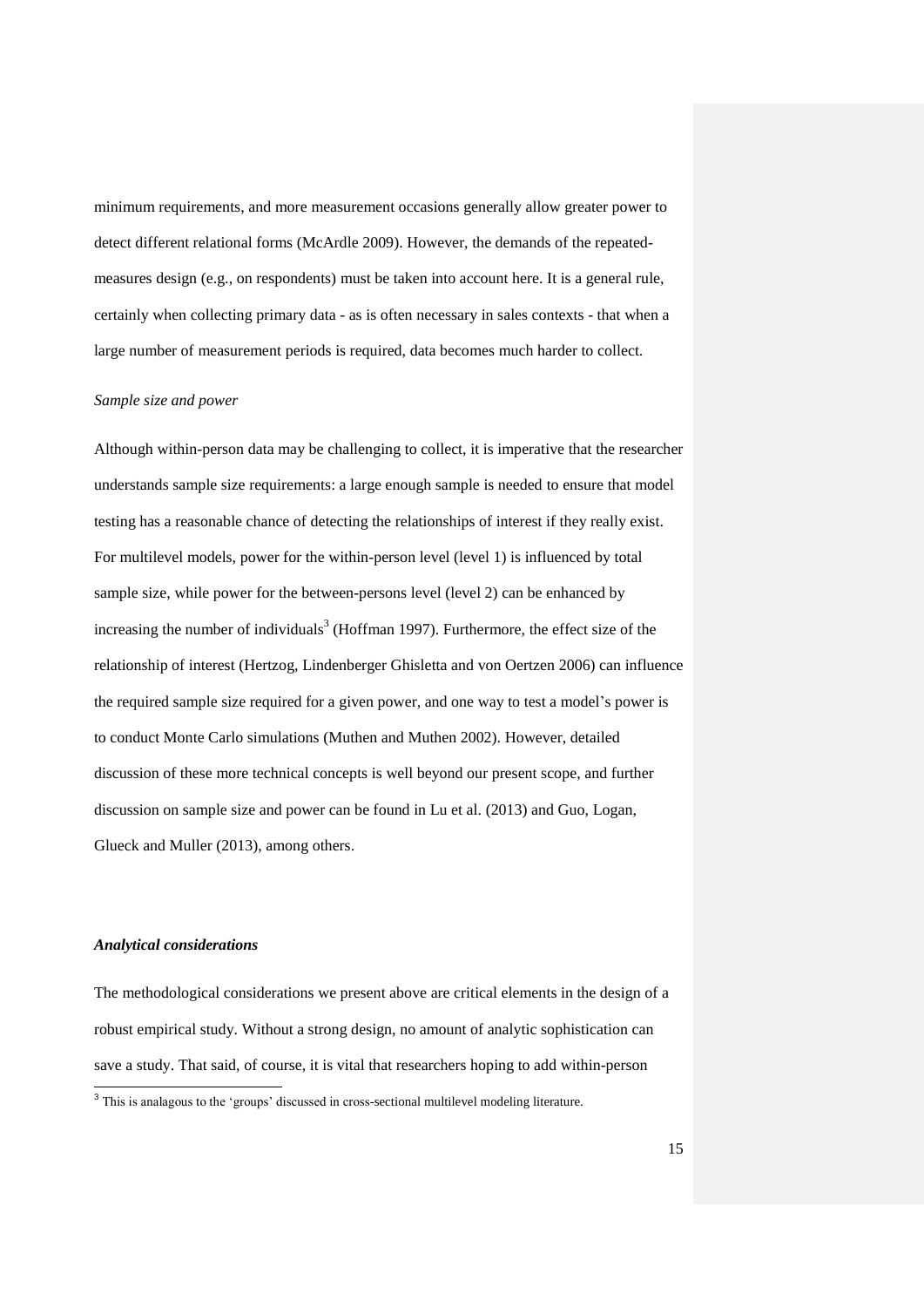research to their capabilities also understand a number of key analytical considerations. Indeed, while there is certainly a lack of longitudinal research in general within the sales field (Bolander, Dugan, and Jones 2017), simply calling for increased consideration of longitudinal research may not solve the paucity of within-person research. As we demonstrate above, some longitudinal designs do not produce data suitable for within-person analysis (Curran et al. 2014). Further, on analyzing the data, researchers may aggregate longitudinal data into a single score (e.g., Li, Sun, & Cheng 2017), completely eradicating the opportunity to examine within-person change, or between-person differences in within-person change. Within-person analysis can only be conducted when a longitudinal repeated-measures research design is used, where data on a specific variable is collected on *at least three* time points, so as not to confuse change with measurement error (Little 2013).

Additionally, although time is an inherent factor in within-person analysis, it may not be the causal mechanism behind the effects of change, and thus does not have to be explicitly modeled in within-person research, and used only to structure the data (e.g., as in Beck and Schmidt 2012). For example, in clinical psychology, theories predict that the magnitudes of relationships will change over time (Curran et al. 2014), whereas with other theories (e.g., self-efficacy theory), time itself is not expected to play a prominent role. Thus, for clinical psychologists, time is often a causal mechanism (or a proxy for some other unobservable mechanism), while for many other studies, it is not. This following section discusses different analytical considerations concerning within-person research.

#### *Establishing within-person variance in a variable*

Within-person studies can contain both within-person hypotheses and between-person hypotheses; for example, salesperson performance may vary both within- and betweensalespeople. Obtaining the intra-class correlation (ICC) of any variable identifies the amount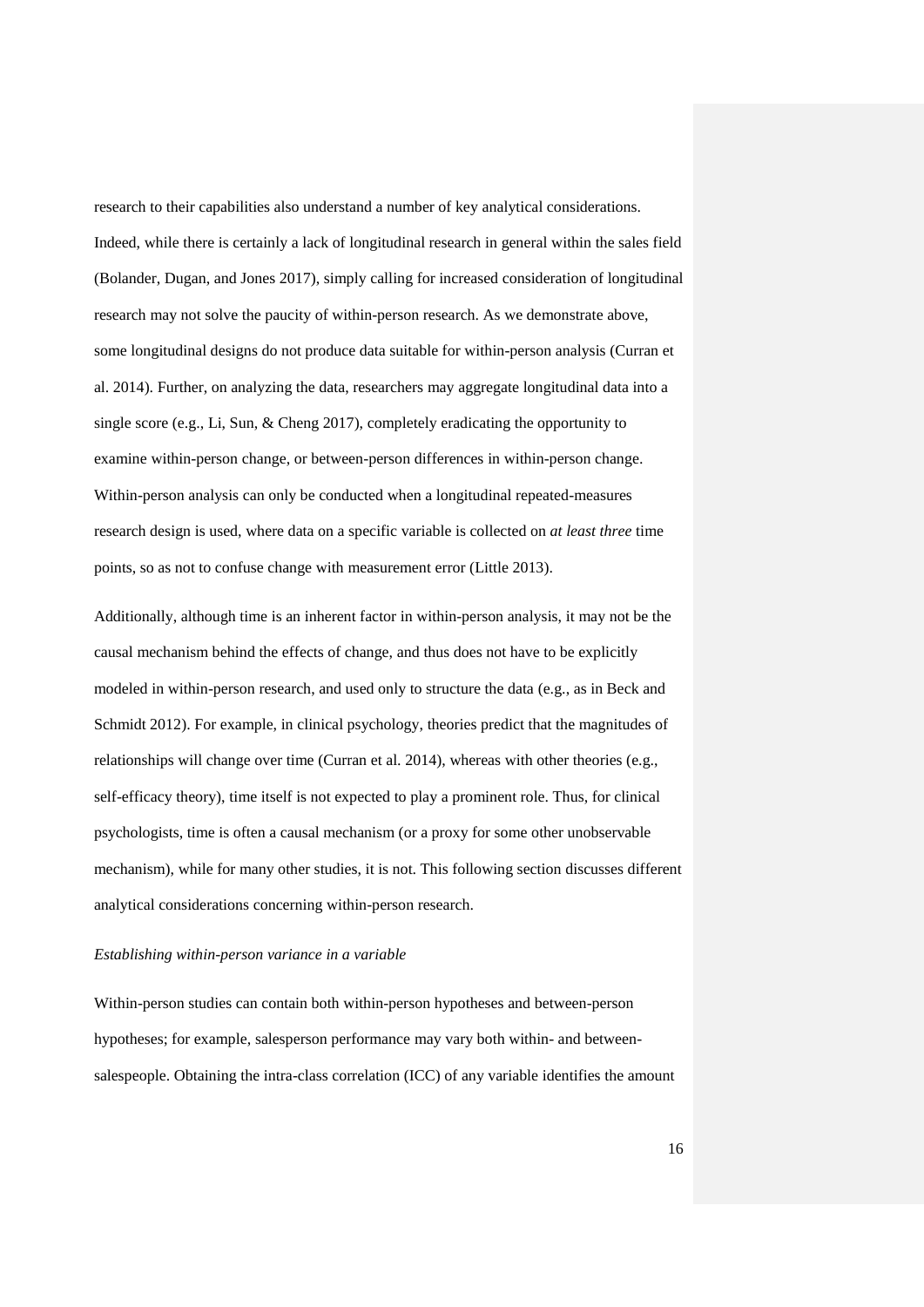of variance which is between-person, as opposed to within-person for that variable (Little, Schnabel, and Baumert 2000), and is calculated by dividing the between-person variance by the total variance (between-person  $+$  within-person variance). The total variation in a construct will always add up to 1, so if .52 (52%) of the variation is between-person, then .48 (48%) of the variation must be within-person. The ICC will determine whether a withinperson analysis is worthwhile. There are no hard-and-fast rules as to how much within-person variance necessitates a within-person analysis. However, if there is very little within-person variation, for example 1%, then the researcher requires a very good justification for concluding that within-person analysis is worthwhile. If an ICC is above 10%, then a multilevel model must be specified in order to account for dependency in the data (Grimm, Ram and Estabrook 2017). Once the within-person variance is obtained, the research must then make sure their data conforms to certain expectations so that adequate estimates can be obtained.

## *Data assumptions*

l

There are additional considerations that researchers must deliberate on when undertaking within-person research. For example, by nature, the assumption of independence of measurements is violated in within-person research (Twisk, 2013). Specifically, because the repeated-measures come from the same individuals, there is an inherent element of dependence which must be taken into account when modeling within-person changes; this can be addressed by utilizing a multilevel analysis<sup>4</sup> (Little, Schnabel, and Baumert 2000). Further potential remedies for the lack of independence of measurement issue include utilizing random effects within multilevel models (Hoffman and Stawski 2009), or by allowing the residuals of the repeated-measures to correlate when utilizing structural equation

<sup>&</sup>lt;sup>4</sup> In a multilevel analysis, individual change (intra-individual) becomes level 1 and individual differences (interindividual), level 2.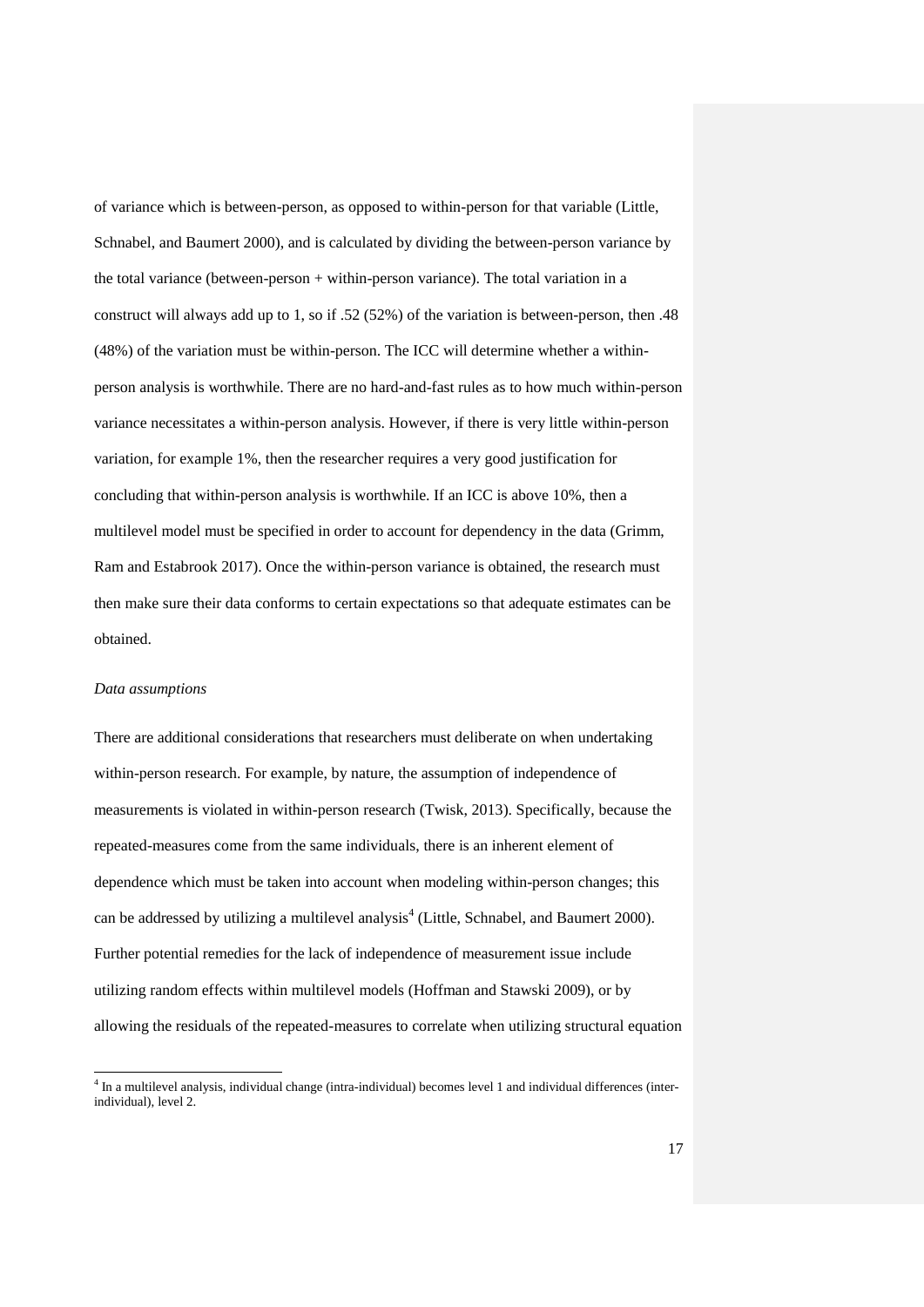models (see Newsom [2015] for further discussion). Furthermore, the residuals of the repeated-measures are generally assumed to be normally distributed in many longitudinal data analyses (Hoffman 2015). However, there are techniques that can model non-normally distributed dependent variables, for example generalized estimation equations (Certo, Withers and Semadeni 2017), or generalized linear modeling (Smithson and Merkle, 2014). [For a further discussion on normality of data assumptions see Hoffman (2015).]

Homogeneity of variance and sphericity are also assumptions that may be violated by repeated-measures data (e.g., as in Dustin and Belasen 2013). Homogeneity of variance posits that each group (or individual in the case of within-person research) demonstrates equal variances, whereas sphericity discusses the assumption that differences between all combinations of related groups are equal (Vasey and Thayer 1987). Using Pillai's trace multivariate test and undertaking Greenhouse–Geisser corrections is one potential remedy to account for these violations (Dustin and Belasen 2013).

Finally, specific to measuring latent variables over time, it is essential that the researcher is measuring the same latent construct at each time point (Jak and Jorgensen 2017). If this is not the case, then any within-person change may be down to measurement error rather than actual changes in the relationship. There are four forms of measurement invariance, with each form stronger than the last; these are factorial, weak, strong, and strict (Widaman, Ferrer and Conger 2010). Factorial invariance refers to the pattern of zero and non-zero loadings, and the same item structure on each latent variable remaining identical across measurement occasions. Weak invariance additionally constrains the factorial loadings, whilst strong and strict invariance add equal intercept and variance constraints, respectively. This longitudinal invariance procedure appears analogous to that of **Steenkamp and Baumgartner (1998)** crosscultural invariance. Constraints can also be added to the errors; however, some authors argue this is too strict an assumption (Little, 2013). Partial invariance can also be obtained, where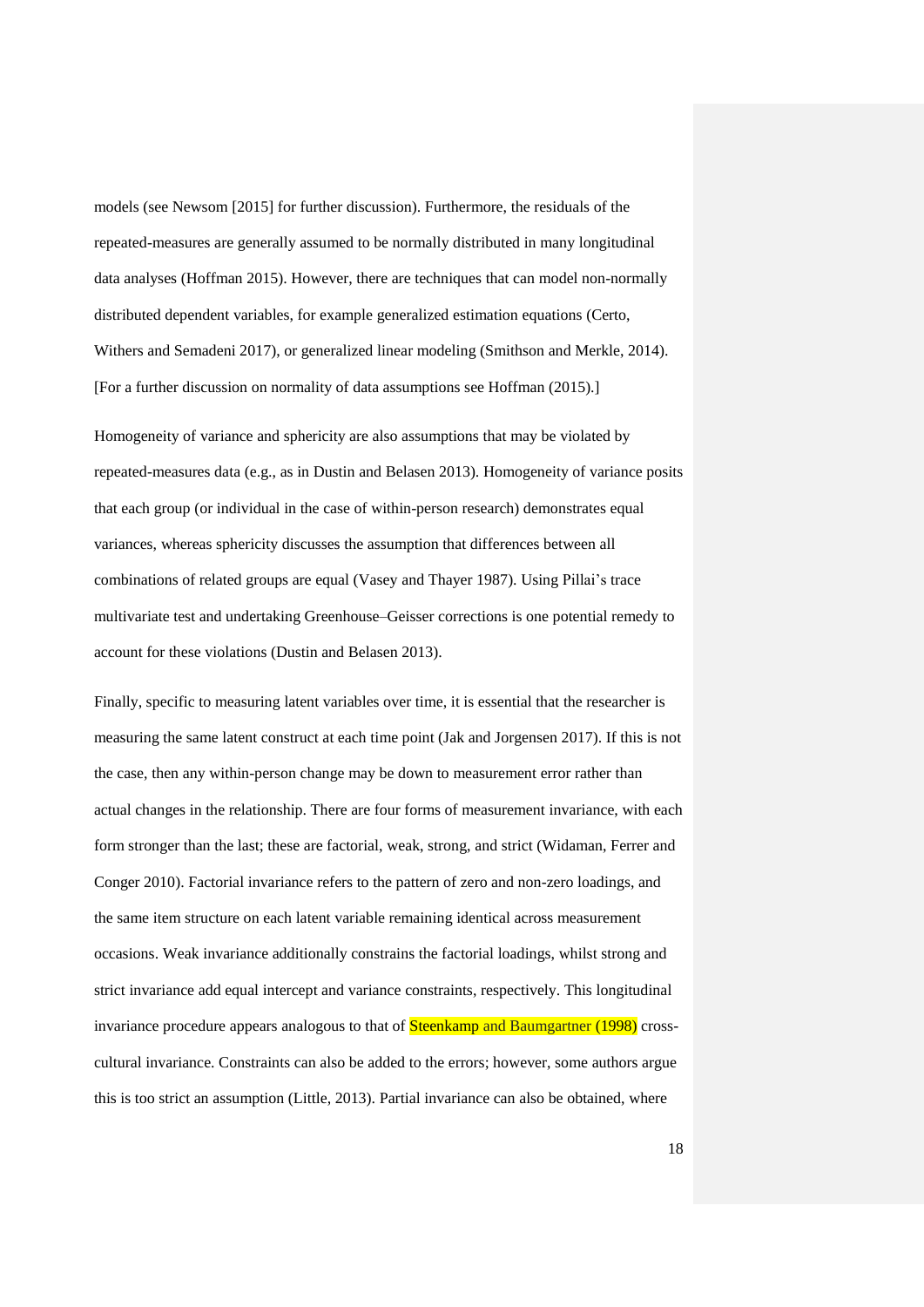some constructs demonstrate invariance whereas others do not, but in this case, researchers must be cautious drawing conclusions from observed relationships (Little, 2013).

Measurement invariance can be tested by using likelihood-ratio tests, where the stronger form of invariance is nested within the weaker form of invariance (Hoffman, 2015). [For a further discussion see Widaman, Ferrer and Conger (2010).] Alongside understanding the quality of the data, the researcher must also make sure that they have adequate within-person estimates, as discussed below.

## *Disaggregation*

l

When analyzing within-person variances, the researcher is required to separate the withinand between-person components of the variance of the relevant variables; this is termed disaggregation (Curran and Bauer 2011). If disaggregation is not conducted, the researcher can obtain biased estimates, since between-person variance can confound the within-person variance (Voelkle et al. 2014). Using simulated data, Sliwinski, Hoffman, and Hofer (2010) demonstrate that failure to separate between-person variance from within-person variance leads to uninterpretable implications regarding within-person change. Ultimately, biased estimates can result in the relationships within a model being misrepresented.

Not every analysis tool used in longitudinal modeling will appropriately disaggregate between-person variance from within-person variance. This includes a number of very common methods for longitudinal analysis, such as the cross-lagged panel model and the standard latent growth model (Hamaker, Kuiper and Grasman 2015; Curran et al. 2014), which examine only between-person differences when evaluating stability and change over time. However, growth models with structured residuals<sup>5</sup> (see Curran et al. 2014) adequately

 $<sup>5</sup>$  In this analytic model the residuals become the isolated within-person estimates, successfully achieving</sup> disaggregation.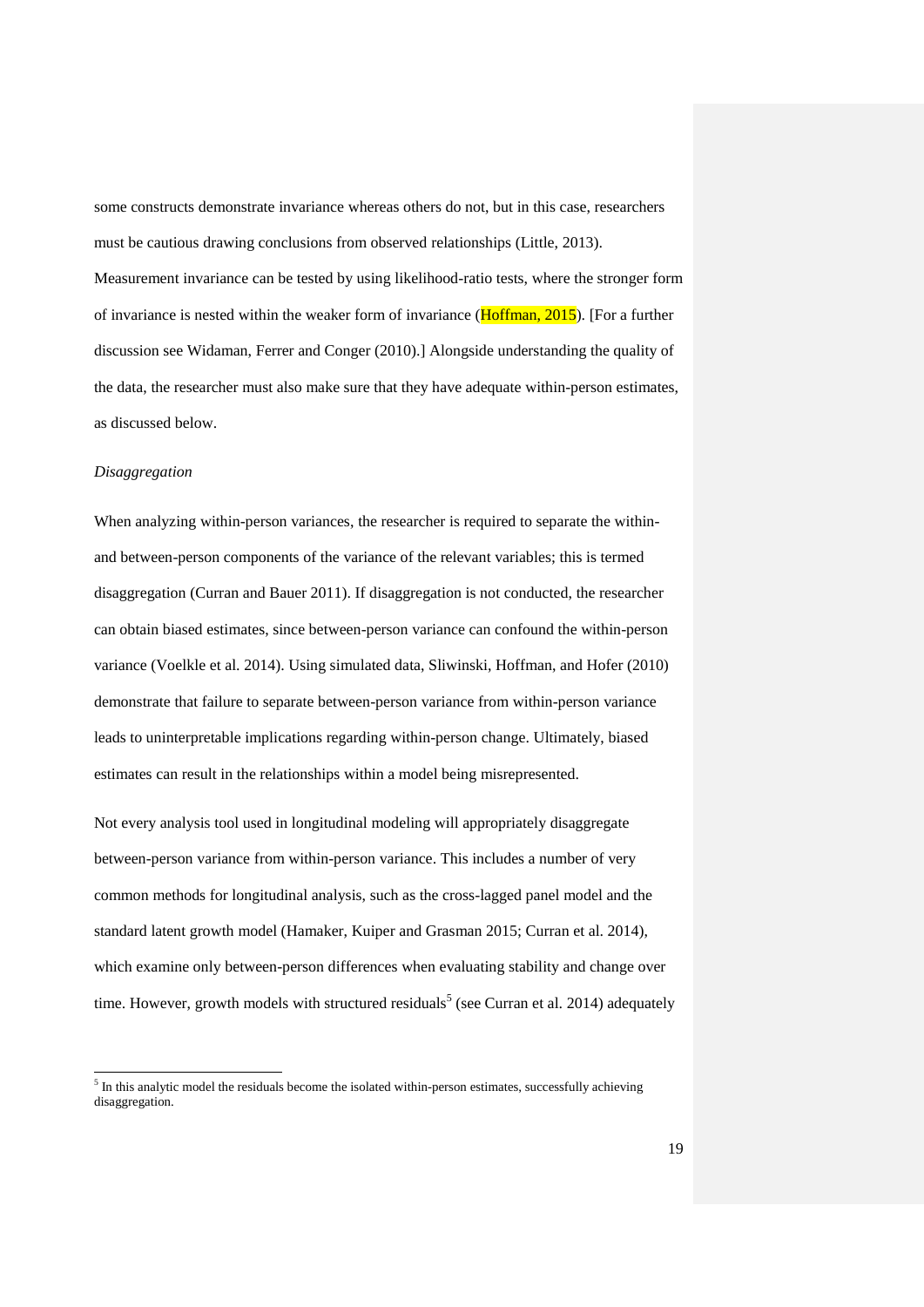separate the variances, and thus when conducting any within-person analysis generate accurate estimations.

One solution to the within- and between-person variance aggregation issue is person mean centering (PMC), sometimes called group-mean centering<sup>6</sup> in the multilevel literature (Curran and Bauer 2011). PMC simply means obtaining the average of scores on a variable for each individual separately (the sum of each score divided by the number of scores), and each individual's PMC score functions as their between-person estimate (Enders and Tofighi 2007). This procedure should only be undertaken on the independent variable side of the model, and not on the dependent variable. To obtain the within-person estimate, each person's PMC score is subtracted from their own score at each time point (e.g., Time1 score – PMC, time 2 score – PMC, and so on). Every individual will have a different PMC score for each variable, and the within-person estimates are specific to each individual. For an example of how to gain within-person estimates using Mplus, see Curran et al. (2014). However, this type of disaggregation can be undertaken using all common software packages used for longitudinal multilevel modeling or longitudinal structural equation modeling.

Other informative sources discussing the separation of effects include Curran and Bauer (2011) and Hoffman and Stawski (2009). Disaggregation is an issue which many researchers may be unaware of (Curran and Bauer 2011) and is a very important consideration when undertaking within-person analysis in order to ensure that estimates obtained by the chosen analysis technique correctly represent what the researchers are making inferences about.

## *Available analysis frameworks*

l

While in-depth guidelines as to the analysis techniques best-suited to different within-person objectives are outside the scope of the present paper, Figure 2 provides a simple decision tool

<sup>&</sup>lt;sup>6</sup> Variables can also be grand-mean centered; however, this form of centering does not correctly disaggregate within- and between- variance (Curran and Bauer 2011).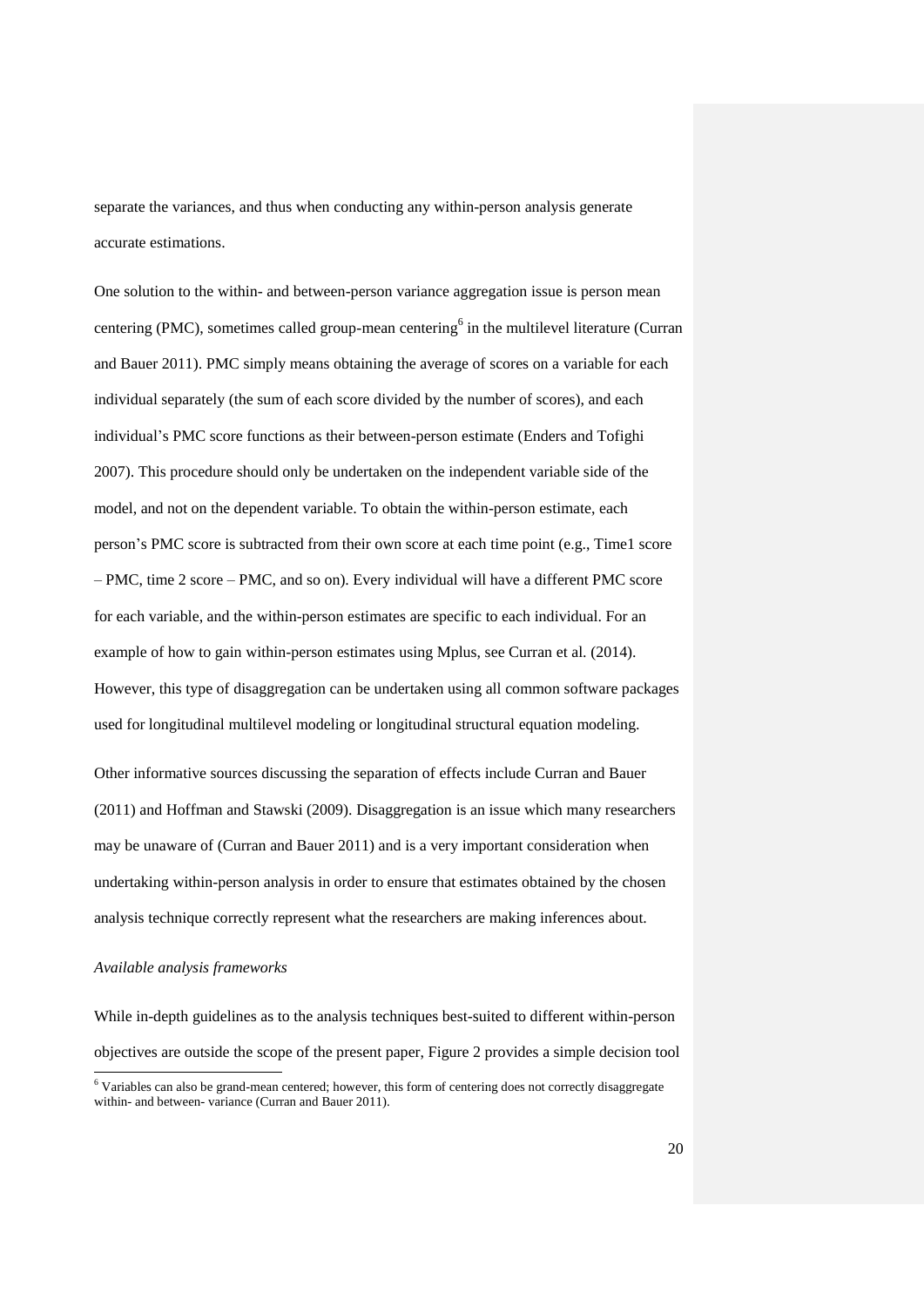which researchers can use to help determine appropriate analysis methods to examine different types of theoretical change. The paper now provides a brief walk-through of the simplest version of each analytical tool and discusses how they can be extended. In addition, Figure 2 outlines current research utilizing the techniques discussed, and provides example studies utilizing these techniques<sup>7</sup>.

# INSERT FIGURE 2 HERE

At the first level of Figure 2, there is the issue of whether the analysis of a variable over time is appropriate. If variables and/or relationships do not change over time, there is no need to undertake within-person research, and simple cross-sectional studies examining betweenperson differences will suffice. In all other cases, however, where changes in variables and/or relationships are expected over time, then within-person analysis must be conducted, and one must then use theory to predict whether between-person differences in within-person change are expected; the answer will often be 'yes'. The hypotheses the researcher is testing will decide whether a univariate or multivariate framework is required; if a hypothesis discusses change in only one variable, then a univariate model should be utilized, whereas a multivariate model should be used if change is being assessed in multiple variables.

For simply analyzing within-person univariate change, the change score model is useful; here, only one variable is measured repeatedly, obtaining difference scores. This model can be further extended to examine analyze bivariate change, labelled a dual-change score model (Kievit et al. 2018). The random-intercept cross-lagged panel model is another technique used to analyze multivariate change, and is a variation of the cross-lagged panel model that

 7 Interested readers should see McArdle (2009), Hamaker, Kuiper and Grasman (2015), Curran et al. (2014), and Tate (2004), for further reading material on the change score model, random-intercept cross-lagged panel model, latent growth model with structured residuals, and slopes-as-outcomes models, respectively.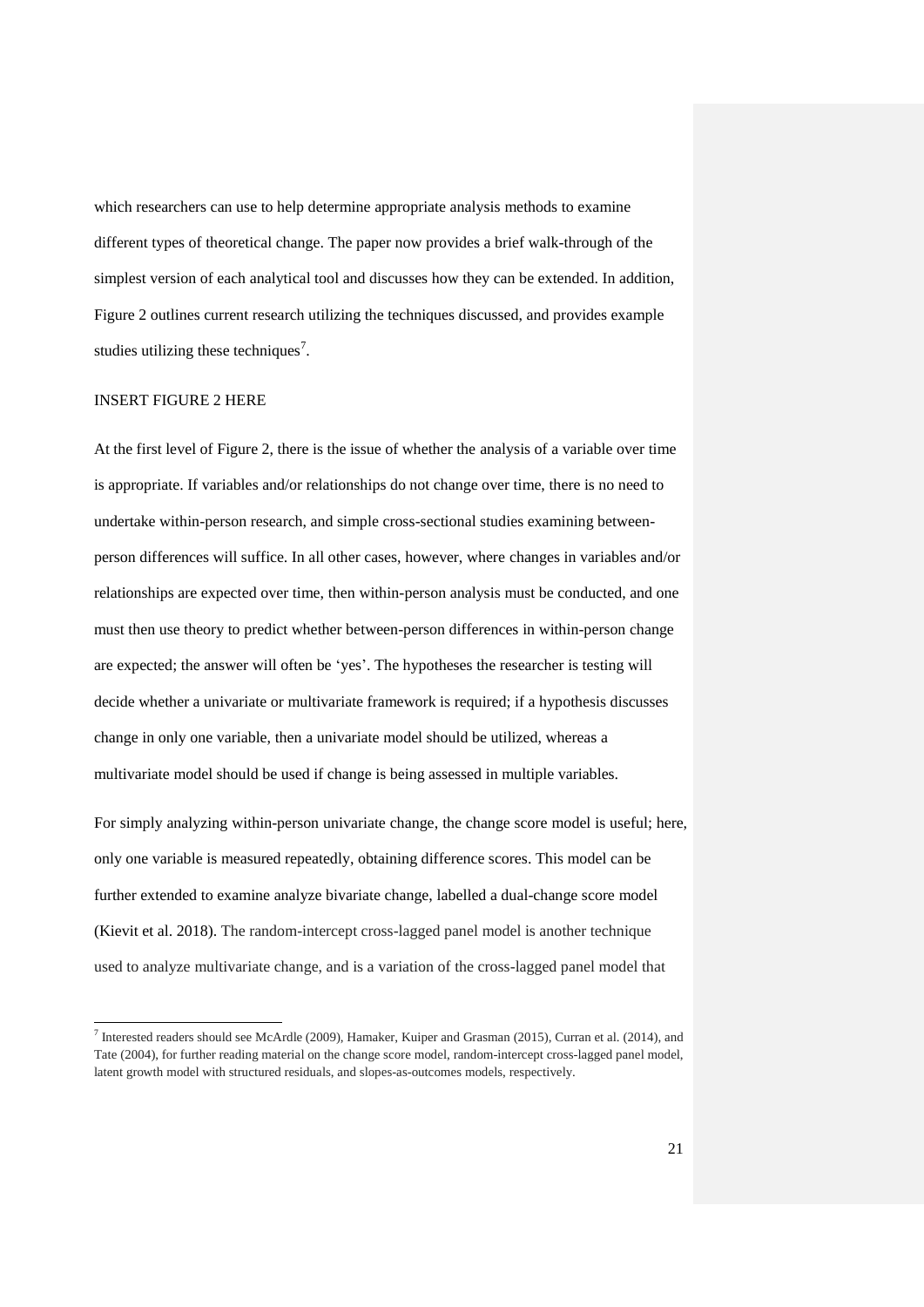separates within-person variance from between-person variance, since a standard crosslagged panel model only analyzes between-person differences (Hamaker, Kuiper and Grasman 2015).

As Bolander, Dugan and Jones (2017) discuss, latent growth modeling can also be used to model change within variables. However, similar to the cross-lagged panel model, a standard latent growth model only tests between-person differences over time, which does not allow for the disaggregation of within-person variance from between-person variance, and therefore results in conflated estimates. Disaggregation requires a latent growth model with structured residuals (Curran et al. 2014), which includes time-specific residuals within the model to separate the variances; these residuals represent the within-person estimates. As with the change score model, the latent growth model can be extended to analyze multivariate change. Change score models, cross-lagged panel models, and latent growth models can all be extended to examine between-person differences in within-person change.

The slopes-as-outcomes model is the final tool discussed; the slopes-as-outcomes model is part of the longitudinal multilevel modeling framework and is useful for comparing multivariate change over time with multiple groups. Here the slopes represent within-person change, and may be fixed or random (Curran, Obeidat and Losardo 2010). Fixed slopes represent a situation where change over time is not expected to vary within-groups, while random slopes detail the variability around the fixed slope; a researcher may choose to only examine fixed slopes if groups are not expected to vary in their within-person change over time (Little, Schnabel and Baumert 2000).

The research question and relationships of interest between the variables will, along with data considerations, determine which analysis technique is most applicable to the research question. The authors point out that the tools displayed are merely examples and should not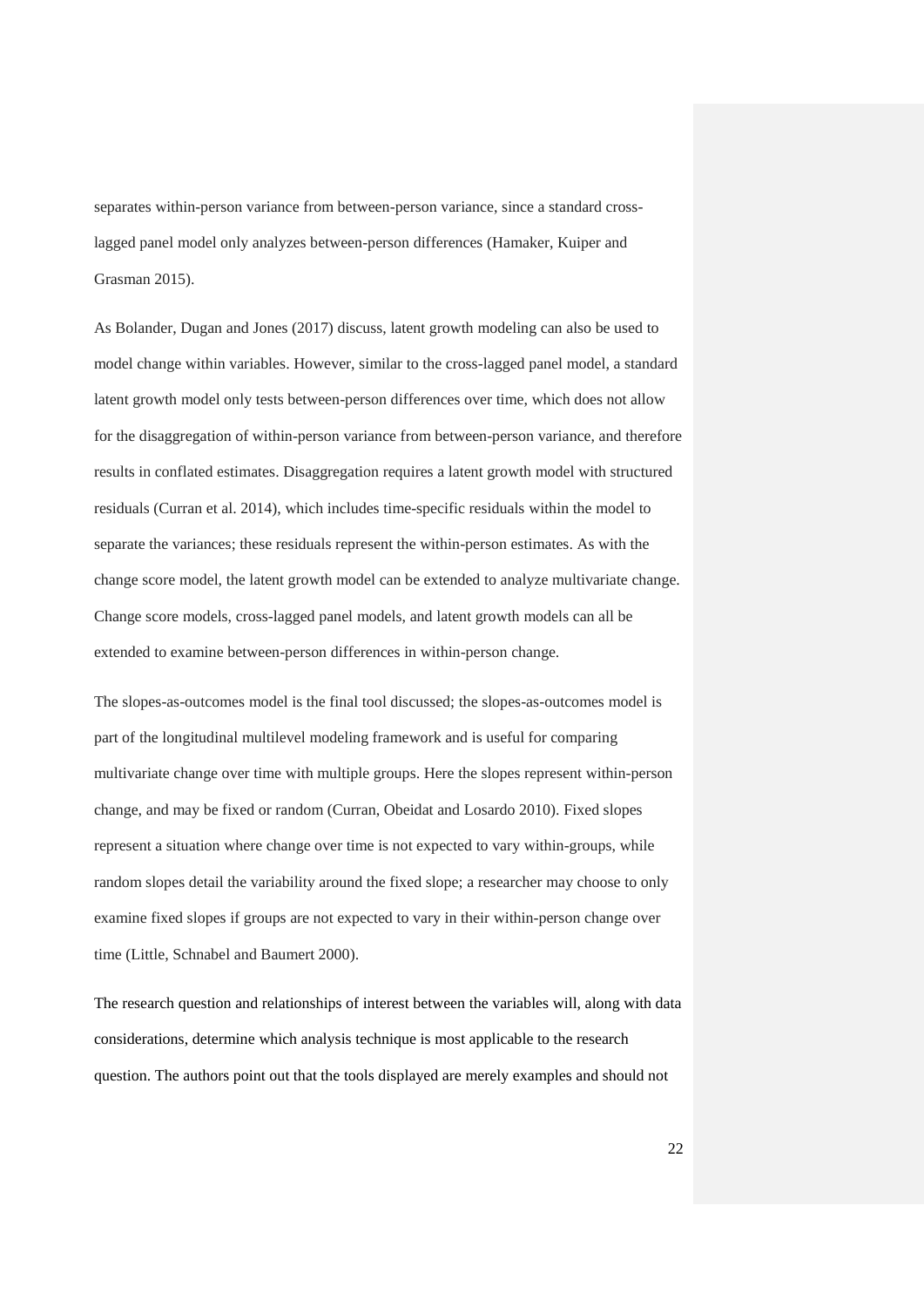be seen to be the 'only solution', nor to be unsuited to other tasks. There are many other models which can be used when hypotheses examine within-person change, for example the auto-regressive latent trajectory model with structured residuals (Mahler, Fine, Frick, Steinberg and Cauffman (2018), or latent class modeling (Lanza and Cooper 2016). However, Figure 2 should aid researchers in understanding appropriate analytical models for such within-person theories. For further information aiding researchers in choosing appropriate analysis tools, readers are referred to Bainter and Howard (2016), Usami, Hayes, and McArdle (2016), Locascio and Atri (2011), and Jung and Wickrama (2008).

#### **Problems in drawing conclusions and managerial implications**

Serious problems can emerge by drawing conclusions from research studies that fail to address within-person issues. Beyond the drawing of inappropriate theoretical conclusions, research that overlooks within-person logics and data has the potential to negatively influence management practice. These potential problems can be clearly observed in much sales research, and to illustrate the point, we continue to use the self-efficacy literature as illustration.

Studies of self-efficacy in the psychology literature identify potential boundary conditions where enhancing self-efficacy may be detrimental to performance (e.g., Beck and Schmidt 2012). Yet, current sales research in self-efficacy suggests that increasing self-efficacy is inherently associated with performance increases (e.g., Carter et al. 2016; Mulki, Lassk, and Jaramillo 2008). However, in sales research, these within-person conclusions are invariably drawn from between-person research designs. Furthermore, these conclusions are used to drive managerial implications which focus on enhancing individual salespeople's selfefficacy. At no point in the sales literature does there appear to be acknowledgement or consideration of the fact that, in some situations, enhancing self-efficacy may negatively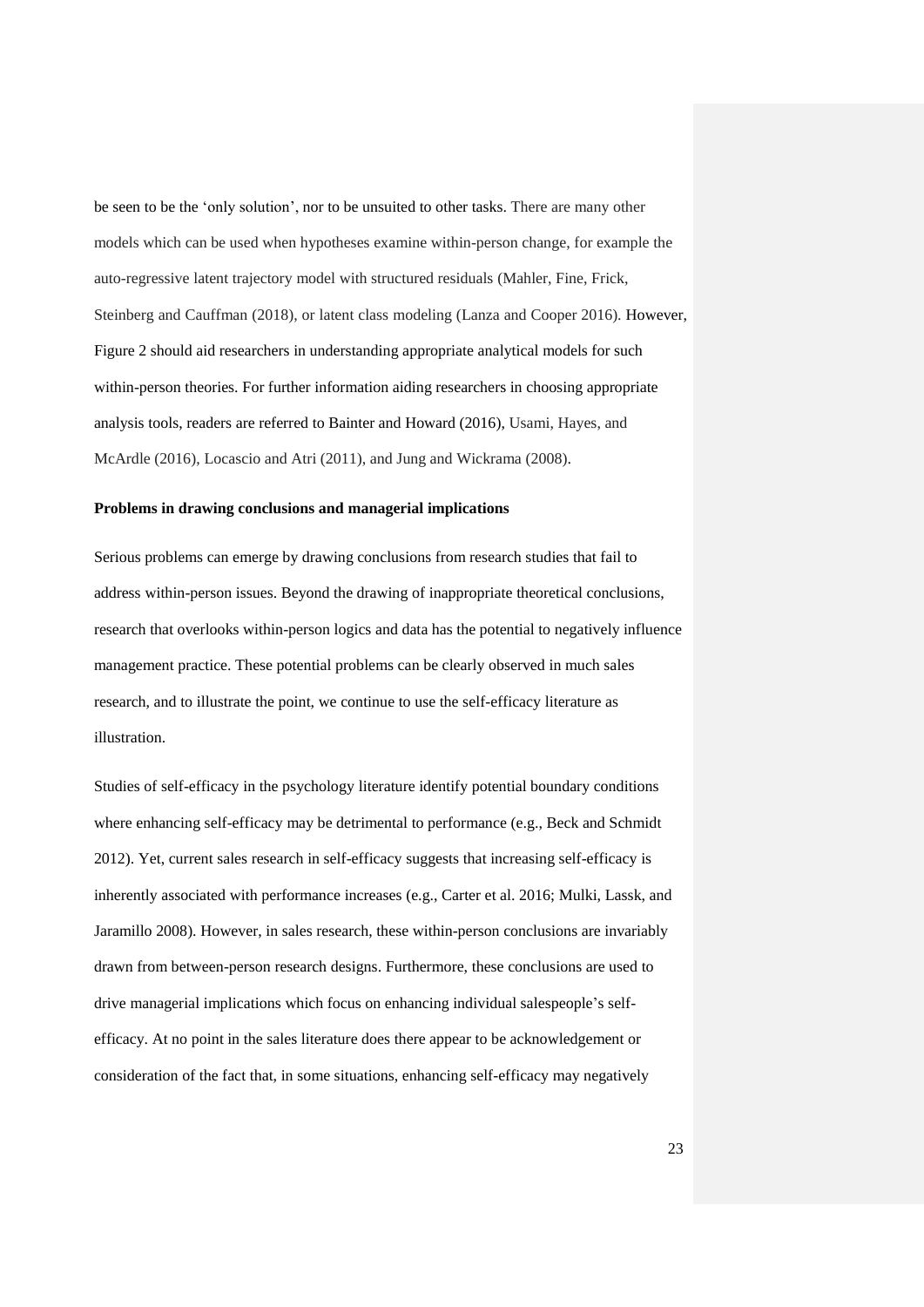shape performance; yet these latter logics are demonstrated in the within-person self-efficacy literatures in other research domains (e.g., Vancouver and Kendall 2006; Beattie et al. 2011).

Furthermore, important boundary conditions may not be consistent across levels. Consequently, within-person research in sales can help us more clearly understand the boundary conditions of prior research in sales. For example, when considering the specific case of self-efficacy in the sales literature, the implications drawn from current sales-based self-efficacy research studies (i.e., increase self-efficacy because it can improve sales performance) may only be appropriate in some situations (e.g., for individuals who are initially low in self-efficacy), but not in others (e.g., for individuals who already have high within-person self-efficacy levels, believing themselves to be undertaking an easy task). If researchers commit to undertaking within-person research in sales, it is likely that a significant amount of existing sales knowledge will need to be adapted to include the relevant boundary conditions; as a result, assumptions held by many sales scholars and practitioners, and practical recommendations emerging from current implications, may need to be rethought.

It is uncertain exactly how many important sales-relevant processes will demonstrate contrasting findings at the different levels of analysis, and until within-person research begins to be undertaken, many of the current understandings of sales-relevant issues may actually be incorrect, such that interventions that managers believe can enhance sales outcomes (e.g., providing more feedback to enhance intra-individual self-efficacy and so drive performance), may demonstrate a different relationship from that expected at the within-person level. Furthermore, within-person research may identify variables that are hard to elevate within individual salespeople (e.g., mental resilience), and so sales managers may come to prefer alternative strategies to build and shape the sales teams on those variables (e.g., selecting individuals with high levels on those variables when recruiting, rather than attempting to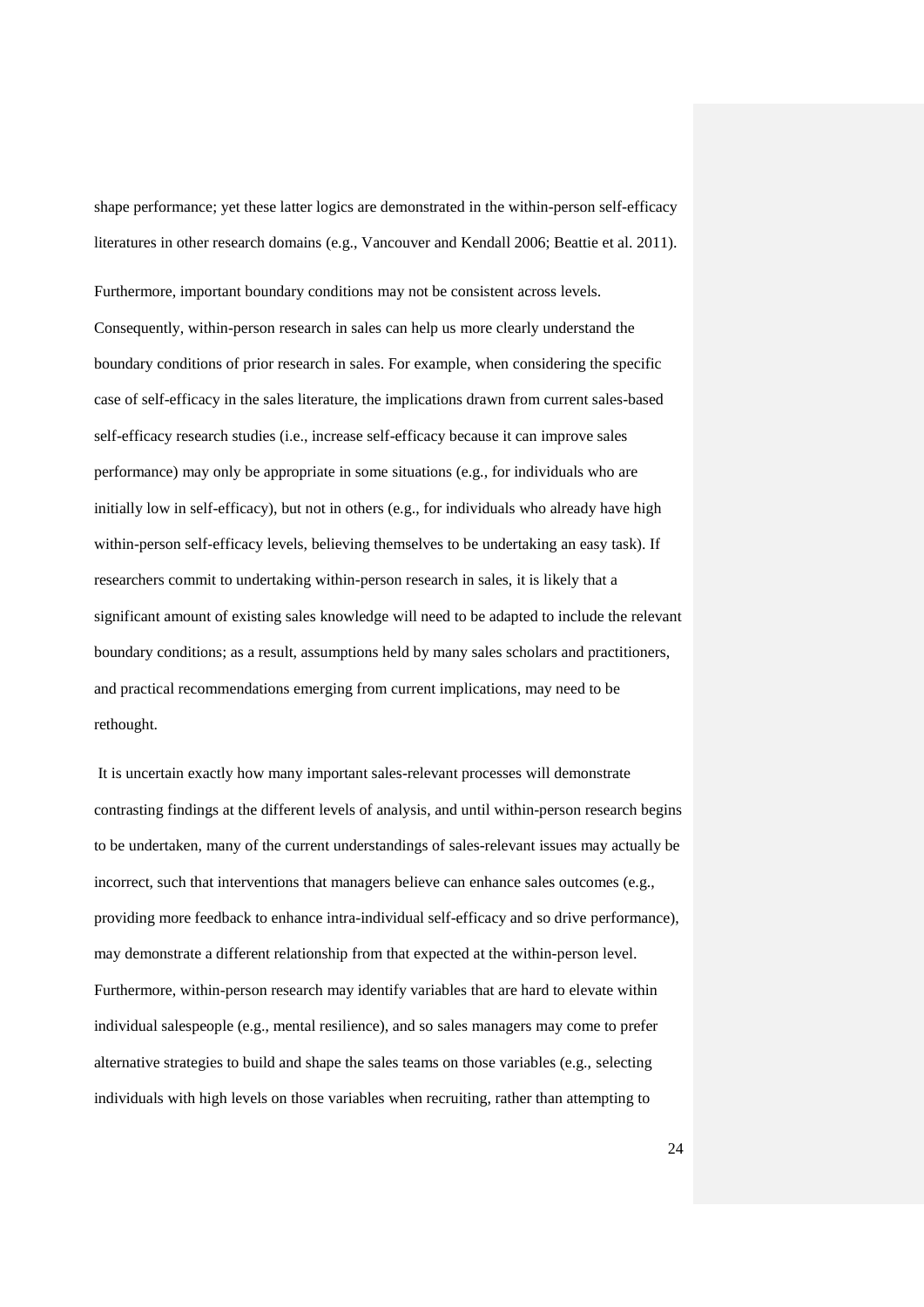increase those variables after salespeople are hired). These are merely two examples how within-person research could potentially change how managers undertake their managerial duties.

#### **Addressing data collection barriers in within-person research**

Collecting repeated-measures data from multiple individuals at multiple time-points is a unique challenge to within-person research. It may be difficult for researchers to entice sales personnel to provide data after the first occasion. Attrition is almost a natural feature of a repeated-measures design; individuals may not complete follow-up requests for further data due to reasons such as lack of time, lack of motivation, turnover, amongst other things.

However, there are numerous ways to reduce this threat. Researchers can use archival data to obtain proxies for certain behavioral measures. Examples include utilizing number of sales calls as a proxy for effort (cf Ahearne et al. 2010) or using existing customer satisfaction scores an organization collects as a proxy for customer-related performance, since this data may already exist within the organization. Indeed, objective sales data from company records may be available to many sales researchers (Bolander, Dugan, and Jones, 2017), and this data can provide a ready-made platform for within-person research. Furthermore, in a bid to reduce attrition, researchers can offer incentives to motivate continued participation within studies, while enlisting a superior's support (e.g., CEO) can also aid in obtaining continued participation.

Other important considerations include the ability of modern data analysis techniques to handle unbalanced data (e.g., Hierarchical linear modelling), whether that be in respect of varying time intervals between measurements, or varying number of measurements obtained for different individuals. Interestingly, methods also exist to allow the analysis of unbalanced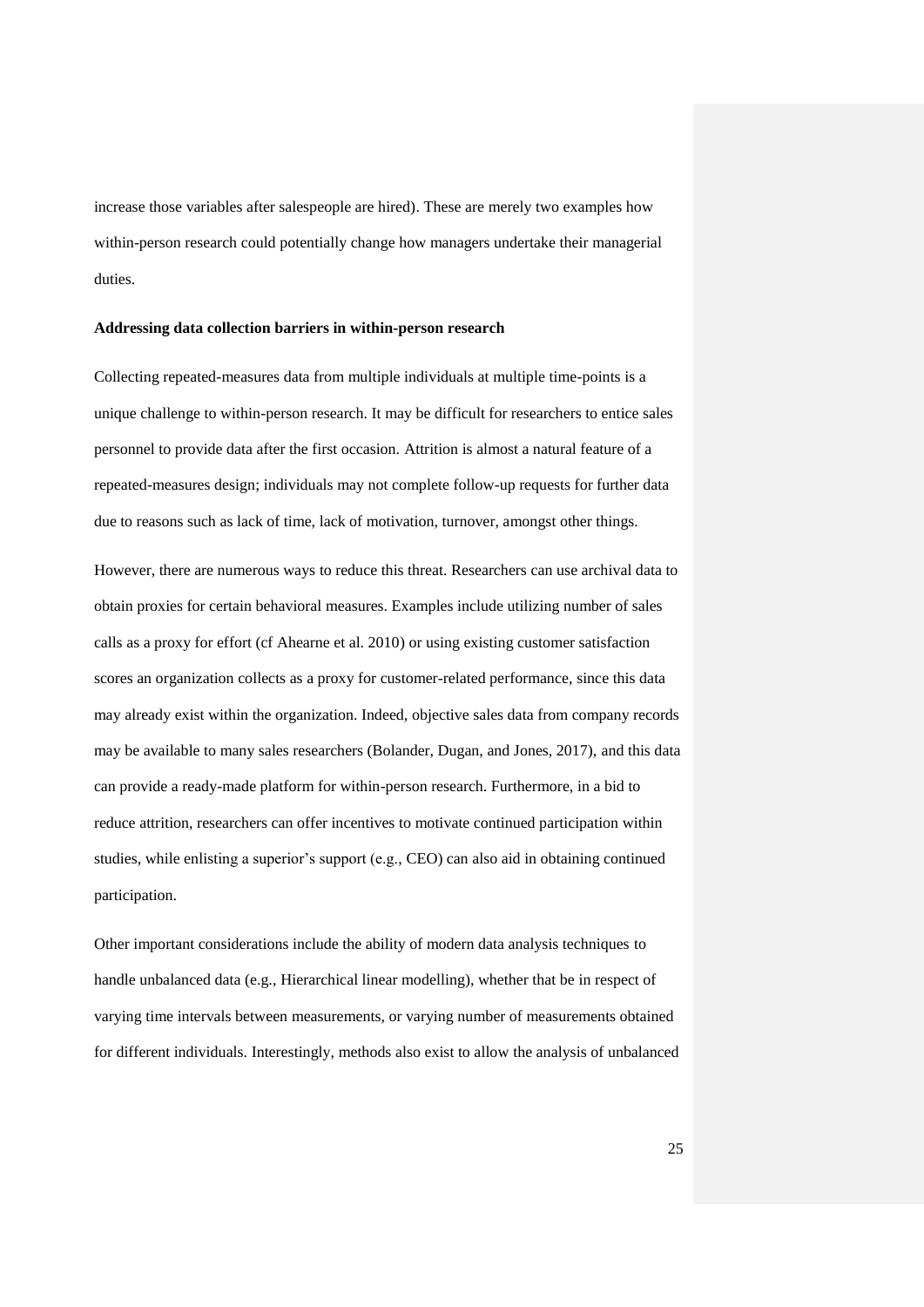data $8$  (i.e. some individuals may not provide data at each time point, for example provide data at times 1 and 3, but not time 2 and 4). Additionally, it is important to reiterate that only those variables that are assumed to change within the duration of the study are required to be measured on more than one occasion. This may mean researchers could undertake much of the data collection on the first data collection instance, subsequently reducing the demands on participants in future waves.

Lastly, experimental research designs can be an efficient method to collect within-person data. Researchers are able design experiments examining changes over either one, or numerous visits, to a laboratory, resulting in reduced demands on both the participants and the researcher.

## **Conclusion**

l

Boundary conditions are essential to understanding theory, especially for complex processes which unfold over time (Hoffman and Stawski 2009). However, very few studies in the sales domain appear to develop theory while taking into account within- and between-person levels in their conceptualizations. We suggest that the sales discipline will advance significantly if it begins to take account of these issues in developing theory; for example, by understanding how relationships change in response to critical events (Morgeson and Hoffman 1999) or uncovering how within-person processes evolve (e.g., Ahearne et al. 2010), researchers may identify processes that contradict findings that emerge from between-person dynamics. Equally, sales researchers must think very carefully about the theoretical and managerial implications that they draw from between-person research. In the current study we use selfefficacy as an example theory to demonstrate the need for within-person sales research, but it

 $8$  How to treat missing data is beyond the scope of this paper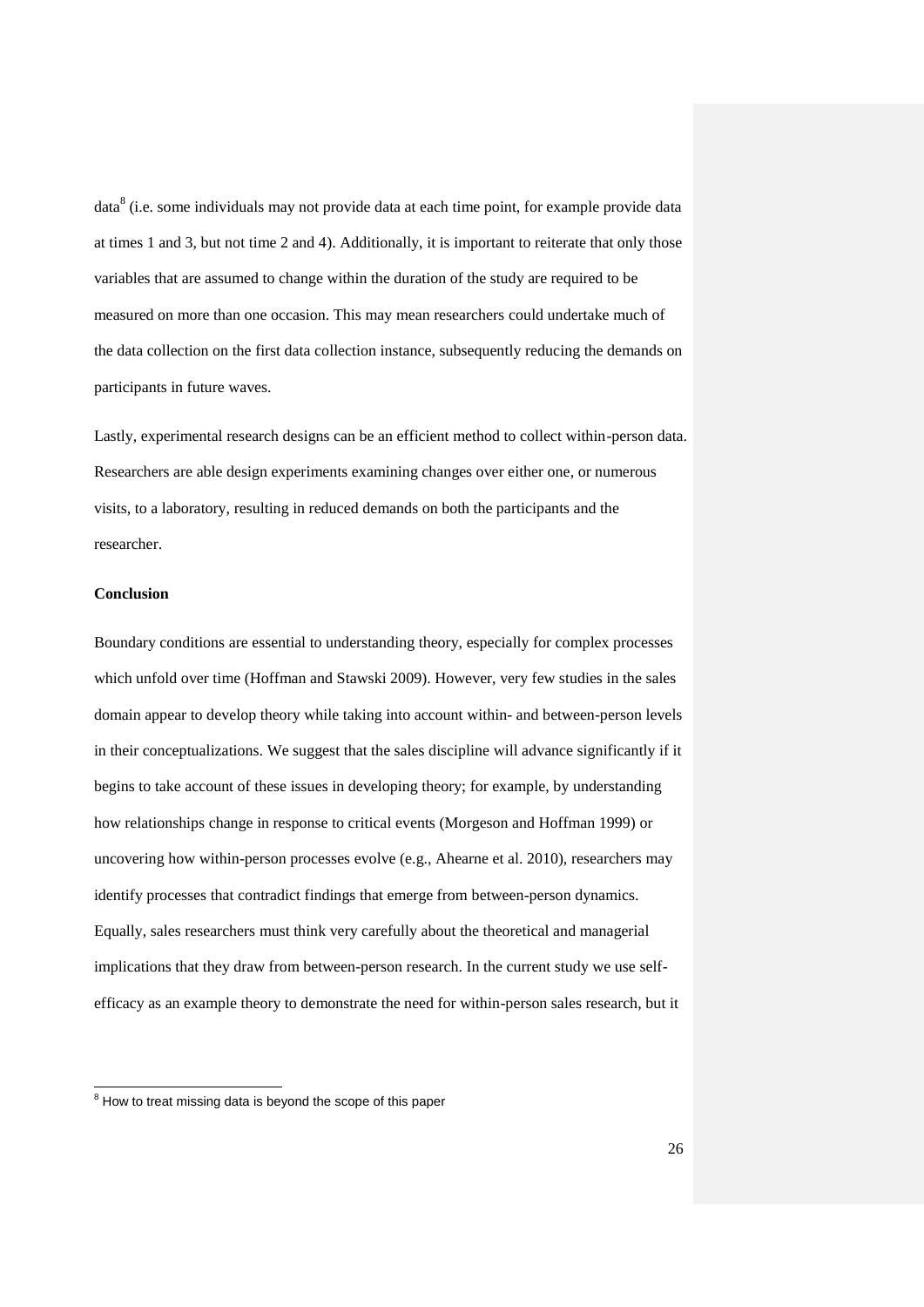is relatively easy to see how other well-established areas of salesforce study would benefit from consideration of within-person issues.

Where theory suggests that variables may demonstrate intra-individual change, sales researchers must begin to conduct within-person analyses. Within-person changes can identify important boundary conditions to theory that cannot be found by conducting crosssectional research (Molenaar 2004). However, simply conducting longitudinal research by itself does not mean that within-person analyses can take place; for this, repeated-measures of variables over time are required. Within-person analysis is almost untouched within sales research, and considering the sales world is constantly evolving, research must begin to reflect this. However, it is not expected that every variable that sales researchers examine requires within-person analysis, only those that are likely to demonstrate change within the individual. Moreover, when sales researchers undertake within-person research, in order to correctly obtain estimations of the within-person parameters, they must ensure that betweenperson and within-person variances are adequately disaggregated (Curran et al. 2014). For this, techniques such as the random intercept cross-lagged panel model and latent growth models with structured residuals would be appropriate. It is clear then, that differences between individuals, and changes within an individual, provide different knowledge. Consequently, conducting analysis at the within-person level is an important future research agenda which authors must begin to investigate. To deliver some indicative ideas about when taking account of within-person theories could help illuminate and test new boundary conditions within sales research, and for readers interested in further discussions on withinperson analysis, Table 2 identifies some potential extensions to theory. Table 2 does not provide an exhaustive list; however, the list exemplifies the notion that future research can extend theory when considering many important sales processes, something sales researchers must begin to discover.

27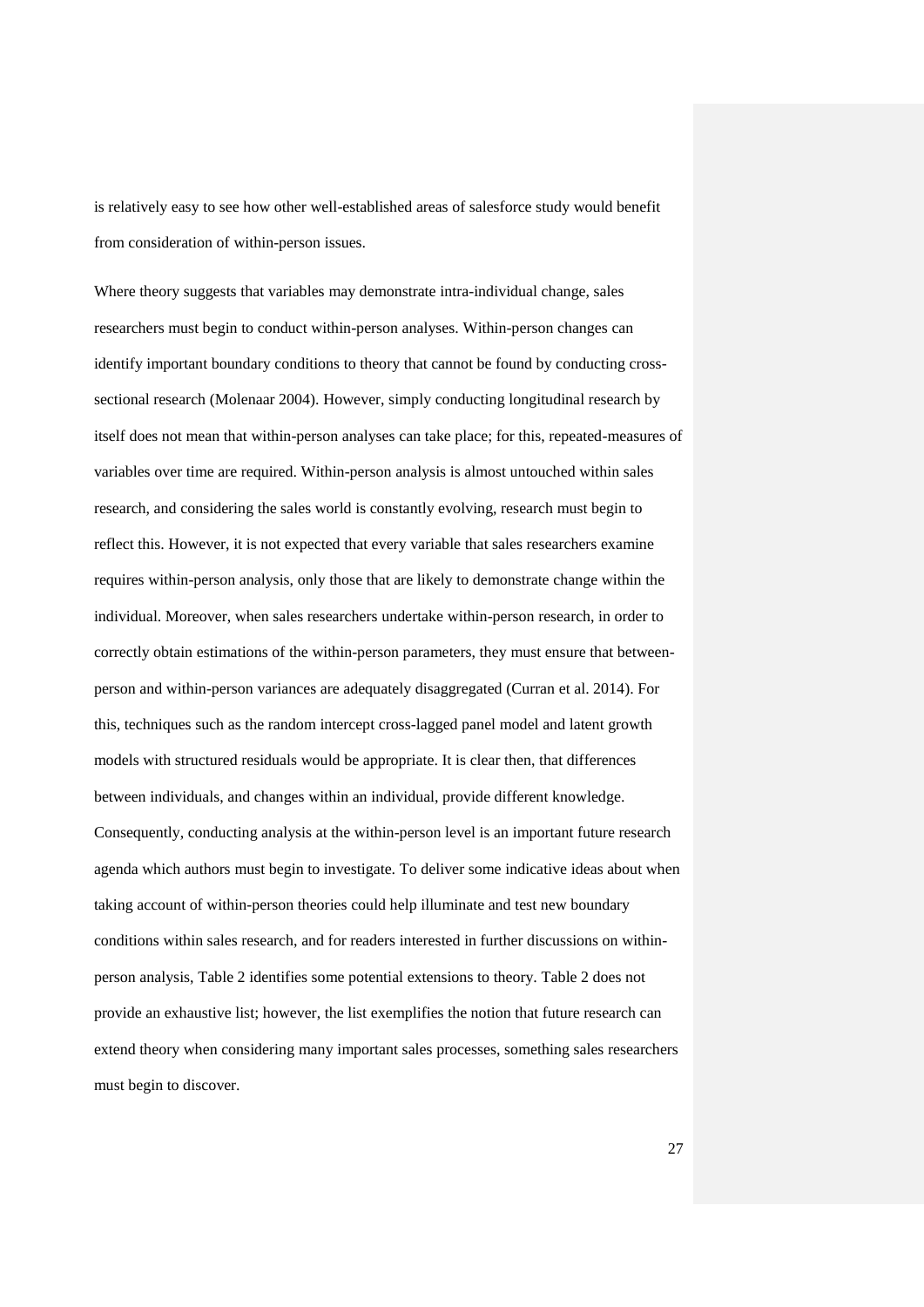#### **References**

Ahearne, Michael, Son K. Lam, John E. Mathieu, and Willy Bolander. 2010. "Why are some salespeople better at adapting to organizational change?" *Journal of Marketing* 74 (3): 65-79.

Allison, Lee, Karen E. Flaherty, Jin Ho Jung, and Isaac Washburn. 2016. "Salesperson brand attachment: a job demands-resources theory perspective." *Journal of Personal Selling & Sales Management* 36 (1): 3-18.

Atefi, Yashar, Michael Ahearne, James G. Maxham III, D. Todd Donavan, and Brad D. Carlson. 2018. "Does Selective Sales Force Training Work?." *Journal of Marketing Research* 55(5): 722-737.

Bainter, Sierra A., and Andrea L. Howard. 2010. "Comparing within-person effects from multivariate longitudinal models." *Developmental Psychology* 52 (12): 1955-1968.

Bandura, Albert. 1997. "Editorial." *American Journal of Health Promotion* 12 (1): 8-10.

Bateman, Connie, and Sean Valentine. 2015. "The impact of salesperson customer orientation on the evaluation of a salesperson's ethical treatment, trust in the salesperson, and intentions to purchase." *Journal of Personal Selling & Sales Management* 35 (2): 125-142.

Beattie, Stuart, David Lief, Mark Adamoulas, and Emily Oliver. 2011. "Investigating the possible negative effects of self-efficacy upon golf putting performance." *Psychology of Sport and Exercise* 12 (4): 434-441.

Beattie, Stuart, Mohammed Fakehy, and Tim Woodman. 2014. "Examining the moderating effects of time on task and task complexity on the within person self-efficacy and performance relationship." *Psychology of Sport and Exercise* 15 (6): 605-610.

Beattie, Stuart, Tim Woodman, Mohammed Fakehy, and Chelsey Dempsey. 2016. "The role of performance feedback on the self-efficacy–performance relationship." *Sport, Exercise, and Performance Psychology* 5 (1): 1-13.

**Formatted:** Font color: Red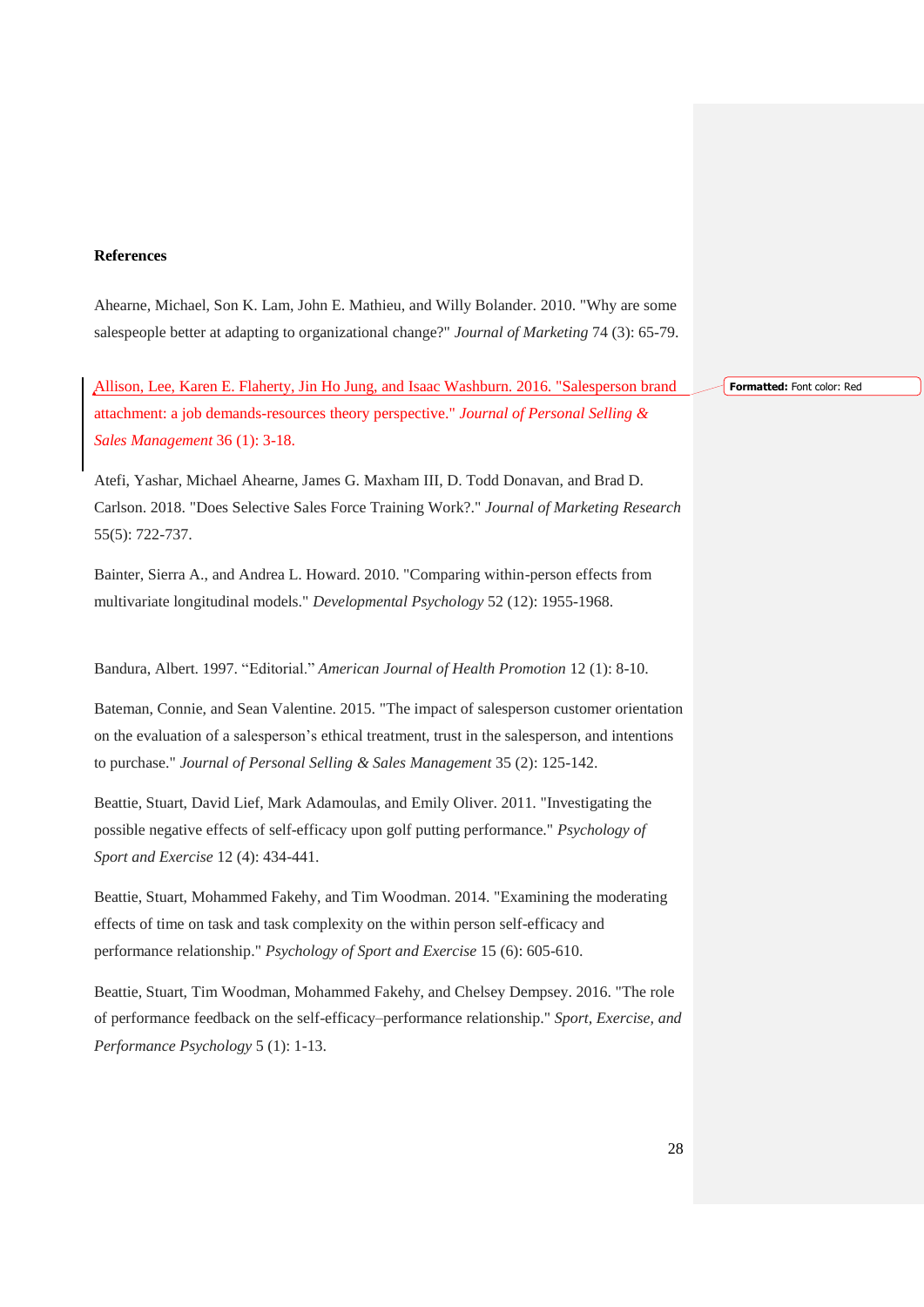Beitelspacher, Lauren Skinner, Thomas L. Baker, Adam Rapp, and Dhruv Grewal. 2018. "Understanding the long-term implications of retailer returns in business-to-business relationships." *Journal of the Academy of Marketing Science* 46 (2): 252-272.

Boichuk, Jeffrey P., Willy Bolander, Zachary R. Hall, Michael Ahearne, William J. Zahn, and Melissa Nieves. 2014. "Learned helplessness among newly hired salespeople and the influence of leadership." *Journal of Marketing* 78 (1): 95-111.

Bolander, Willy, Riley Dugan, and Eli Jones. 2017. "Time, change, and longitudinally emergent conditions: understanding and applying longitudinal growth modeling in sales research." *Journal of Personal Selling & Sales Management* 37 (2): 153-159.

Bolander, Willy, William J. Zahn, Terry W. Loe, and Melissa Clark. 2017. "Managing new salespeople's ethical behaviors during repetitive failures: when trying to help actually hurts." *Journal of Business Ethics* 144 (3): 519-532.

Bommaraju, Raghu, Michael Ahearne, Zachary R. Hall, Seshadri Tirunillai, and Son K. Lam. 2018. "The Impact of Mergers and Acquisitions on the Sales Force." *Journal of Marketing Research* 55 (2): 254-264.

Bommaraju, Raghu, and Sebastian Hohenberg. 2018. "Self-Selected Sales Incentives: Evidence of their Effectiveness, Persistence, Durability, and Underlying Mechanisms." *Journal of Marketing* 82 (5): 106-124.

Briggs, Elten, Fernando Jaramillo, and William A. Weeks. 2012. "The influences of ethical climate and organization identity comparisons on salespeople and their job performance." *Journal of Personal Selling & Sales Management* 32 (4): 421-436.

Busse, Christian, Andrew P. Kach, and Stephan M. Wagner. 2017. "Boundary conditions: What they are, how to explore them, why we need them, and when to consider them." *Organizational Research Methods* 20 (4): 574-609.

Carter, W. Richard, Paul L. Nesbit, Richard J. Badham, Sharon K. Parker, and Li-Kuo Sung. 2016. "The effects of employee engagement and self-efficacy on job performance: a longitudinal field study." *The International Journal of Human Resource Management*: 1-20.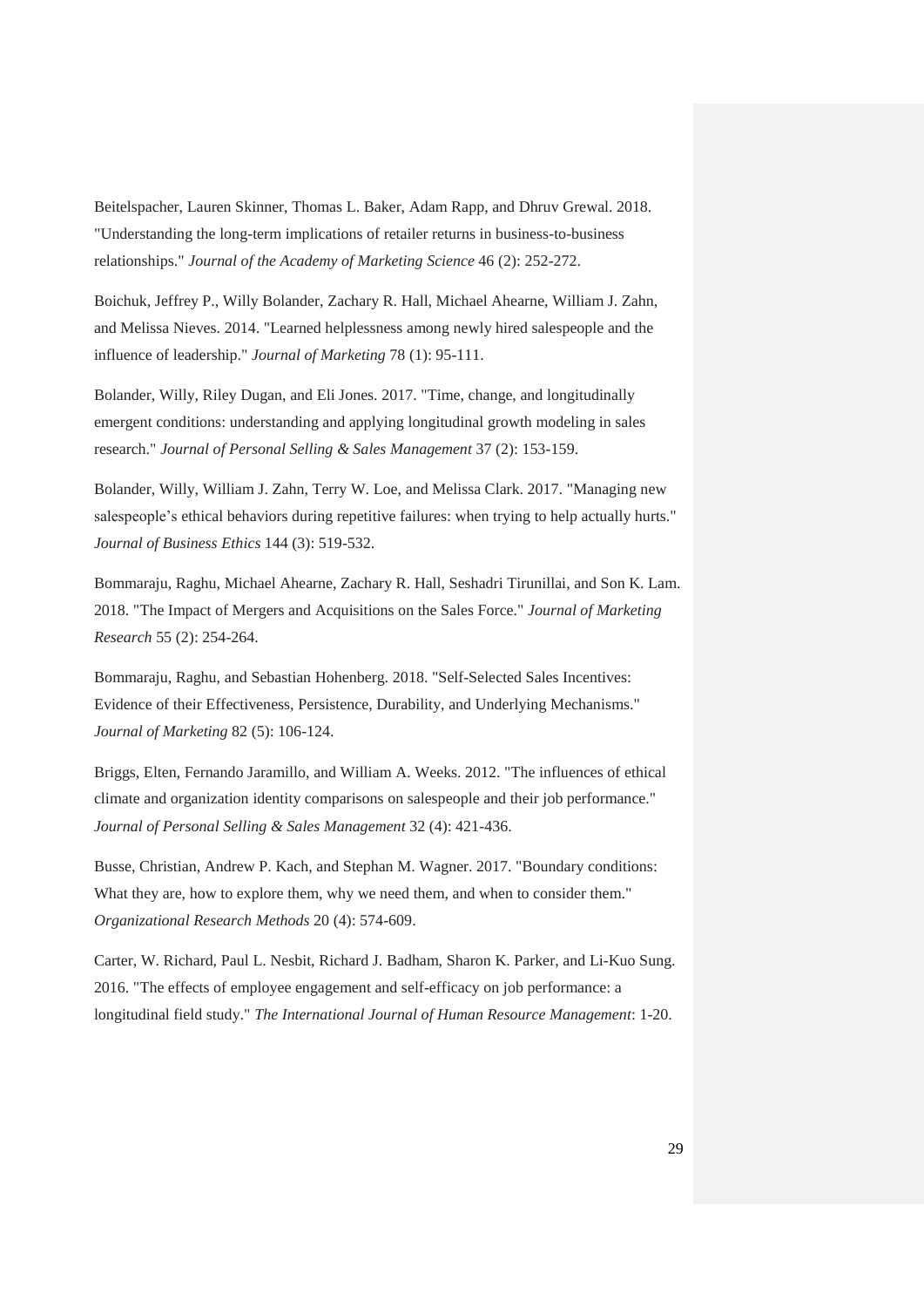Certo, S. Trevis, Michael C. Withers, and Matthew Semadeni. 2017. "A tale of two effects: Using longitudinal data to compare within - and between - firm effects." *Strategic Management Journal* 38 (7): 1536-1556.

Chung, Doug J., and Das Narayandas. 2017. "Incentives versus Reciprocity: Insights from a Field Experiment." *Journal of Marketing Research* 54 (4): 511-524.

Cowan, Daryl T., and Ian M. Taylor. 2015. "The importance of disaggregating within-person changes and individual differences among internalized motives, self-esteem and selfefficacy." *Motivation and Emotion* 39 (4): 489-497.

Curran, Patrick J., and Daniel J. Bauer. 2011. "The disaggregation of within-person and between-person effects in longitudinal models of change." *Annual Review of Psychology* 62: 583-619.

Curran, Patrick J., Andrea L. Howard, Sierra A. Bainter, Stephanie T. Lane, and James S. McGinley. 2014. "The separation of between-person and within-person components of individual change over time: A latent curve model with structured residuals." *Journal of Consulting and Clinical Psychology* 82 (5): 879.

Curran, Patrick J., Khawla Obeidat, and Diane Losardo. 2010. "Twelve frequently asked questions about growth curve modeling." *Journal of Cognition and Development* 11 (2): 121- 136.

Dustin, Susan L., and Ariel R. Belasen. 2013. "The impact of negative compensation changes on individual sales performance." *Journal of Personal selling & sales management* 33 (4): 403-417.

Fischbach, Sarah. 2015. "Ethical efficacy as a measure of training effectiveness: An application of the graphic novel case method versus traditional written case study." *Journal of Business Ethics* 128 (3): 603-615.

Enders, Craig K., and Davood Tofighi. 2007. "Centering predictor variables in crosssectional multilevel models: a new look at an old issue." *Psychological methods* 12 (2): 121.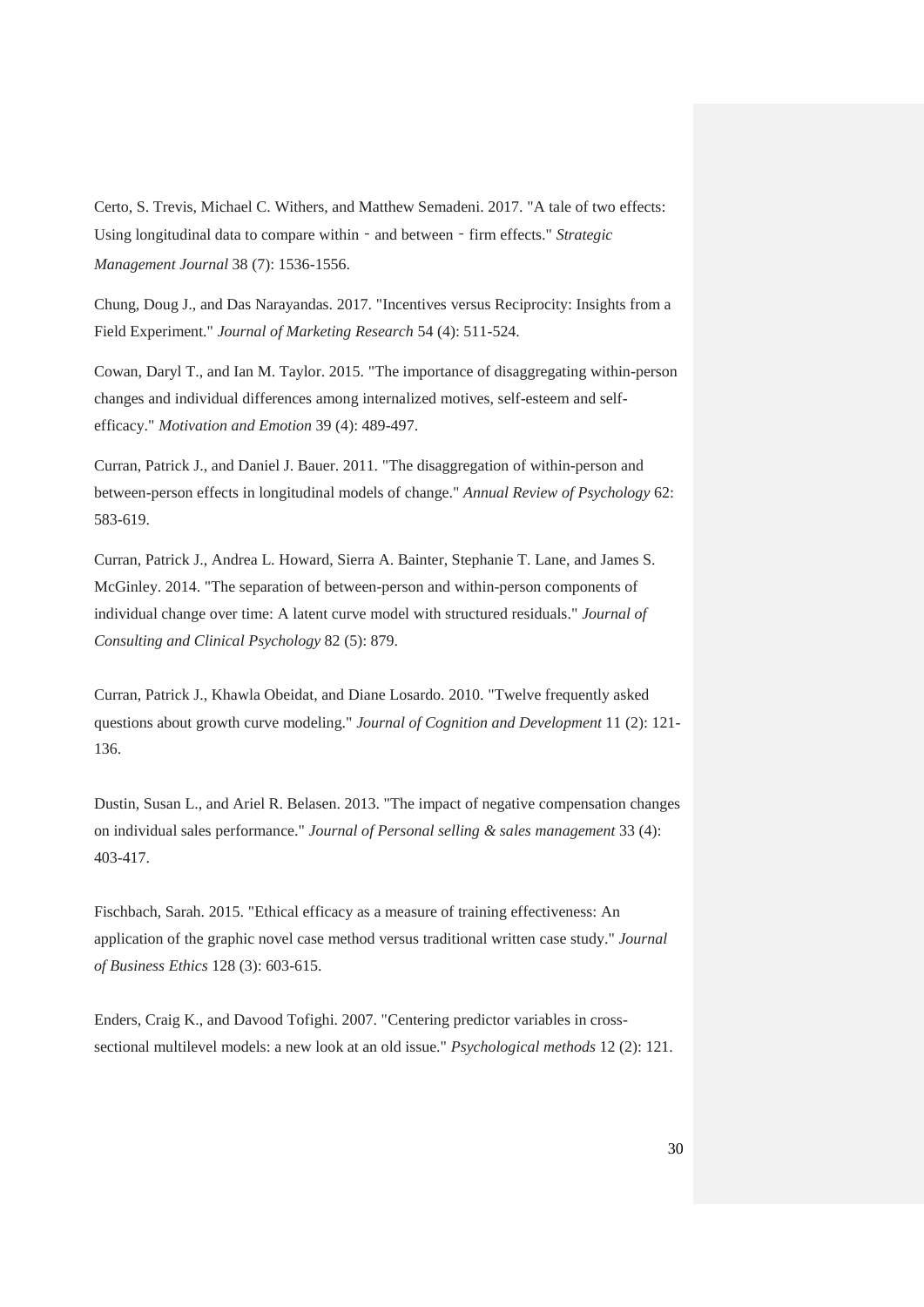Feng, Cong, and Scott A. Fay. 2016. "Inferring salesperson capability using stochastic frontier analysis." *Journal of Personal Selling & Sales Management* 36 (3): 294-306.

Fournier, Christophe, John F. Tanner Jr, Lawrence B. Chonko, and Chris Manolis. 2010. "The moderating role of ethical climate on salesperson propensity to leave." *Journal of Personal Selling & Sales Management* 30 (1): 7-22.

Fu, Frank Q., Willy Bolander, and Eli Jones. 2009. "Managing the drivers of organizational commitment and salesperson effort: An application of Meyer and Allen's three-component model." *Journal of Marketing Theory and Practice* 17 (4): 335-350.

Gabler, Colin B., and Ronald Paul Hill. 2015. "Abusive supervision, distributive justice, and work-life balance: perspectives from salespeople and managers." *Journal of Personal Selling & Sales Management* 35 (3): 247-261.

Gilson, Todd A., Graig M. Chow, and Deborah L. Feltz. 2012. "Self‐efficacy and athletic squat performance: Positive or negative influences at the within - and between - levels of analysis." *Journal of Applied Social Psychology* 42 (6): 1467-1485.

Grimm, Kevin J., Nilam Ram, and Ryne Estabrook. 2016. *Growth modeling: Structural equation and multilevel modeling approaches*. UK: Guilford Publications.

Gupta, Nina, Daniel C. Ganster, and Sven Kepes. 2013. "Assessing the validity of sales selfefficacy: A cautionary tale." *Journal of Applied Psychology* 98 (4): 690-700.

Guidice, Rebecca M., and Neal P. Mero. 2012. "Hedging their bets: A longitudinal study of the trade-offs between task and contextual performance in a sales organization." *Journal of Personal Selling & Sales Management* 32 (4): 451-471.

Guo, Yi, Henrietta L. Logan, Deborah H. Glueck, and Keith E. Muller. 2013. "Selecting a sample size for studies with repeated-measures." *BMC medical research methodology* 13 (1): 100.

Hall, Zachary R., Ryan R. Mullins, Niladri Syam, and Jeffrey P. Boichuk. 2017. "Generating and sharing of market intelligence in sales teams: an economic social network perspective." *Journal of Personal Selling & Sales Management* 37 (4): 298-312.

**Formatted:** Font color: Red

**Formatted:** Font color: Red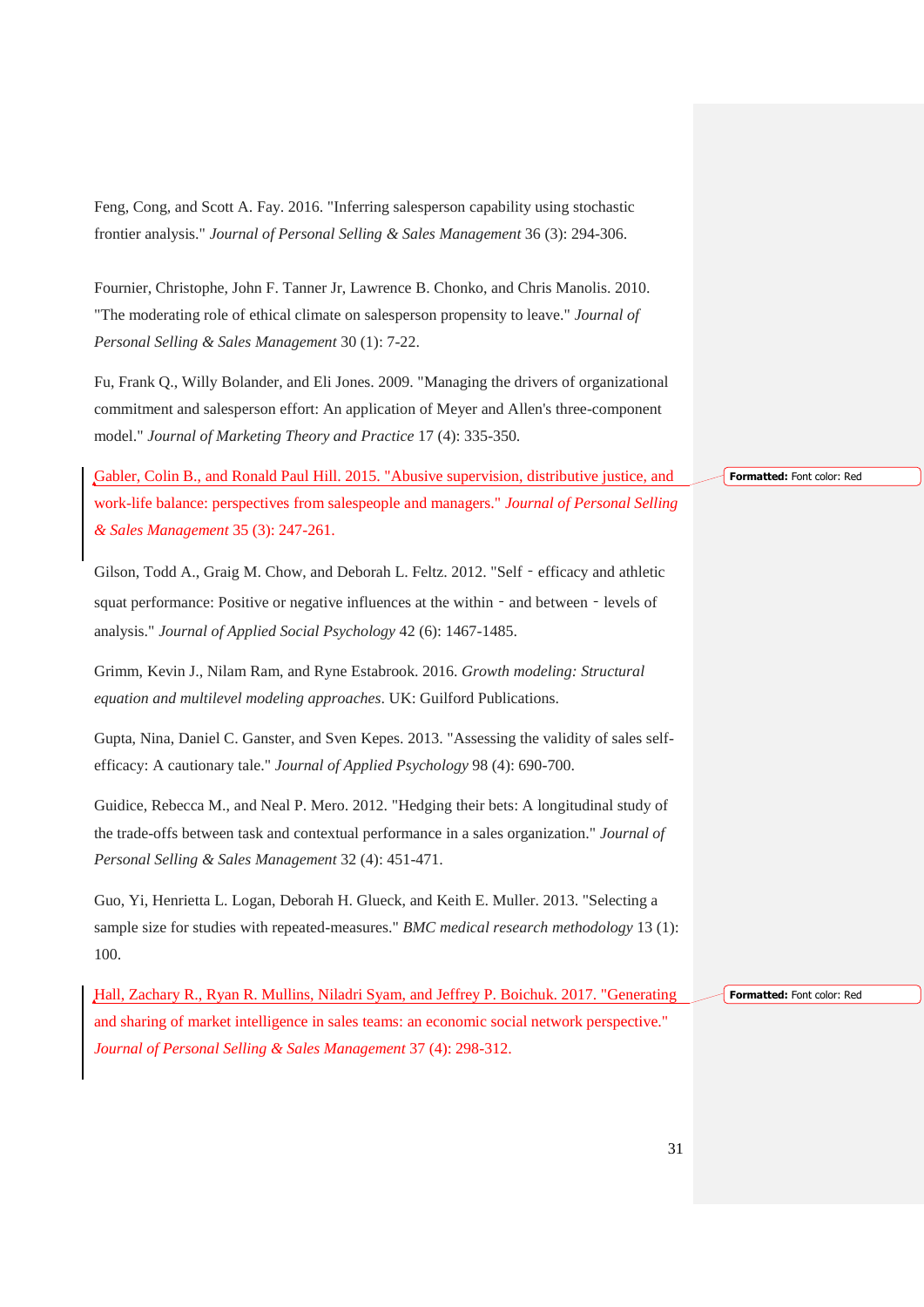Hamaker, Ellen L., Rebecca M. Kuiper, and Raoul P. P. P. Grasman. 2015. "A critique of the cross-lagged panel model." *Psychological Methods* 20 (1): 102-116.

Hawes, Samuel W., Cory A. Crane, Craig E. Henderson, Edward P. Mulvey, Carol A. Schubert, and Dustin A. Pardini. 2015. "Codevelopment of psychopathic features and alcohol use during emerging adulthood: Disaggregating between-and within-person change." *Journal of abnormal psychology* 124 (3): 729.

Hertzog, Christopher, Ulman Lindenberger, Paolo Ghisletta, and Timo von Oertzen. 2006. "On the power of multivariate latent growth curve models to detect correlated change." *Psychological methods* 11 (3): 244.

Hofmann, David A. 1997. "An overview of the logic and rationale of hierarchical linear models." *Journal of management* 23 (6): 723-744.

Hoffman, L. 2015. *Longitudinal analysis: Modeling within-person fluctuation and change*. New York: Routledge.

Hoffman, Lesa, and Robert S. Stawski. 2009. "Persons as contexts: Evaluating betweenperson and within-person effects in longitudinal analysis." *Research in Human Development* 6 (2-3): 97-120.

Hulin, Charles L., Rebecca A. Henry, and Sharon L. Noon. 1990. "Adding a dimension: Time as a factor in the generalizability of predictive relationships." *Psychological Bulletin* 107 (3): 328-340.

Jak, Suzanne, and Terrence D. Jorgensen. 2017. "Relating measurement invariance, crosslevel invariance, and multilevel reliability." *Frontiers in psychology* 8: 1:9

Johnson, Jeff S., Scott B. Friend, and Bradley J. Horn. 2014. "Levels of analysis and sources of data in sales research: a multilevel-multisource review." *Journal of Personal Selling & Sales Management* 34 (1): 70-86.

Jung, Tony, and K. A. S. Wickrama. 2008. "An introduction to latent class growth analysis and growth mixture modeling." *Social and personality psychology compass* 2 (1): 302-317.

Katsikeas, Constantine S., Seigyoung Auh, Stavroula Spyropoulou, and Bulent Menguc. 2018. "Unpacking the Relationship Between Sales Control and Salesperson Performance: A Regulatory Fit Perspective." *Journal of Marketing* 82 (3): 45-69.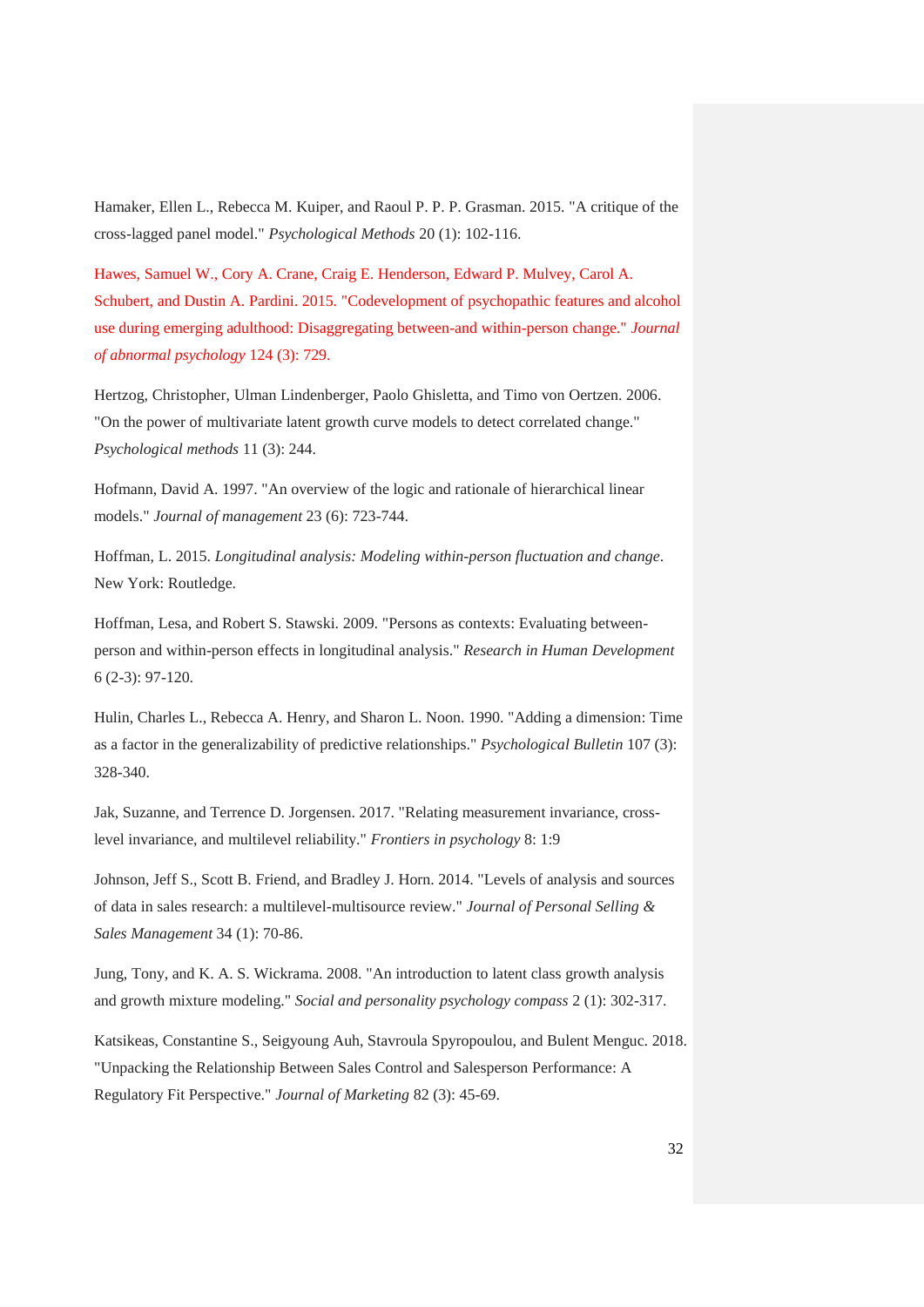Kishore, Sunil, Raghunath Singh Rao, Om Narasimhan, and George John. 2013. "Bonuses versus commissions: A field study." *Journal of Marketing Research* 50 (3): 317-333.

Kievit, Rogier A., Andreas M. Brandmaier, Gabriel Ziegler, Anne-Laura van Harmelen, Susanne MM de Mooij, Michael Moutoussis, Ian M. Goodyer et al. 2018. "Developmental cognitive neuroscience using Latent Change Score models: A tutorial and applications." *Developmental cognitive neuroscience* 33: 99-117.

Koehl, Maryse, Juliet F. Poujol, and John F. Tanner Jr. 2016. "The impact of sales contests on customer listening: an empirical study in a telesales context." *Journal of Personal Selling & Sales Management* 36 (3): 281-293.

Krishnan, Balaji C., Richard G. Netemeyer, and James S. Boles. 2002. "Self-efficacy, competitiveness, and effort as antecedents of salesperson performance." *Journal of Personal Selling & Sales Management* 22 (4): 285-295.

Kumar, V., Sarang Sunder, and Robert P. Leone. 2014. "Measuring and managing a salesperson's future value to the firm." *Journal of Marketing research* 51 (5): 591-608.

Lanza, Stephanie T., and Brittany R. Cooper. 2016. "Latent class analysis for developmental research." *Child Development Perspectives* 10 (1): 59-64.

Lee, Nick J., and John W. Cadogan. 2013. "Problems with formative and higher-order reflective variables." *Journal of Business Research* 66 (2): 242-247.

Li, Jie, Gong Sun, and Zhiming Cheng. 2017. "The influence of political skill on salespersons' work outcomes: A resource perspective." *Journal of business ethics* 141 (3): 551-562.

Lim, Noah, and Hua Chen. 2014. "When do group incentives for salespeople work?." *Journal of Marketing Research* 51 (3): 320-334.

Little, Todd D. 2013. *Longitudinal Structural Equation Modeling*. New York: Guilford press.

Little, Todd D., Jürgen Baumert, and Kai Uwe Schnabel. 2000. *Modeling Longitudinal and Multilevel Data*. New Jersey: Psychology Press.

Locascio, Joseph J., and Alireza Atri. 2011. "An overview of longitudinal data analysis methods for neurological research." *Dementia and geriatric cognitive disorders extra* 1 (1): 330-357.

**Formatted:** Font color: Red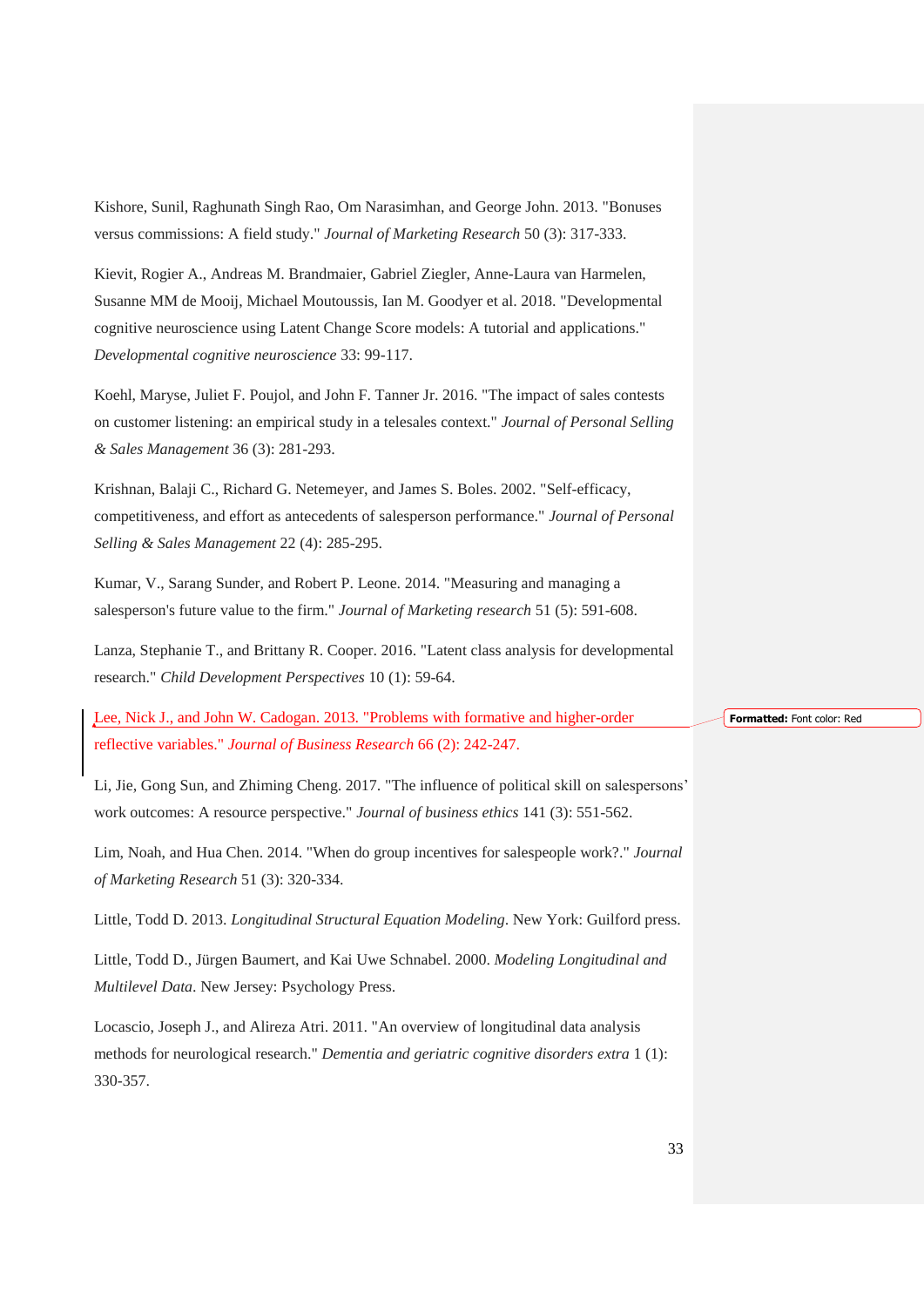Lu, Naiji, Yu Han, Tian Chen, Douglas D. Gunzler, Yinglin Xia, Julia Lin, Xin M. Tu. 2013. "Power analysis for cross-sectional and longitudinal study designs." *Shanghai archives of psychiatry* 25 (4): 259-262.

MacCallum, Robert C., Cheongtag Kim, William B. Malarkey, and Janice K. Kiecolt-Glaser.1997. "Studying multivariate change using multilevel models and latent curve models." *Multivariate Behavioral Research* 32 (3): 215-253.

Mahler, Alissa, Adam Fine, Paul J. Frick, Laurence Steinberg, and Elizabeth Cauffman. 2018. "Expecting the Unexpected? Expectations for Future Success Among Adolescent First -Time Offenders." *Child development* 89 (6): 535-551.

McArdle, John J. 2009. "Latent variable modeling of differences and changes with longitudinal data." *Annual review of psychology* 60: 577-605.

McArdle, John J., and John R. Nesselroade. 2014. *Longitudinal data analysis using structural equation models*. Washington DC: American Psychological Association.

Minbashian, Amirali, and Daniella Luppino. 2014. "Short-term and long-term within-person variability in performance: An integrative model." *Journal of Applied Psychology* 99 (5): 898-914.

Miraglia, Mariella, Guido Alessandri, and Laura Borgogni. 2015. "Trajectory classes of job performance: The role of self-efficacy and organizational tenure." *Career development international* 20 (4): 424-442.

Molenaar, Peter C. M. 2004. "A manifesto on psychology as idiographic science: Bringing the person back into scientific psychology, this time forever." *Measurement* 2 (4): 201-218.

Morgeson, Frederick P., and David A. Hofmann (1999) "The Structure and Function of Collective Constructs: Implications for Multilevel Research and Theory Development," *Academy of Management Review* 24 (2): 249-265.

Mulki, Jay P., Felicia G. Lassk, and Fernando Jaramillo. 2008. "The effect of self-efficacy on salesperson work overload and pay satisfaction." *Journal of Personal Selling & Sales Management* 28 (3): 285-297.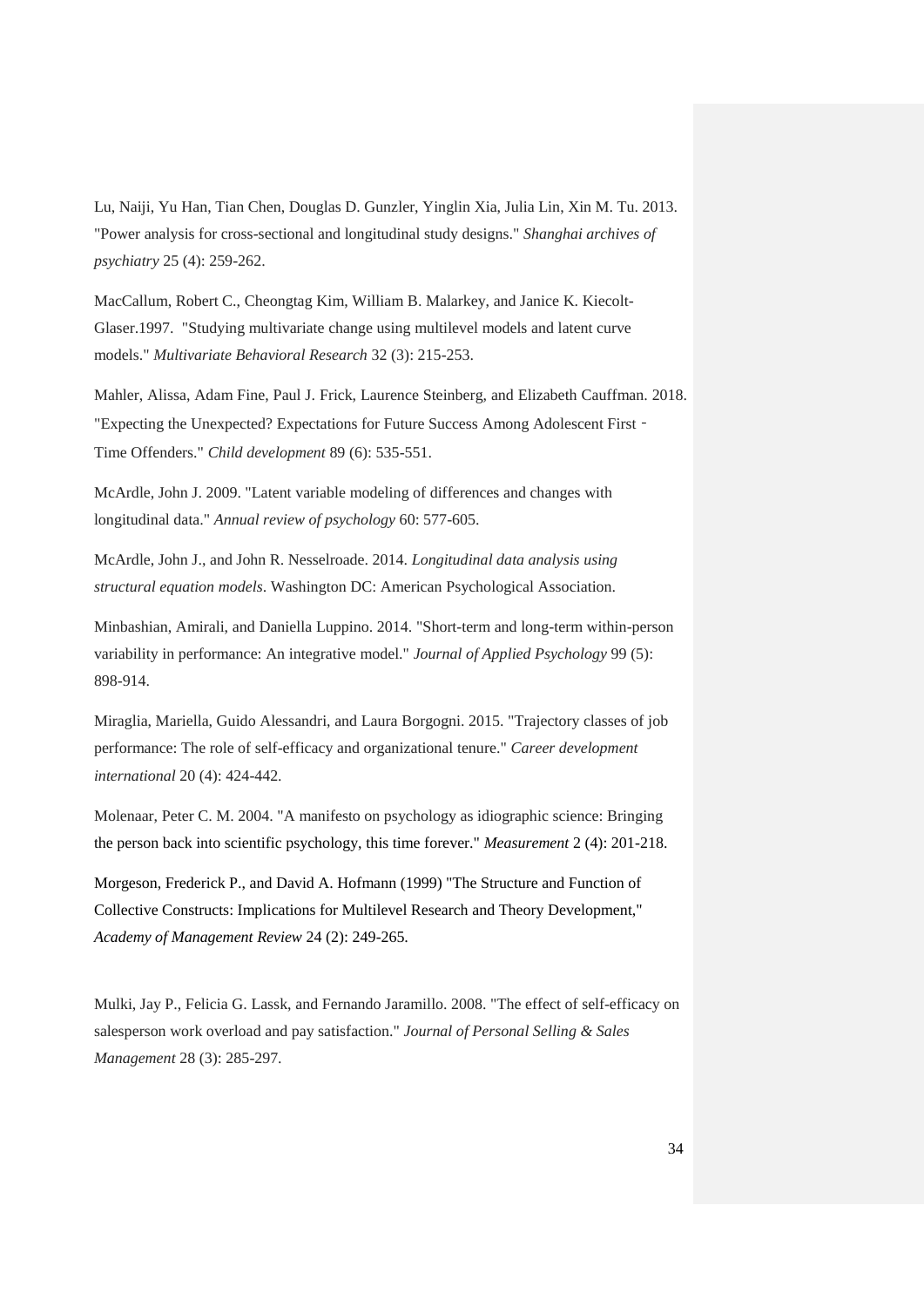Murayama, Kou, Reinhard Pekrun, Masayuki Suzuki, Herbert W. Marsh, and Stephanie Lichtenfeld. 2016. "Don't aim too high for your kids: Parental overaspiration undermines students' learning in mathematics." *Journal of Personality and Social Psychology* 111 (5): 766.

Muthén, Linda K., and Bengt O. Muthén. 2002. "How to use a Monte Carlo study to decide on sample size and determine power." *Structural equation modeling* 9 (4): 599-620.

Newsom, J. T. 2015. *Longitudinal structural equation modeling: A comprehensive introduction*. New York: Routledge.

Ogilvie, Jessica, Adam Rapp, Raj Agnihotri, and Daniel G. Bachrach. 2017. "Translating sales effort into service performance: it's an emotional ride." *Journal of Personal Selling & Sales Management* 37 (2): 100-112.

Patil, Ashutosh, and Niladri Syam. 2018. "How Do Specialized Personal Incentives Enhance Sales Performance? The Benefits of Steady Sales Growth." *Journal of Marketing* 82 (1): 57- 73.

Panagopoulos, Nikolaos G., Adam A. Rapp, and Jessica L. Ogilvie. 2017. "Salesperson solution involvement and sales performance: The contingent role of supplier firm and customer–supplier relationship characteristics." *Journal of Marketing* 81 (4): 144-164.

Pangallo, Antonio, Lara Zibarras, Rachel Lewis, and Paul Flaxman. 2015. "Resilience through the lens of interactionism: A systematic review." *Psychological Assessment* 27 (1): 1- 20.

Peterson, Suzanne J., Fred Luthans, Bruce J. Avolio, Fred O. Walumbwa, and Zhen Zhang. 2011. "Psychological capital and employee performance: A latent growth modeling approach." *Personnel Psychology* 64 (2): 427-450.

Rees, Clare S., Lauren J. Breen, Lynette Cusack, and Desley Hegney. 2015. "Understanding individual resilience in the workplace: the international collaboration of workforce resilience model." *Frontiers in psychology* 6: 1-7.

Richard, Erin M., James M Diefendorff., and James H. Martin. 2006. "Revisiting the withinperson self-efficacy and performance relation." *Human Performance* 19 (1): 67-87.

#### **Formatted:** Font color: Red

#### **Formatted:** Font color: Red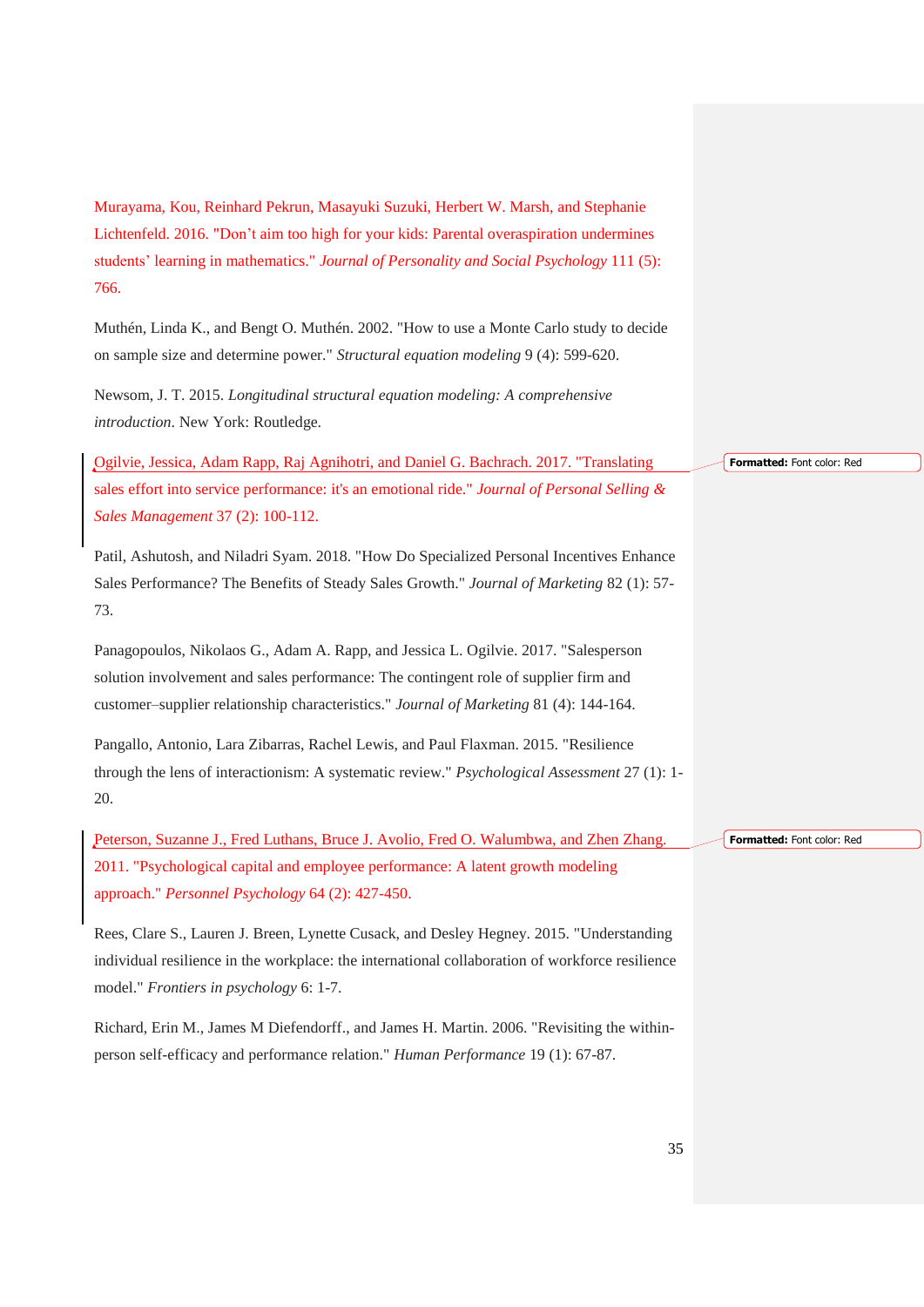Rousselet, Evelyne, Bérangère Brial, Romain Cadario, and Amina Béji-Bécheur. 2018. "Moral Intensity, Issue Characteristics, and Ethical Issue Recognition in Sales Situations." *Journal of Business Ethics*: 1-17.

Sabnis, Gaurav, Sharmila C. Chatterjee, Rajdeep Grewal, and Gary L. Lilien. "The sales lead black hole: On sales reps' follow-up of marketing leads." *Journal of marketing* 77, no. 1 (2013): 52-67.

Schmidt, Aaron M., and Richard P. DeShon. 2010. "The moderating effects of performance ambiguity on the relationship between self-efficacy and performance." *Journal of Applied Psychology* 95 (3): 572-581.

Schrock, Wyatt A., Yanhui Zhao, Douglas E. Hughes, and Keith A. Richards. 2016. "JPSSM since the beginning: intellectual cornerstones, knowledge structure, and thematic developments." *Journal of Personal Selling & Sales Management* 36 (4): 321-343.

Schwepker Jr, Charles H. 2017. "Psychological ethical climate, leader–member exchange and commitment to superior customer value: influencing salespeople's unethical intent and sales performance." *Journal of Personal Selling & Sales Management* 37 (1): 72-87.

Shi, Huanhuan, Shrihari Sridhar, Rajdeep Grewal, and Gary Lilien. 2017. "Sales representative departures and customer reassignment strategies in business-to-business markets." *Journal of Marketing* 81 (2): 25-44.

Singh, Ramendra, and Gopal Das. 2013. "The impact of job satisfaction, adaptive selling behaviors and customer orientation on salesperson's performance: exploring the moderating role of selling experience." Journal of Business & Industrial Marketing 28 (7): 554-564.

Seo, Myeong-gu, and Remus Ilies. 2009. "The role of self-efficacy, goal, and affect in dynamic motivational self-regulation." *Organizational Behavior and Human Decision Processes* 109 (2): 120-133.

Sliwinski, Martin, Lesa Hoffman, and Scott M. Hofer. 2010. "Evaluating convergence of within-person change and between-person age differences in age-heterogeneous longitudinal studies." *Research in Human Development* 7 (1): 45-60.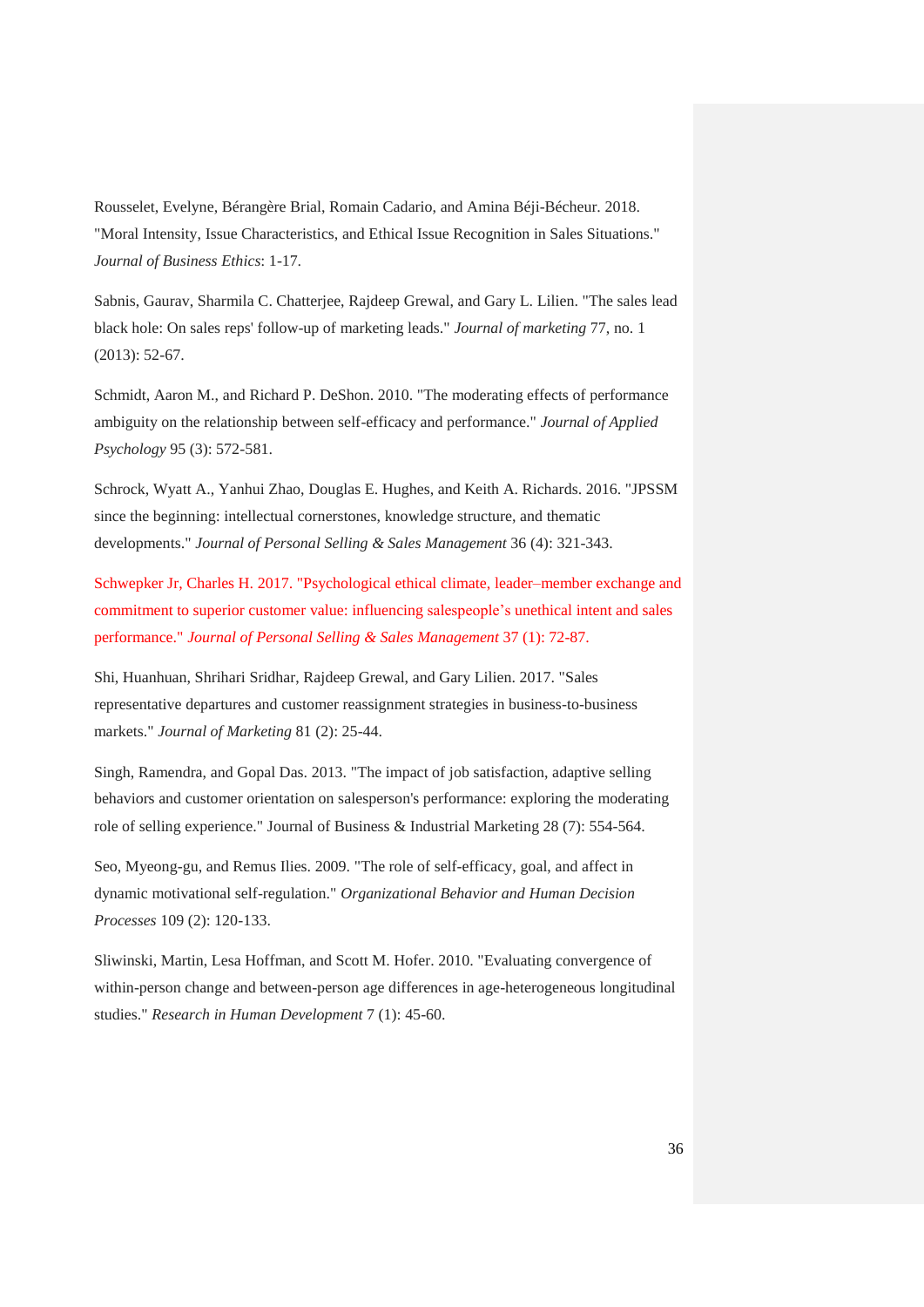Singh, Sunil, Detelina Marinova, Jagdip Singh, and Kenneth R. Evans. 2018. "Customer query handling in sales interactions." *Journal of the Academy of Marketing Science* 46 *(5)*: 1- 20.

Smithson, Michael, and Edgar C. Merkle. 2013. *Generalized linear models for categorical and continuous limited dependent variables*. UK: Chapman and Hall/CRC.

Stajkovic, Alexander D., and Fred Luthans. 1998. "Self-efficacy and work-related performance: A meta-analysis." *Psychological Bulletin* 124 (2): 240-261.

Stewart, Greg L., and Amit K. Nandkeolyar. 2006. "Adaptation and intraindividual variation in sales outcomes: Exploring the interactive effects of personality and environmental opportunity." *Personnel Psychology* 59 (2): 307-332.

Steenkamp, Jan-Benedict EM, and Hans Baumgartner. 1998. "Assessing measurement invariance in cross-national consumer research." *Journal of consumer research* 25 (1): 78-90.

Tate, Richard. 2004. "Interpreting hierarchical linear and hierarchical generalized linear models with slopes as outcomes." *The Journal of Experimental Education* 73 (1): 71-95.

Thoresen, Carl J., Jill C. Bradley, Paul D. Bliese, and Joseph D. Thoresen. 2004. "The big five personality traits and individual job performance growth trajectories in maintenance and transitional job stages." *Journal of Applied Psychology* 89 (5): 835-853.

Turner, Russell, Kristian Daneback, and Anette Skårner. 2018. "Assessing reciprocal association between drunkenness, drug use, and delinquency during adolescence: Separating within-and between-person effects." *Drug and alcohol dependence* 191: 286-293.

Twisk, Jos WR. 2013. *Applied longitudinal data analysis for epidemiology: a practical guide*. Cambridge University Press, 2013.

Usami, S., Hayes, T., & McArdle, J. J. 2016. Inferring longitudinal relationships between variables: Model selection between the latent change score and autoregressive cross-lagged factor models. *Structural Equation Modeling: A Multidisciplinary Journal*, *23*(3), 331-342.

Vancouver, Jeffrey B., Charles M. Thompson, and Amy A. Williams. 2001. "The changing signs in the relationships among self-efficacy, personal goals, and performance." *Journal of Applied Psychology* 86 (4): 605-620.

**Comment [DC1]:** They have put this as Michael, as part of Q3, this is in text and here so is correct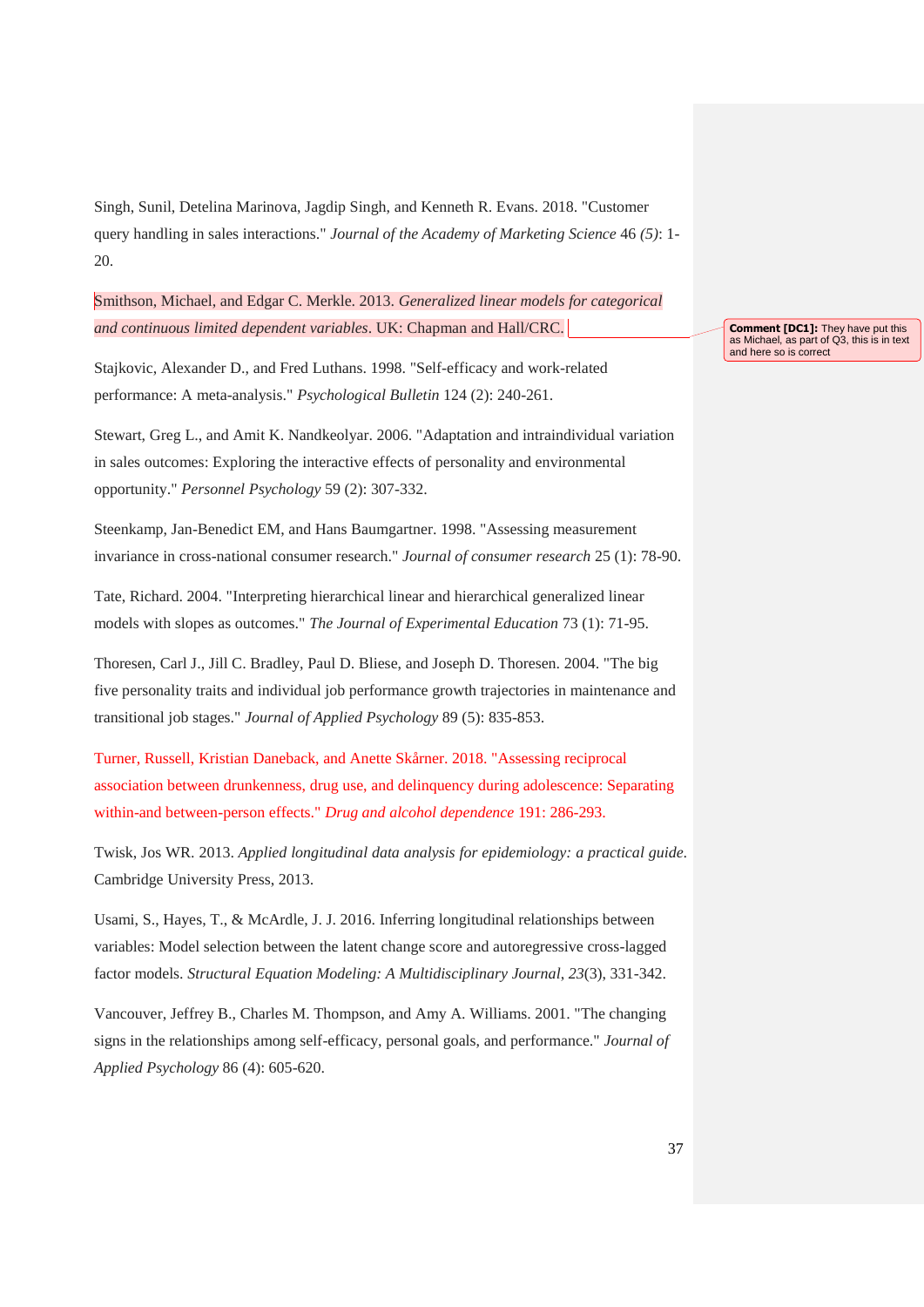Vancouver, Jeffrey B., and Laura N. Kendall. 2006. "When self-efficacy negatively relates to motivation and performance in a learning context." *Journal of Applied Psychology* 91 (5): 1146-1153.

Vasey, Michael W., and Julian F. Thayer. 1987. "The continuing problem of false positives in repeated-measures ANOVA in psychophysiology: A multivariate solution." *Psychophysiology*24 (4): 479-486.

Viswanathan, Madhu, Xiaolin Li, George John, and Om Narasimhan. 2018. "Is Cash King for Sales Compensation Plans? Evidence from a Large-Scale Field Intervention." *Journal of Marketing Research* 55 (3): 368-381.

Voelkle, Manuel C., Annette Brose, Florian Schmiedek, and Ulman Lindenberger. 2014. "Toward a unified framework for the study of between-person and within-person structures: Building a bridge between two research paradigms." *Multivariate Behavioral Research* 49 (3): 193-213.

Widaman, Keith F., Emilio Ferrer, and Rand D. Conger. 2010. "Factorial invariance within longitudinal structural equation models: Measuring the same construct across time." *Child Development Perspectives* 4 (1): 10-18.

Yeo, Gillian B., and Andrew Neal. 2006. "An examination of the dynamic relationship between self-efficacy and performance across levels of analysis and levels of specificity." *Journal of Applied Psychology* 91 (5): 1088-1101.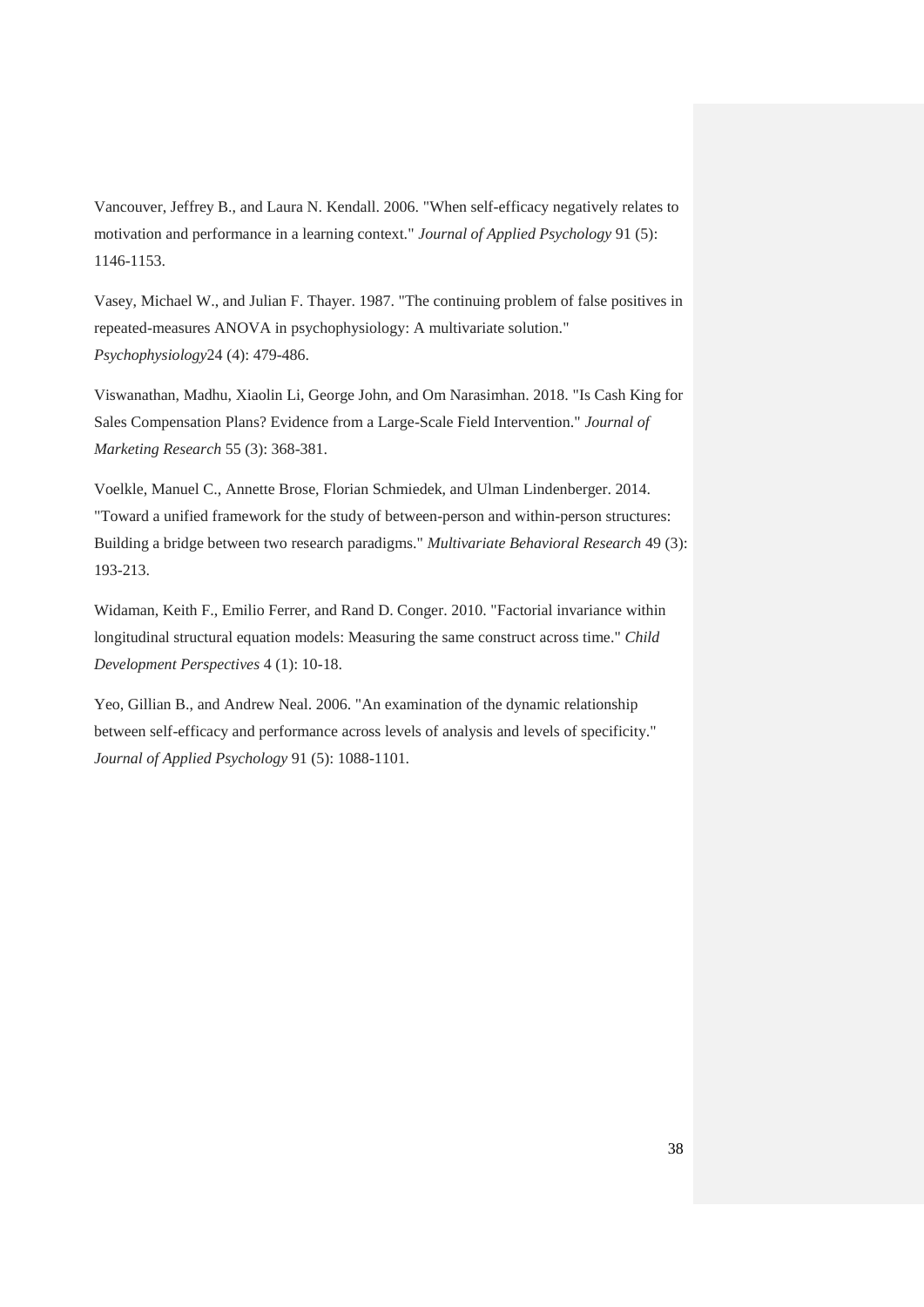Figure 1. An overview of the variance components within any person-specific variable measured over time

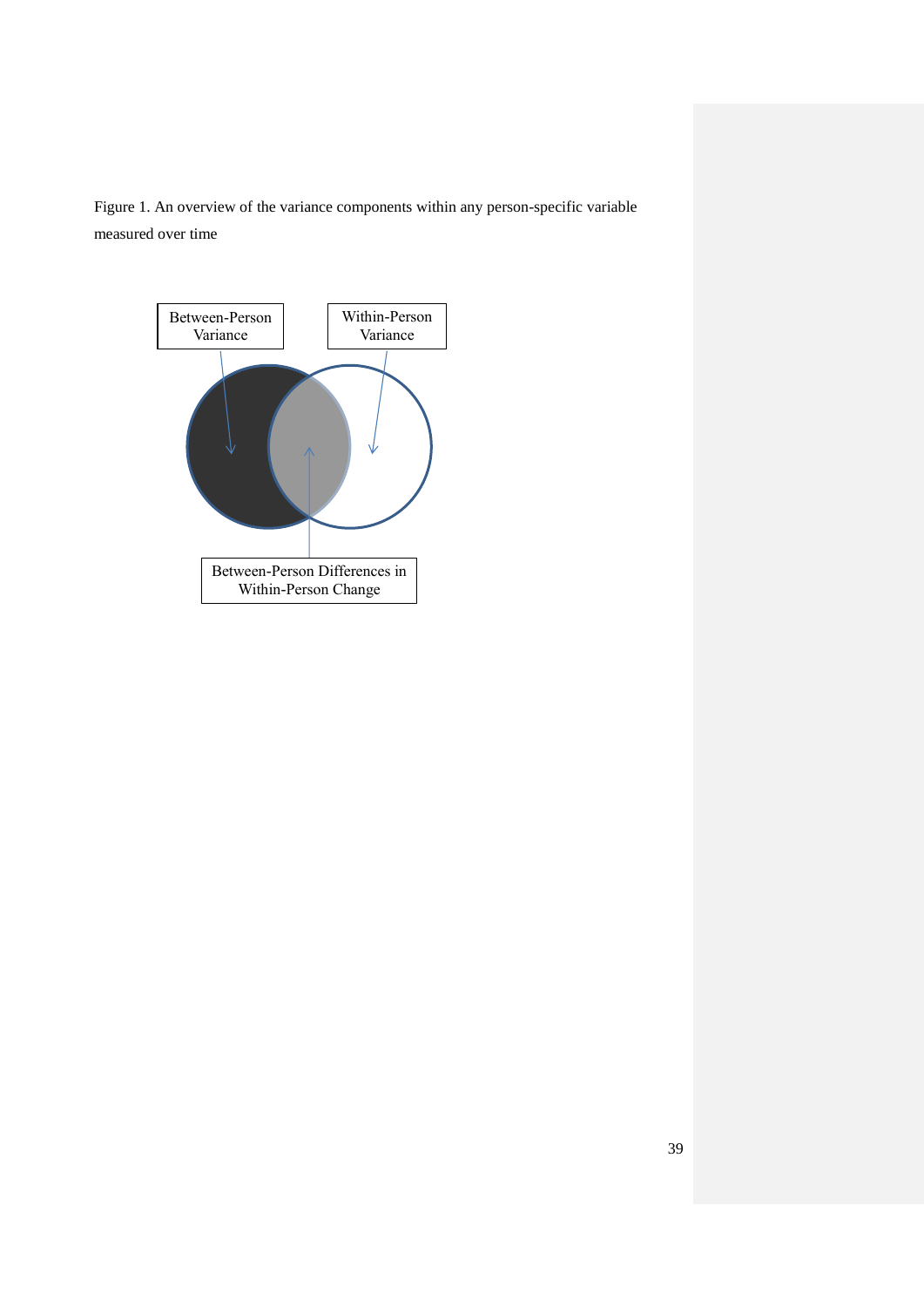

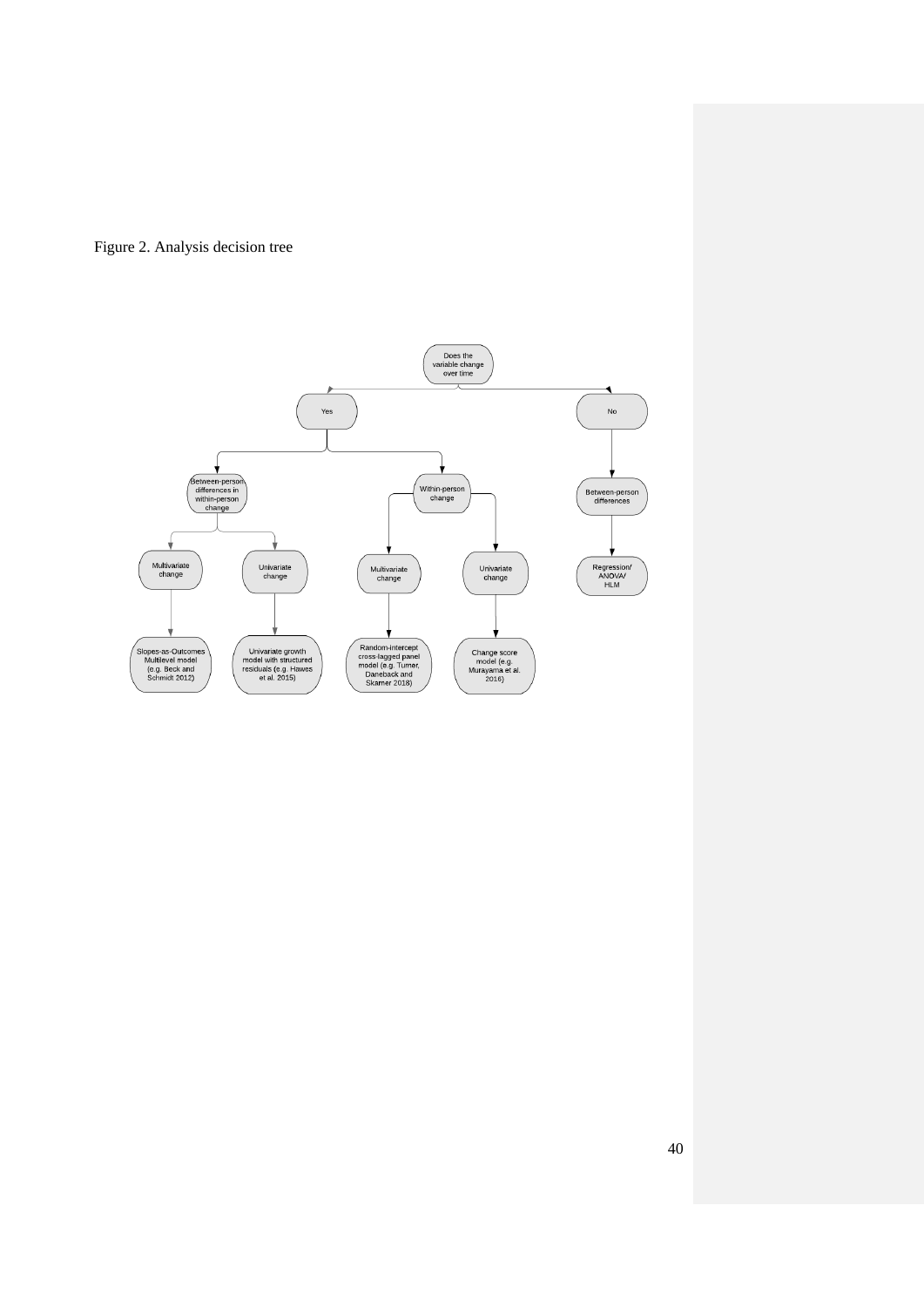Table 1. An overview of existing within-person sales literature

| <b>Research Topic</b>                      | <b>Studies Examining Research Topic</b>       |
|--------------------------------------------|-----------------------------------------------|
| Consumer trust in salesperson and purchase | Bateman and Valentine (2015)                  |
| intention                                  |                                               |
| <b>Customer</b> listening                  | Koehl, Poujol, and Tanner Jr (2016)           |
| Cumulative sales failure                   | Boichuk et al. (2014)                         |
|                                            | Bolander, Zahn, Loe, and Clark (2017)         |
| <b>Effort allocation</b>                   | Chung and Narayandas (2017)                   |
|                                            | Lim and Chen (2014)                           |
|                                            | Viswanathan, Li, John, and Narasimhan         |
|                                            | (2018)                                        |
| New product performance                    | Fu, Bolander, and Jones (2009)                |
|                                            | Bommaraju, Ahearne, Hall, Tirunillai, and     |
| Organizational identification              | Lam(2018)                                     |
|                                            | Beitelspacher, Baker, Rapp, and Grewal        |
| Retailer returns                           | (2018)                                        |
| Salesperson capability                     | Feng and Fay (2016)                           |
|                                            | Katsikeas, Auh, Spyropoulou, and Menguc       |
| Supervisory control and learning           | (2018)                                        |
| Salesperson effectiveness                  | Singh, Marinova, Singh, and Evans (2018)      |
| Salesperson Ethics                         | Fischbach (2015)                              |
|                                            | Rousselet, Brial, Cadario, and Béji-Bécheur   |
|                                            | (2018)                                        |
| Salesperson future value                   | Kumar, Sunder and Leone (2014)                |
| Salesperson performance                    | Ahearne, Lam, Mathieu, and Bolander<br>(2010) |
|                                            | Atefi, Ahearne, Maxham, Donavan, and          |
|                                            | Carlson (2018)                                |
|                                            | Bommaraju and Hohenberg (2018)                |
|                                            | Dustin and Belasen (2013)                     |
|                                            | Jaramillo and Grisaffe (2009)                 |
|                                            | Kishore, Rao, Narasimhan, and John (2013).    |
|                                            | Panagopoulos, Rapp, and Ogilvie (2017)        |
|                                            | Patil, and Syam (2018)                        |
|                                            | Shi, Sridhar, Grewal, and Lilien (2017)       |
|                                            |                                               |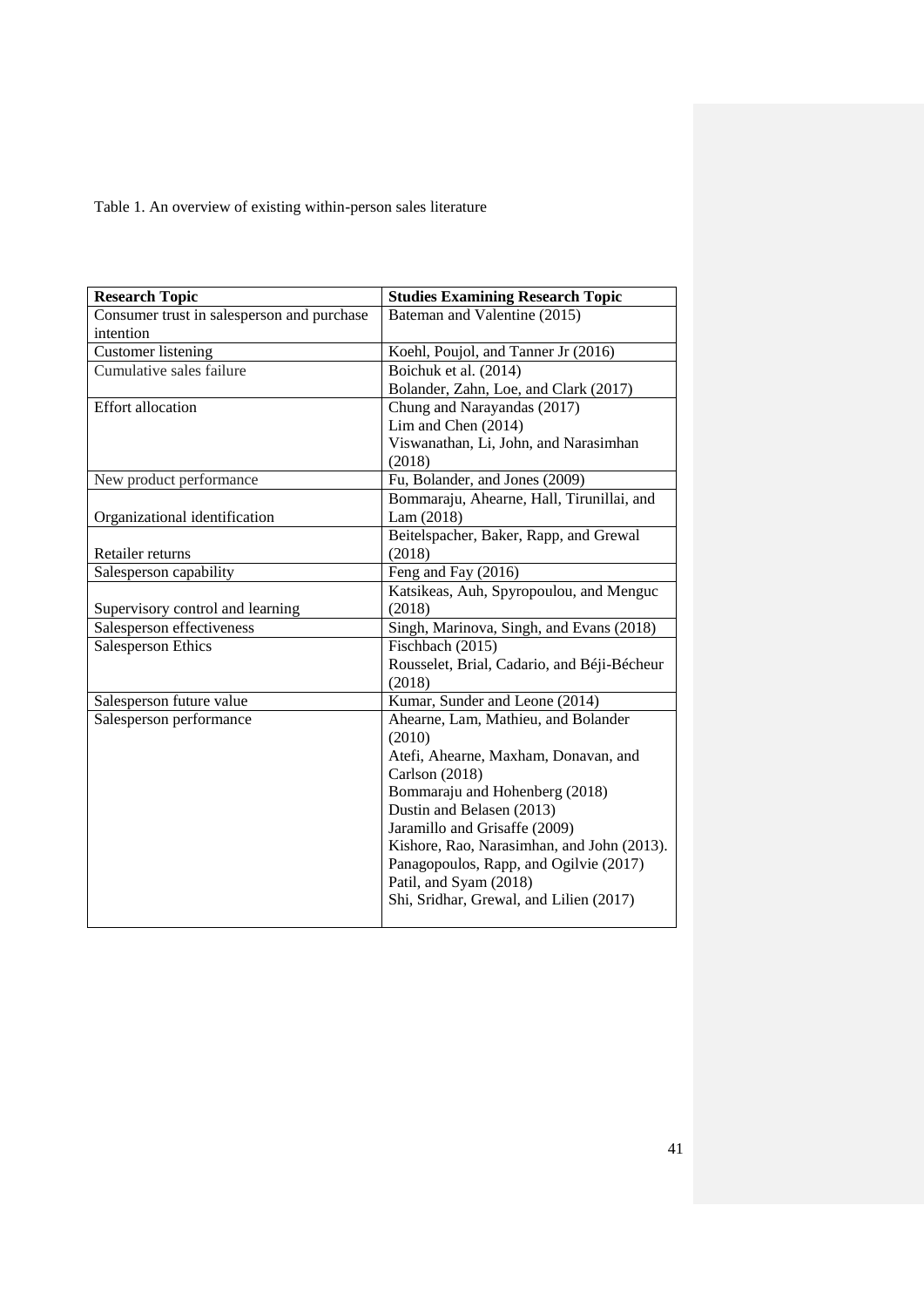|  |  |  | Table 2. Examples outlining how within-person theory can further existing sales research |  |
|--|--|--|------------------------------------------------------------------------------------------|--|
|  |  |  |                                                                                          |  |

| <b>Research Theme</b>     | <b>Example Within-Person Theory Development</b>                          |
|---------------------------|--------------------------------------------------------------------------|
| Leadership                | Does empowering salespeople enhance their adaptability?                  |
| Relationship              | Does industry moderate the relationship between increases in a firm's    |
| Marketing                 | investment to relationship maintenance and customer satisfaction?        |
| Salesperson               | Do unethical selling behaviors increase as salespeople begin to fall     |
| Decision-making           | behind on sales targets?                                                 |
| Salesperson<br>Motivation | What is the impact on well-being of increases in a salesperson's effort? |
| Salesperson               | How do unplanned critical events influence a salesperson's               |
| Performance               | performance trajectory?                                                  |
| Salesperson Role          | Does consistent exposure to adversity decrease a salesperson's           |
| <b>Stress</b>             | resilience?                                                              |
| Salesperson               | When will increasing salesperson technology use lead to increases in     |
| Technology                | salesperson performance?                                                 |
| <b>Sales Force</b>        | How does becoming more behavior control-orientated influence intra-      |
| <b>Control Systems</b>    | individual sales performance?                                            |